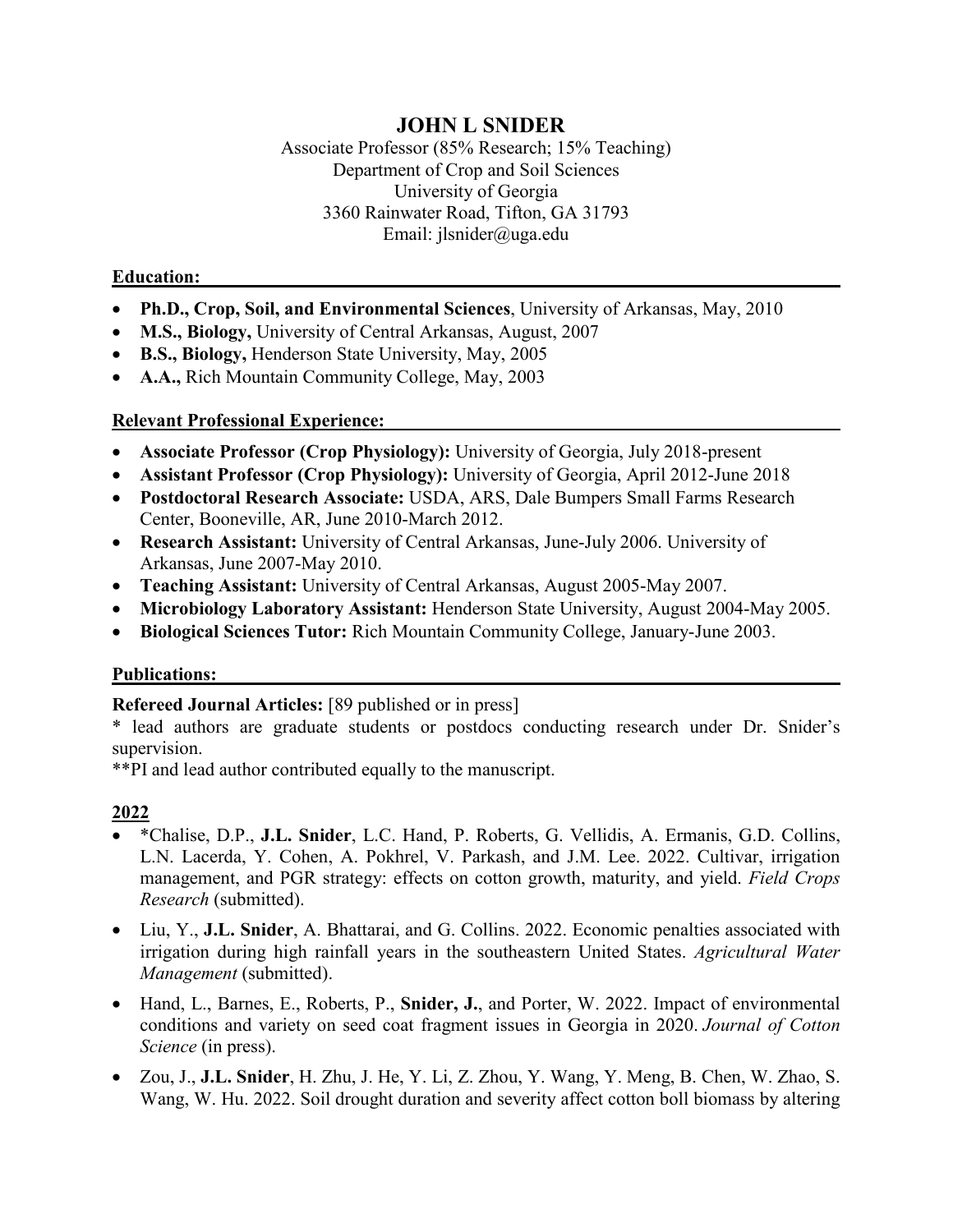recovery times and carbon dynamics of subtending leaf. *Journal of Agronomy and Crop Science* (in press).

- Fox, J.L., D. Jespersen, L.L. Baxter, **J.L. Snider**, M.W. van Iersel, and B.M. Schwartz. 2022. Towards estimating shade response of bermudagrass (*Cynodon* spp.) using field-based photosynthetic properties. *Grass Research* 2:3.
- **Snider, JL,** N. Thangthong, C. Rossi, and C. Pilon. 2022. Root system growth and anatomy of cotton seedlings under suboptimal temperature. *Journal of Agronomy and Crop Science* 208:372-383.
- **Snider, J.L.**, C. Pilon, W. Hu, H.M. Wang, V. Tishchenko, W. Slaton, D. Chastain, and V. Parkash. 2022. Net photosynthesis acclimates to low growth temperature in cotton seedlings by shifting temperature thresholds for photosynthetic component processes and respiration. *Environmental and Experimental Botany* 196:104816.
- Lacerda, L., **J.L. Snider**, Y. Cohen, V. Liakos, S. Gobbo, and G. Vellidis. 2022. Using UAV-based thermal imagery to detect crop water status variability in cotton. *Smart Agricultural Technology* 2:100029.

- Singh, B., D. Chastain, K.R. Reddy, **J. Snider**, L.J. Krutz, S. Stetina, and A. Sehgal. 2021. Agronomic characterization of cotton genotypes susceptible and resistant to Rotylenchulus reniformis in the US Midsouth. *Agronomy Journal* 113:4280-4291.
- \*Parkash, V., D.B. Sharma, **J. Snider**, S. Bag, P. Roberts, A. Tabassum, D. West, S. Khanal, N. Suassuna, and P. Chee. 2021. Effect of cotton leafroll dwarf virus on physiological processes and yield of individual cotton plants. *Frontiers in Plant Science* 12:734386.
- \*Virk, G., **J.L. Snider**, P. Chee, D. Jespersen, C. Pilon, G. Rains, P. Roberts, N. Kaur, A. Ermanis, V. Tishchenko. 2021. Extreme temperatures affect seedling growth and photosynthetic performance of advanced cotton genotypes. *Industrial Crops and Products* 172: 114025.
- **Snider, J.L**., G. Harris, P. Roberts, C. Meeks, D. Chastain, M. Bange, G. Virk. 2021. Cotton physiological and agronomic response to nitrogen application rate. *Field Crops Research* 270:108194.
- Virk, S., W. Porter, **J. Snider**, G. Rains, C. Li, and Y. Liu. 2021. Cotton emergence and yield response to planter depth and downforce settings in different soil moisture conditions. *AgriEngineering* 3:323-338.
- Barnes, E., G. Morgan, K. Hake, J. Devine, R. Kurtz, G. Ibendahl, A. Sharda, G. Rains, **J. Snider**, J.M. Maja, J.A. Thomasson, Y. Lu, H. Gharakhani, J. Griffin, E. Kimura, R. Hardin, T. Raper, S. Young, K. Fue, M. Pelletier, J. Wanjura, and G. Holt. 2021. Opportunities for robotic systems and automation in cotton production. *AgriEngineering* 3:339-362.
- Virk, S., W. Porter, C. Li, G. Rains, **J. Snider**, J. Whitaker. 2021. On-farm evaluation of planter downforce in varying soil textures within grower fields. *Precision Agriculture* 22: 777-799.
- Lacerda, L., Y. Cohen, J. Snider, H. Huryna, V. Liakos, G. Vellidis. 2021. Field scale assessment of the TsHARP technique for thermal sharpening of MODIS satellite images using VENµS and Sentinel-2 derived NDVI. *Remote Sensing* 13:1155.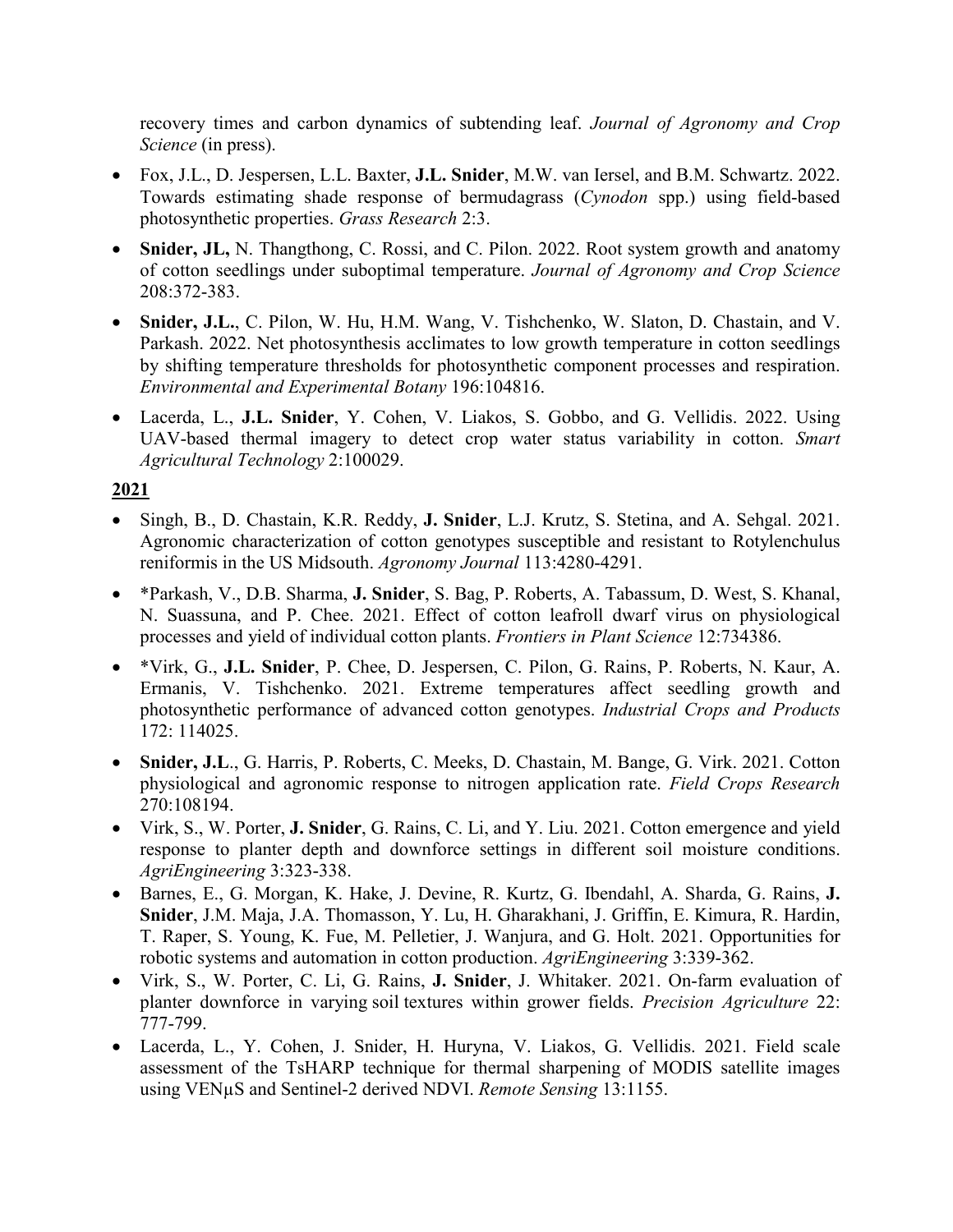- \*Ermanis, A., S. Gobbo, **J.L. Snider**, Y. Cohen, V. Liakos, L. Lacerda, C. Perry, M.A. Bruce, G. Virk, and G. Vellidis. 2021. Defining physiological contributions to yield loss in response to irrigation in cotton. *Journal of Agronomy and Crop Science* 207:186-196.
- Shekoofa, A., S. Safikhan, **J.L. Snider**, T.B. Raper, and F.M. Bourland. 2021. Variation in stomatal conductance responses of cotton cultivars to high vapor pressure deficit under controlled and rainfed environments. *Journal of Agronomy and Crop Science* 207:332-343.

- Singh, B., D.R. Chastain, K.R. Reddy, **J.L. Snider**, L.J. Krutz, S.R. Stetina and A. Sehgal. 2020. Early-season morphological and physiological responses of resistant and susceptible cotton genotypes to reniform nematode and soil nitrogen. *Agronomy* 10:1974.
- Virk, S.S., W. Porter, **J. Snider**, J. Whitaker, G. Rains and C. Li. 2020. Influence of Seeding Rate, Planter Downforce and Cultivar on Crop Emergence and Yield in Singulated and Hill-Dropped Cotton. *Journal of Cotton Science* 24: 2-147.
- Zhang, X., H. Yang, R. Zahoor, B. Chen, **J.L. Snider**, and Z. Zhou. 2020. Integrated soilcotton management system enhances nitrogen use efficiency under different soil fertility levels. *Archives of Agronomy and Soil Science* 66: 1845-1860.
- Gao, M., **J.L. Snider**, H. Bai, W. Hu, R. Wang, Y. Meng, Y Wang, B Chen, and Z. Zhou. 2020. Drought effects on cotton fibre quality and fibre sucrose metabolism during the flowering and boll formation period. *Journal of Agronomy and Crop Science* 206: 309-321.
- \*Meeks, C, **J.L. Snider**, S. Culpepper, G. Hawkins. 2020. Applying plant-based irrigation scheduling to assess water use efficiency of cotton following a high-biomass rye cover crop. *Journal of Cotton Research* 3: 16.
- \*Virk, G.K., C. Pilon, **J.L. Snider**, and R.S. Tubbs. 2020. Whole-crop vigor in peanut cultivars is primarily dependent on leaf area responses to early-season temperature. *Agronomy Journal* 112:899-910.
- Byrd, S.A., **J.L. Snider**, T.L. Grey, A.S. Culpepper, J.R. Whitaker, P.M. Roberts, D.R. Chastain, W.M. Porter, and G.D. Collins. Chlorophyll a fluorescence parameters do not detect yield-limiting injury from sub-lethal rates of 2,4-dichlorophenoxyacetic acid (2,4-D) in cotton (*Gossypium hirsutum*). *Journal of Experimental Agriculture International* 42:34-48.
- \*Virk, G.K., **J.L. Snider**, and C. Pilon. 2020. Associations between first true leaf physiology and seedling vigor in cotton under different field conditions. *Crop Science* 60:404-418.
- \*\*Jiang, Y., **J.L. Snider**, C. Li, G.C. Rains, A.H. Paterson. 2020. Ground-based hyperspectral imaging for characterization of canopy-level photosynthetic activities. *Remote Sensing* 12:315.

- \*Virk, G.K., C. Pilon, and **J.L. Snider**. 2019. Impact of first true leaf photosynthetic efficiency on peanut plant growth under different early season temperature conditions. *Peanut Science* 46:162-173.
- Zhao, W., H. Dong, R. Zahoor, Z. Zhou, J.L. Snider, Y. Chen, K.H.M. Siddique, and Y. Wang. 2019. Ameliorative effects of potassium on drought-induced decreases in fiber length of cotton (*Gossypium hirsutum* L.) are associated with osmolyte dynamics during fiber development. *The Crop Journal* 7:619-634.
- \*Virk, G., **J.L. Snider**, and C. Pilon. 2019. Physiological contributors to early season wholecrop vigor in cotton. *Crop Science* 59:2774-2783.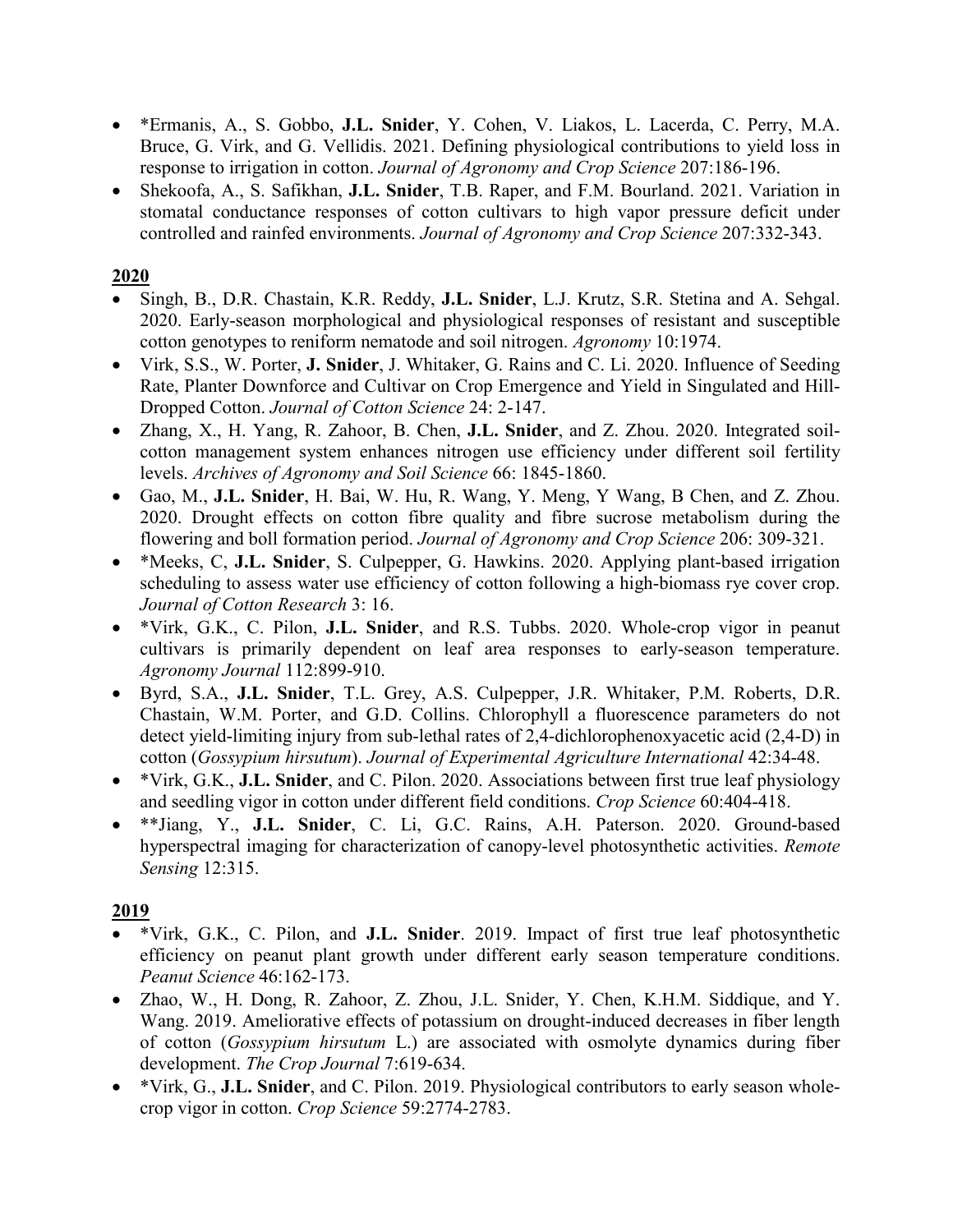- Byrd, S.A., G.D. Collins, R.M. Barentine, J.L. Snider, A.S. Culpepper, P.M. Roberts, W.M. Porter, J.R. Whitaker. 2019. Tillage and irrigation impact on early and later maturing cotton cultivars. *Agronomy Journal* 111:1620-1633.
- \*Meeks, C.D., **J.L. Snider**, M.E. Babb-Hartman, and T.L. Barnes. 2019. Evaluating the mechanisms of photosynthetic inhibition under growth-limiting, early season water deficit stress in cotton. *Crop Science* 59:1144-1154.
- Wang, H., Y. Chen, W. Hu, **J.L. Snider**, and Z. Zhou. 2019. Short-term waterlogging contributes to cotton cross tolerance to chronic elevated temperature by regulating ROS metabolism in the subtending leaf. *Plant Physiology and Biochemistry* 139:333-341.
- Pilon, C., D. Loka, **J.L. Snider**, and D.M. Oosterhuis. 2019. Drought-induced osmotic adjustment and changes in carbohydrate distribution in leaves and flowers of cotton (*Gossypium hirsutum* L.). *Journal of Agronomy and Crop Science* 205:168-178.
- **Snider, J.L.**, R.F. Davis, H.J. Earl, and P. Timper. 2019. Water availability and root-knot nematode management strategies alter seedcotton yield through similar effects on yield components and fruit distribution patterns. *Field Crops Research* 233: 88-95.
- Raper, T., **J. Snider**, D. Dodds, A. Jones, B. Robertson, D. Fromme, T. Sandlin, T. Cutts, R. Blair. 2019. Genetic and environmental contributions to cotton yield and fiber quality in the MidSouth. *Crop Science* 59:307-317.

- Pilon, C., **J.L. Snider**, V. Sobolev, D.R. Chastain, R.B. Sorensen, C.D. Meeks, A.N. Massa, T. Walk, and Bhupinder Singh. 2018. Assessing stomatal and non-stomatal limitations to carbon assimilation under progressive drought in peanut. *Journal of Plant Physiology* 231:124-134.
- **Snider, J.L.,** N. Thangthong, C. Pilon, G. Virk, V. Tishchenko. 2018. OJIP fluorescence parameters as rapid indicators of cotton (*Gossypium hirsutum* L.) seedling vigor under contrasting growth temperature regimes. *Plant Physiology and Biochemistry* 132:249-257.
- Fang, S., K. Gao, W. Hu, J.L. Snider, S. Wang, B. Chen, Z. Zhou. 2018. Chemical priming of seed alters cotton floral bud differentiation by inducing changes in hormones, metabolites and gene expression. *Plant Physiology and Biochemistry* 130:633-640.
- \*Hu, W., **J.L. Snider**, D.R. Chastain, and V. Tishchenko. 2018. Sub-optimal emergence temperature alters thermotolerance of thylakoid component processes in cotton seedlings. *Environmental and Experimental Botany* 155:360-367.
- Zhang, X., H. Yang, **J.L. Snider**, R. Zahoor, B. Iqbal, B. Chen, Y. Meng, Z. Zhou. 2018. A comparative study of integrated crop management system vs. conventional crop management system for cotton yield and fiber quality with respect to fruiting position under different soil fertility levels. *Frontiers in Plant Science* 9:14.
- \*Hu, W., **J.L. Snider**, H. Wang, Z. Zhou, D.R. Chastain, C.D. Perry, F.M. Bourland. 2018. Water-induced variation in yield and quality can be explained by altered yield component contributions in field-grown cotton. *Field Crops Research* 224:139-147.
- Hu, W., Z. Dai, J. Yang, **J.L. Snider**, S. Wang, B. Chen, and Z. Zhou. 2018. The variability of cottonseed yield under different potassium levels is associated with the changed oil metabolism in embryo. *Field Crops Research* 224:80-90.
- Sun, S., C. Li, Y. Jiang, R. Xu, A.H. Paterson, **J.L. Snider**, and Z. Wei. 2018. In-field high throughput phenotyping and cotton plant growth analysis using LiDAR. *Frontiers in Plant Science* 9:16.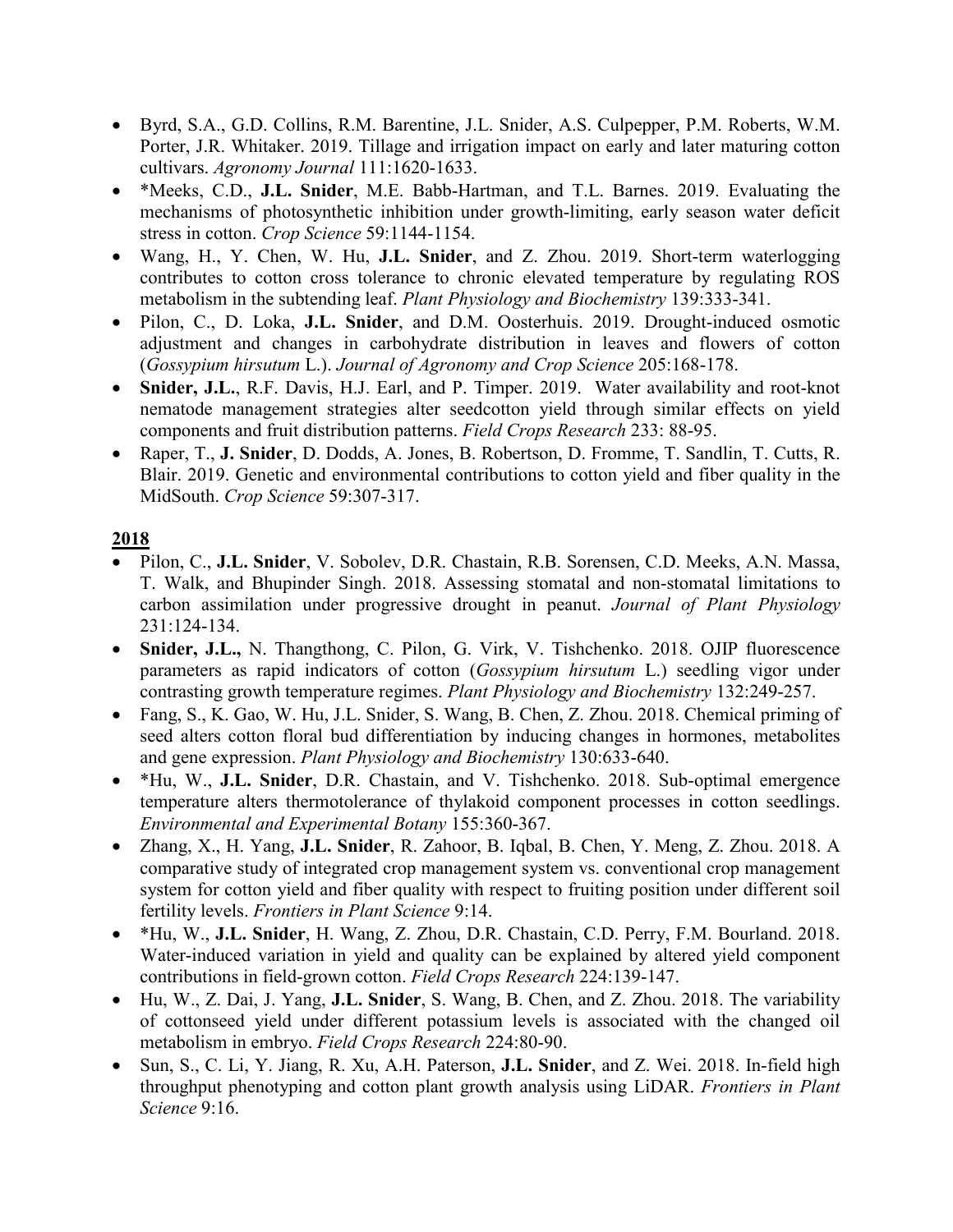- Wang, H., Y. Chen, B. Xu, W. Hu, Y. Meng, B. Chen, Y. Wang, S. Wang, **J.L. Snider**, Z. Zhou. 2018. Long-term exposure to slightly elevated air temperature alleviates the negative impacts of short term waterlogging stress by altering nitrogen metabolism in cotton leaves. *Plant Physiology and Biochemistry* 123:242-251.
- Abid, M., A. Hakeem, Y. Shao, Y. Liu, R. Zahoor, Z. Tian, D. Jiang, **J.L. Snider**, and T. Dai. 2018. Seed osmopriming invokes stress memory against post-germinative drought stress in wheat (*Triticum aestivum* L.). *Environmental and Experimental Botany* 145:12-20.

- Wang, H., Y. Chen, W. Hu, S. Wang, **J.L. Snider**, Z. Zhou. 2017. Carbohydrate metabolism in the subtending leaf cross-acclimates to waterlogging and elevated temperature stress and influences boll biomass in cotton (*Gossypium hirsutum* L.). *Physiologia Plantarum* 161:339- 354.
- Hu, W., Z. Dai, J. Yang, **J.L. Snider,** S. Wang, Y. Meng, Y. Wang, B. Chen, W. Zhao, Z. Zhou. 2017. Cultivar sensitivity of cotton seed yield to potassium availability is associated with differences in carbohydrate metabolism in the developing embryo. *Field Crops Research* 214:301-309.
- Hu, W., M. Zheng, S. Wang, Y. Meng, Y. Wang, B. Chen**, J.L. Snider**, and Z. Zhou. 2017. Proteomic changes in response to low light stress during cotton fiber elongation. *Acta Physiologiae Plantarum* 39:200.
- Zahoor, R., W. Zhao, H. Dong, **J.L. Snider**, M. Abid, B. Iqbal, and Z. Zhou. 2017. Potassium improves photosynthetic tolerance to and recovery from drought stress in functional leaves of cotton (*Gossypium hirsutum* L.). *Plant Physiology and Biochemistry*  119:21-32.
- \*Meeks, C.D., **J.L. Snider**, W.M. Porter, G. Vellidis, G. Hawkins, and D.L. Rowland. 2017. Assessing the utility of primed acclimation for improving water savings in cotton using a sensor-based irrigation scheduling system. *Crop Science* 57:2117-2129.
- Chen, Y., H. Wang, W. Hu, S. Wang, Y. Wang, **J.L. Snider**, and Z. Zhou. 2017. Combined elevated temperature and soil waterlogging stresses inhibit cell elongation by altering osmolyte composition of the developing cotton (*Gossypium hirsutum* L.) fiber. *Plant Science* 256:196-207.
- Chen, Y., H. Wang, W. Hu, S. Wang, **J.L. Snider**, and Z. Zhou. 2017. Co-occurring elevated temperature and waterlogging stresses disrupt cellulose synthesis by altering the expression and activity of carbohydrate balance-associated enzymes during fiber development in cotton. *Environmental and Experimental Botany* 135:106-117.

- Byrd, S.A., G.D. Collins, K.L. Edmisten, P.M. Roberts, **J.L. Snider**, T.A. Spivey, J.R. Whitaker, W.M. Porter, and A.S. Culpepper. 2016. Leaf Pubescence and Defoliation Strategy Influence on Cotton Defoliation and Fiber Quality. *Journal of Cotton Science* 20:280-293.
- \*Chastain, D.R., **J.L. Snider**, G.D. Collins, C.D. Perry, J. Whitaker, S.A. Byrd, and W.M. Porter, and D.M. Oosterhuis. 2016. Irrigation scheduling using predawn leaf water potential improves water productivity in drip irrigated cotton. *Crop Science* 56:3185-3195.
- Byrd, S.A., G.D. Collins, A.S. Culpepper, D.M. Dodds, K.L. Edmisten, D.L. Wright, G.D. Morgan, P.A. Baumann, P.A. Dotray, M.R. Manuchehri, A. Jones, T.L. Grey, T.M. Webster,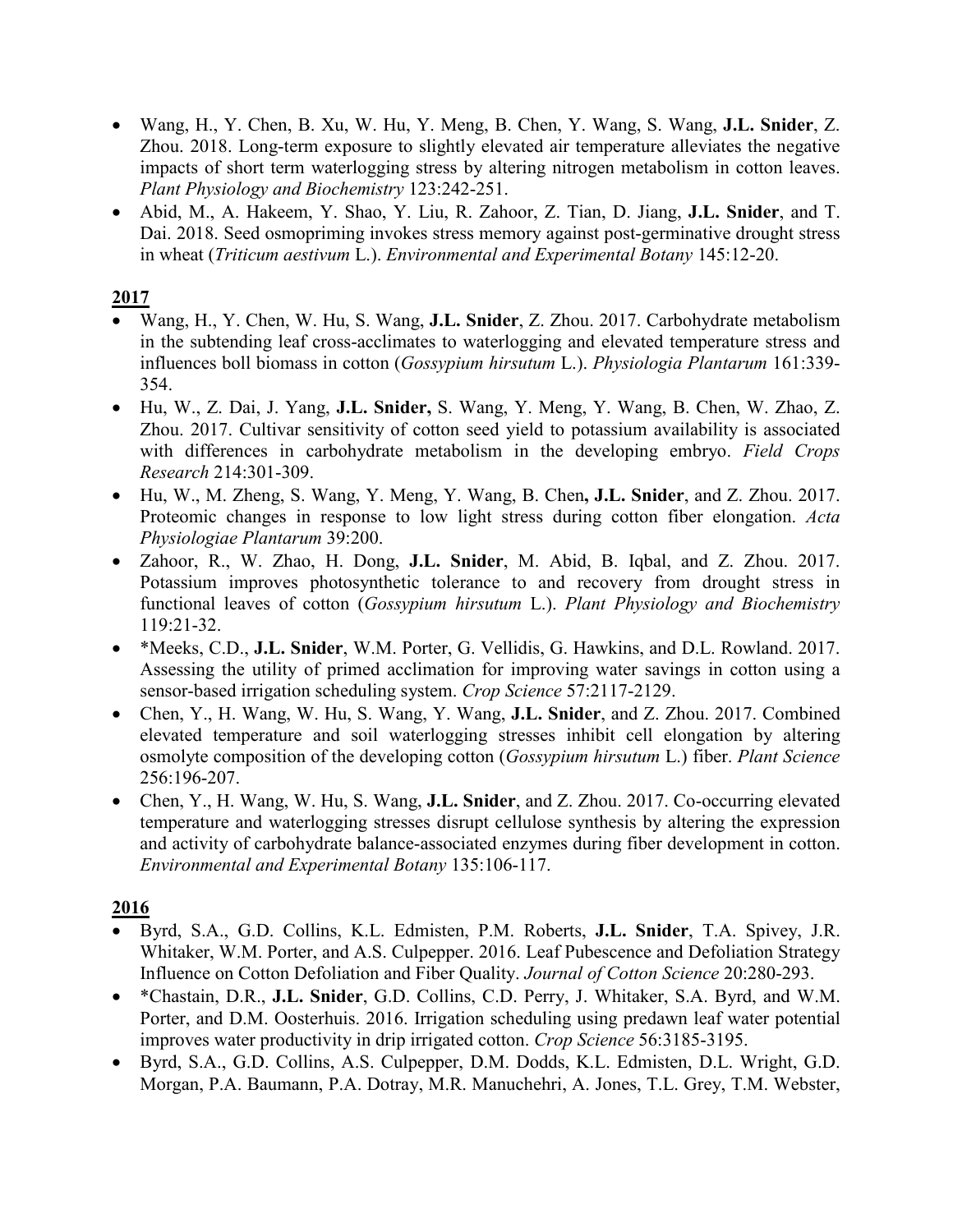J.W. Davis, J.R. Whitaker, P.M. Roberts, **J.L. Snider**, and W.M. Porter. 2016. Cotton Stage of Growth Determines Sensitivity to 2,4-D. *Weed Technology* 30:601-610.

- Christ, E.H., P.J. Webster, **J.L. Snider**, V.E. Toma, D.M. Oosterhuis, and D.R. Chastain. 2016. Predicting heat stress in cotton using probabilistic canopy temperature forecasts. *Agronomy Journal* 108:1981-1991.
- Grey, T., W.D. Branch, R.S. Tubbs, J.L. Snider, T.M. Webster, J.A. Arnold, X. Li. 2016. Do genotype-by-environment interactions affect germination of runner-type peanut cultivars? *Agronomy Journal* 108:1424-1433.
- Pote, D.H., R.L. Raper, **J.L. Snider**, T.G. Teague, and M.L. Reba. 2016. Effects of Arkansas cotton production systems on soil strength. *Applied Engineering in Agriculture* 32:365-370.
- \*Chastain, D.R., **J.L. Snider**, J.S. Choinski, G.D. Collins, C.D. Perry, J. Whitaker, T. Grey, R.B. Sorensen, M. van Iersel, S.A. Byrd, and W.M. Porter. 2016. Leaf ontogeny strongly influences photosynthetic tolerance to drought and high temperature in *Gossypium hirsutum*. *Journal of Plant Physiology* 199:18-28.
- Snider, J.L., G.D. Collins, J.R. Whitaker, K.D. Chapman, and P. Horn. 2016. The impact of seed size and chemical composition on seedling vigor, yield, and fiber quality of cotton in five production environments. *Field Crops Research* 193:186-195.
- Luis, J.M., P. Ozias-Akins, C.C. Holbrook, R.C. Kemerait Jr., **J.L. Snider**, and V. Liakos. 2016. Phenotyping peanut genotypes for drought tolerance. *Peanut Science* 43:36-48.
- Pilon, C., **J.L. Snider**, D.M. Oosterhuis, and D. Loka. 2016. The effects of genotype and irrigation regime on PSII heat tolerance in cotton. *Advances in Research* 6:1-11.

## **2015**

- **Snider, J.L.**, D.R. Chastain, and G.D. Collins. 2015. Field-grown cotton exhibits seasonal variation in photosynthetic heat tolerance without exposure to heat stress or water deficit conditions. *Journal of Agronomy and Crop Science* 201:312-320.
- **Snider, J.L.**, D.R. Chastain, C.D. Meeks, G.D. Collins, R.B. Sorensen, S.A. Byrd, and C.D. Perry. 2015. Predawn respiration rates during flowering are highly predictive of yield response in *Gossypium hirsutum* when yield variability is water-induced. *Journal of Plant Physiology* 183:114-120.
- **Snider, J.L.**, D.R. Chastain, G.D. Collins, T.L. Grey, and R.B. Sorensen. 2015. Do genotypic differences in thermotolerance plasticity correspond with water-induced differences in yield and photosynthetic stability for field-grown *Gossypium hirsutum*? *Environmental and Experimental Botany* 118:49-55.
- Burner, D.M., D.K. Brauer, and **J.L. Snider**. 2015. Effect of understory management on growth responses of Eastern Black Walnut on an alluvial Arkansas soil. *Agroforestry Systems*  89: 135-147.

- \*Chastain, D.R., **J.L. Snider**, G.D. Collins, J. Whitaker, C.D. Perry, and S.A. Byrd. 2014. Water deficit in field-grown *Gossypium hirsutum* primarily limits net photosynthesis by decreasing stomatal conductance, increasing photorespiration, and increasing the ratio of dark respiration to gross photosynthesis. *Journal of Plant Physiology* 171: 1576-1585.
- **Snider, J.L.**, G.D. Collins, J. Whitaker, K. D. Chapman, and T.L. Grey. 2014. Seed size and oil content are key determinants of seedling vigor in *Gossypium hirsutum*. *Journal of Cotton Science* 18: 1-9.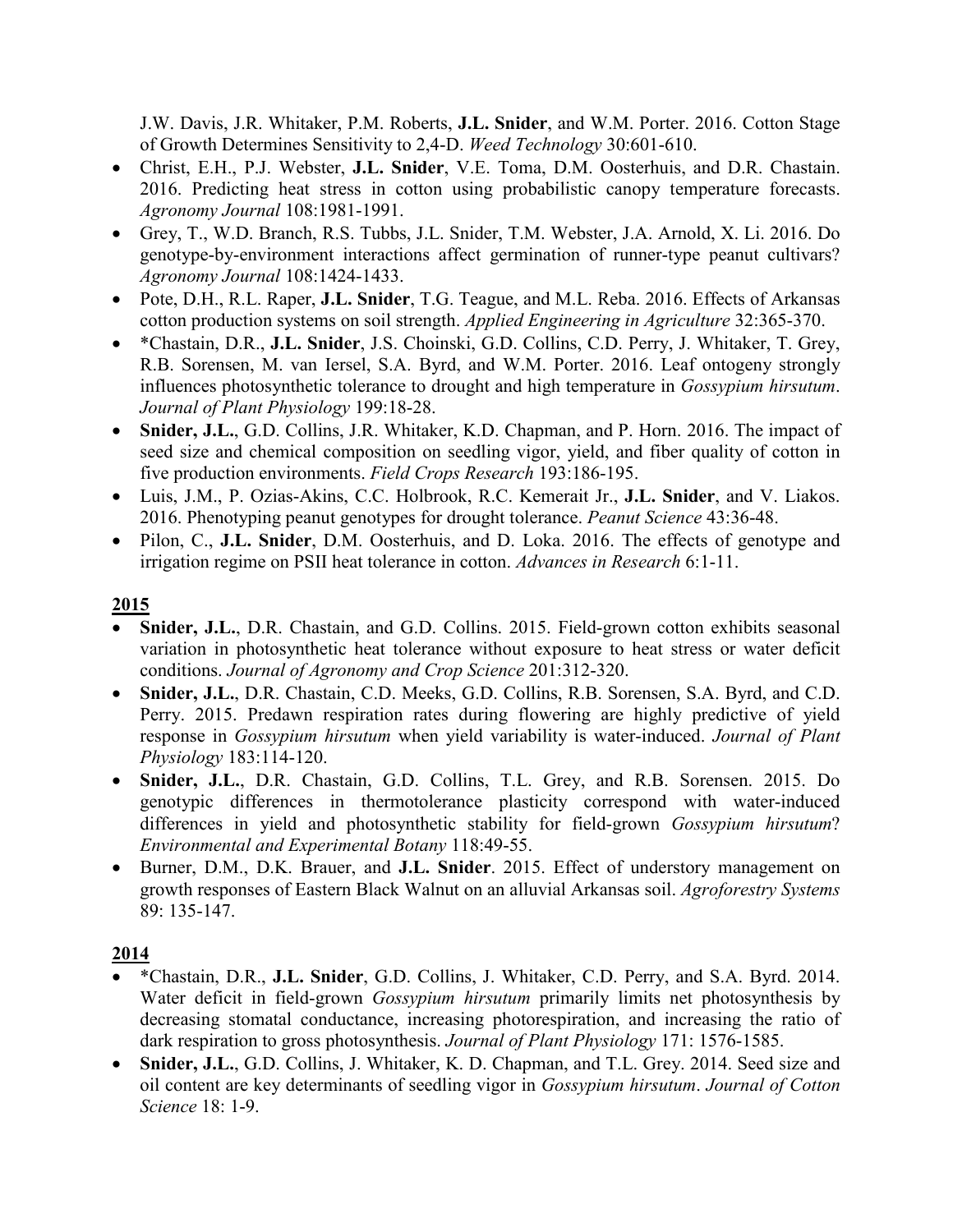- Burner, D.M., D.K. Brauer, **J.L. Snider**, C.A. Harrington, and P.A. Moore Jr. 2014. Phenological responses of juvenile pecan and white oak on an upland site. *Agroforestry Systems* 88: 141-155.
- **Snider, J.L.**, G.D. Collins, J.R. Whitaker, C.D. Perry, and D.R. Chastain. 2014. Electron transport through photosystem II is not limited by a wide range of water-deficit conditions infield grown *Gossypium hirsutum*. *Journal of Agronomy and Crop Science* 200: 77-82.

- **Snider, J.L**., G.D. Collins, J.R. Whitaker, and J.W. Davis. 2013. Quantifying Genotypic and Environmental Contributions to Yield and Fiber Quality in Georgia: Data from 7 Commercial Cultivars and 33 Yield Environments. *Journal of Cotton Science* 17: 285-292.
- **Snider, J.L**., D.M. Oosterhuis, G.D. Collins, C. Pilon, T.R. FitzSimons. 2013. Fieldacclimated *Gossypium hirsutum* cultivars exhibit genotypic and seasonal differences in photosystem II thermostability. *Journal of Plant Physiology* 170: 489-496.
- Meki, M.N., **J.L. Snider**, J.R. Kiniry, R.L. Raper, and A.C. Rocateli. 2013. Energy sorghum biomass harvest thresholds and tillage effects on soil organic carbon and bulk density. *Industrial Crops and Products* 43: 172-182.
- Kawakami, E.M., **J.L. Snider**, D.M. Oosterhuis, and Toby Fitzsimons. 2013. High temperature and the ethylene antagonist 1-methylcyclopropene alter ethylene evolution patterns, antioxidant responses, and boll growth in *Gossypium hirsutum*. *American Journal of Plant Sciences* 4:1400-1408.
- Kawakami, E.M., D.M. Oosterhuis, and **J.L. Snider**. 2013. [Nitrogen Assimilation and](http://onlinelibrary.wiley.com/doi/10.1111/jac.12002/abstract)  [Growth of Cotton Seedlings under NaCl Salinity and in Response to Urea Application with](http://onlinelibrary.wiley.com/doi/10.1111/jac.12002/abstract)  [NBPT and DCD.](http://onlinelibrary.wiley.com/doi/10.1111/jac.12002/abstract) *Journal of Agronomy and Crop Science* 199: 75-153.
- Kawakami, E.M., D.M. Oosterhuis, and **J.L. Snider.** 2013. Influence of high temperature and urea fertilization with N-(N-butyl) thiophosphoric triamide and dicyandiaminde on cotton growth and physiology. *Journal of Plant Nutrition* 36: 1615-1639.

## **2012**

- Snider, J.L., V.M. Russo, W. Roberts, E.V. Wann, and R.L. Raper. 2012. Cultural and Environmental Factors Governing Tomato Production: Local Production under Elevated Temperatures. *HortScience* 47: 1022-1028.
- Kawakami, E.M., D.M. Oosterhuis, **J.L. Snider**, M. Mozaffari. 2012. Physiological and yield responses of field-grown cotton to application of urea with NBPT and DCD. *European Journal of Agronomy* 43:147-154.
- Snider, J.L., R.L. Raper, and E.B. Schwab. 2012. The effect of row spacing and seeding rate on biomass production and plant stand characteristics of non-irrigated photoperiod-sensitive sorghum (Sorghum bicolor (L) Moench). *Industrial Crops and Products* 37: 527-535.
- Pote, D.H., D.M. Burner, and **J.L. Snider**. 2012. Pine straw harvesting effects on vadosezone water content of a Leadvale silt loam in western Arkansas. *Journal of Sustainable Forestry* 31: 230-238.

## **2011**

**Snider, J.L.** and D.M. Oosterhuis. 2011. How does timing, duration, and severity of heat stress influence pollen-pistil interactions in angiosperms? *Plant Signaling and Behavior* 6: 930-933.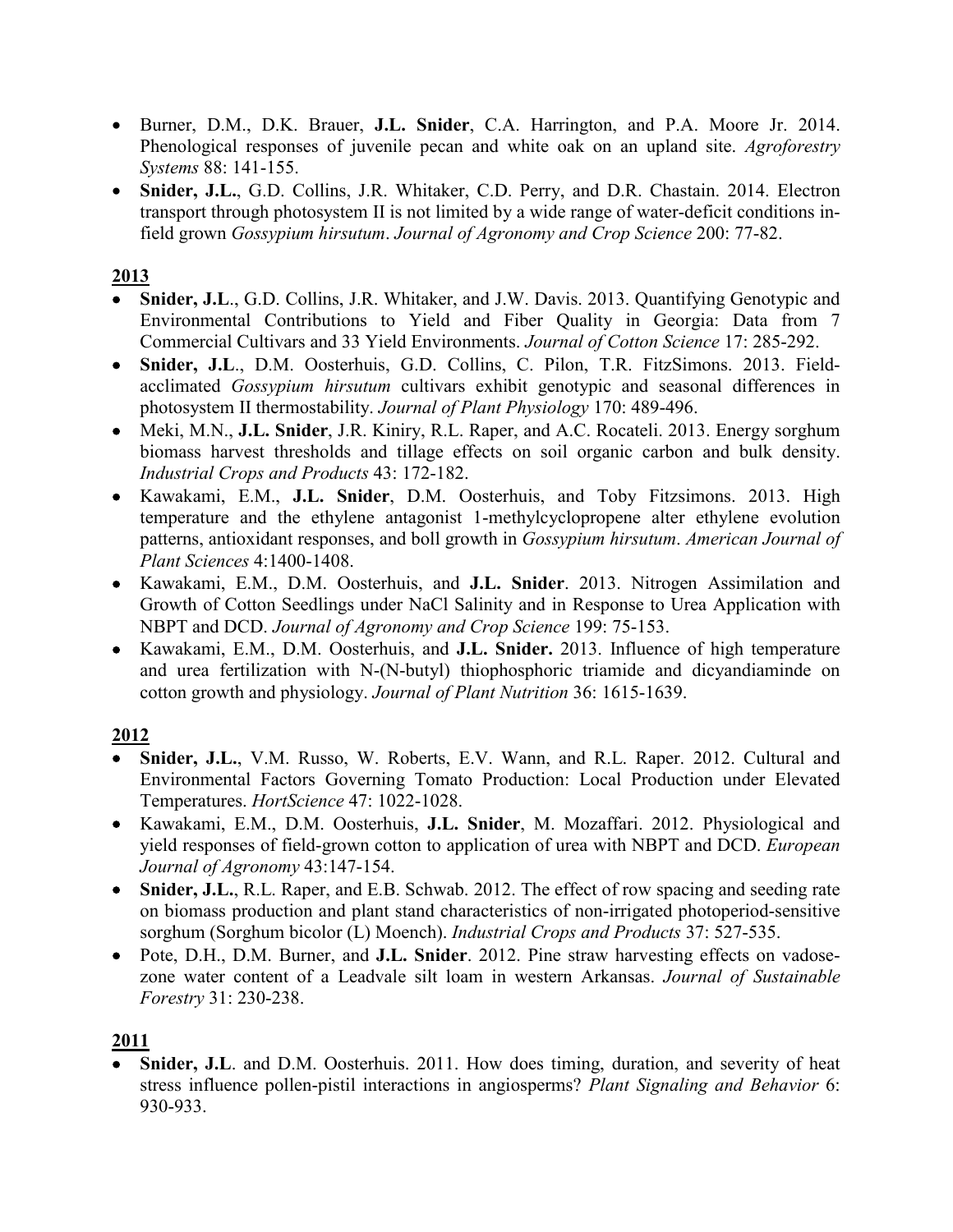- **Snider, J.L.**, D.M. Oosterhuis, D.A. Loka, and E.M. Kawakami. 2011. High temperature limits *in vivo* pollen tube growth rates by altering diurnal carbohydrate balance in fieldgrown *Gossypium hirsutum* pistils. *Journal of Plant Physiology* 168:1168-1175.
- **Snider, J.L.**, D.M. Oosterhuis, E.M. Kawakami. 2011. Mechanisms of reproductive thermotolerance in *Gossypium hirsutum*: the effect of cultivar and exogenous calcium application. *Journal of Agronomy and Crop Science* 197: 228-236.
- **Snider, J.L.**, D.M. Oosterhuis, E.M. Kawakami. 2011. Diurnal pollen tube growth rate is slowed by high temperature in field-grown *Gossypium hirsutum* pistils. *Journal of Plant Physiology* 168: 441-448.

- Kawakami, E.M., D.M. Oosterhuis, and **J.L. Snider.** 2010. 1-Methylcyclopropene effects on the physiology and yield of field-grown cotton. *Journal of Cotton Science* 14: 233-239.
- **Snider, J.L.,** J.S. Choinski Jr., and W. Slaton. 2010. Juvenile leaves of *Rhus glabra* have higher photosynthetic thermal tolerance than mature leaves. *Botany* 88: 286-289.
- Kawakami, E.M., D.M. Oosterhuis, and **J.L. Snider**. 2010. Physiological effects of 1 methylcyclopropene on well-watered and water-stressed cotton plants. *Journal of Plant Growth Regulation* 29: 280-288.
- **Snider, J.L.**, D.M. Oosterhuis, and E.M. Kawakami. 2010. Genotypic differences in thermotolerance are dependent upon pre-stress capacity for antioxidant protection of the photosynthetic apparatus in *Gossypium hirsutum*. *Physiologia Plantarum* 138: 268-277.

### **2009**

- **Snider, J.L.**, D.M. Oosterhuis, B.W. Skulman, and E.M. Kawakami. 2009. Heat stressinduced limitations to reproductive success in *Gossypium hirsutum*. *Physiologia Plantarum* 137: 125-138.
- **Snider, J.L.**, J.S. Choinski Jr., and R.R. Wise. 2009. Juvenile *Rhus glabra* leaves have higher temperatures and lower gas exchange rates than mature leaves when compared in the field during periods of high irradiance. *Journal of Plant Physiology* 166: 686-696.

**Books** [1 published]

• **Snider, J.L.** and D.M. Oosterhuis. 2016. Linking Physiology to Management. The Cotton Foundation, Cordova, TN.

## **Book Chapters** [14 published or in press]

- **Snider, J.,** Virk, G., Parkash, V., and Kaur, N. 2022. Effects of high temperature and drought on cotton physiology, yield, and fiber quality. In: Echer, F.R.; Rosolem, C.A. (eds). Physiology applied to cotton management. Mato Grosso Cotton Institute (IMAmt). (In Portuguese). (in press).
- Snider, J.L., Virk, G., Byrd, S., Collins, G., and Raper, T., 2021. Environmental disorders. In: Faske, T. R., T. L. Kirkpatrick, C. S. Rothrock, and J. E. Woodward*,* Compendium of Cotton Diseases: Third Edition. APS Press, St. Paul, MN (in press).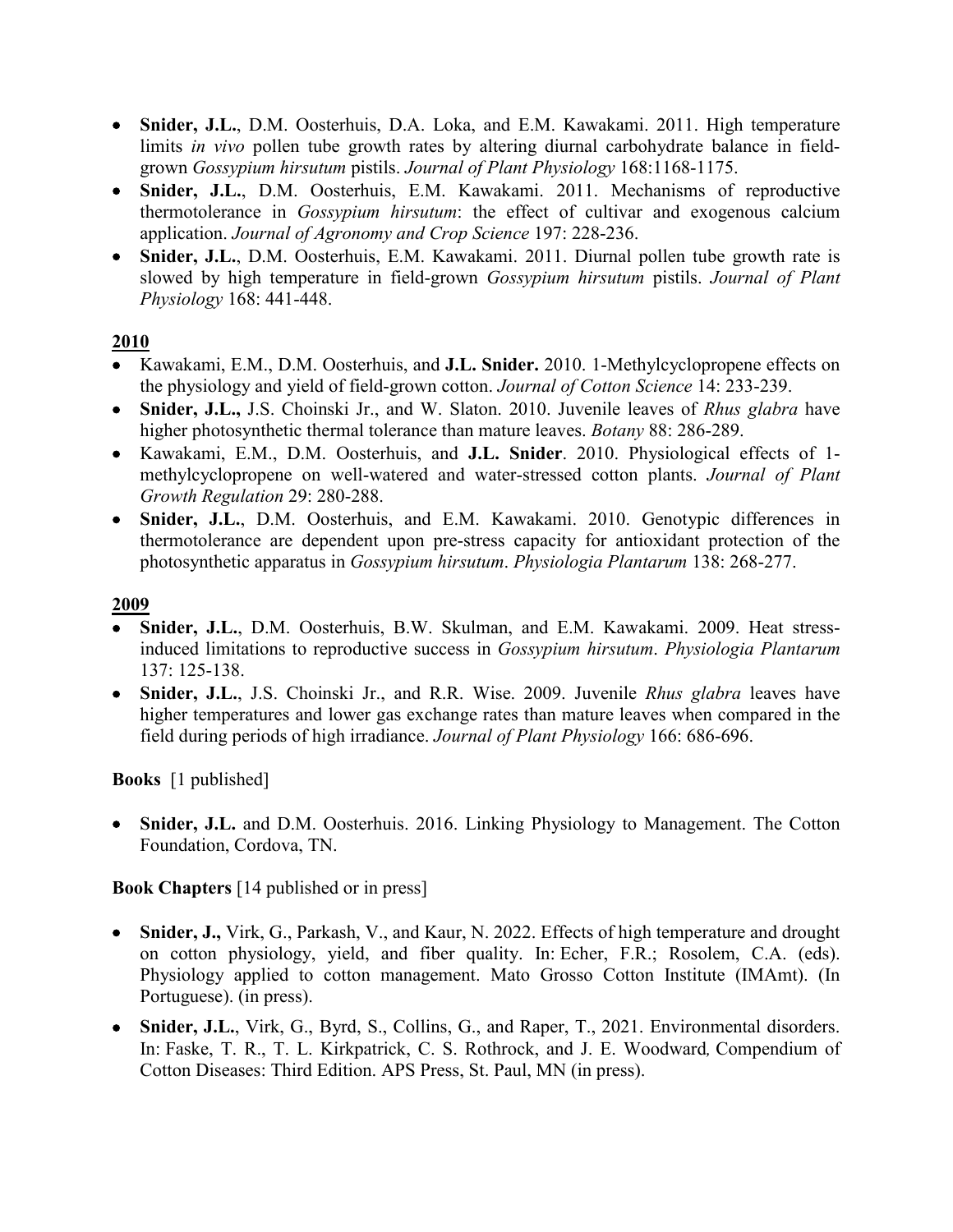- Cohen, Y., G. Vellidis, C. Campillo, V. Liakos, N. Graff, Y. Saranga, **J.L. Snider**, J. Casadesus, S. Millan, M.H. Prieto. 2021. Precision irrigation. In: R. Kerry and E. Alexandre (eds), Sensing Approaches for Precision Agriculture. Springer Nature, Switzerland. (in press).
- **Snider, J.L.**, M.P. Bange, and J.J. Heitholt. 2021. Cotton. In: V. Sadras and D. Calderini (eds), Crop Physiology: Case histories for major crops. Academic Press, Elsevier, Cambridge, MA. pp. 715-746.
- **Snider, J.L.**, C. Pilon, and G. Virk. 2020. Seed characteristics and seedling vigor. In: D.R. Chastain, G. Kaur, K.R. Reddy, and D.M. Oosterhuis (eds) Cotton Seed and Seedlings. The Cotton Foundation, Cordova, TN. pp 9-22.
- Singh, B., D.R. Chastain, G. Kaur, **J.L. Snider**, and K.R. Reddy. 2020. Low temperature and moisture stress effects on cotton seed germination. In: D.R. Chastain, G. Kaur, K.R. Reddy, and D.M. Oosterhuis (eds) Cotton Seed and Seedlings. The Cotton Foundation, Cordova, TN. pp 53-66.
- Singh, B., D.R. Chastain, G. Kaur, **J.L. Snider**, and K.R. Reddy. 2020. Cotton seedling growth and development responses to temperature and drought stress. In: D.R. Chastain, G. Kaur, K.R. Reddy, and D.M. Oosterhuis (eds) Seed and Seedlings. The Cotton Foundation, Cordova, TN. 101-116.
- Raper, T.B., C. Pilon, V. Singh, **J. Snider**, S. Stewart, and S. Byrd. 2020. Cotton production in the United States of America: an overview. In: K. Jabran and B.S. Chauhan (eds.), Cotton Production. John Wiley and Sons, Hoboken, NJ. pp 217-248.
- **Snider, J.L.** and D.R. Chastain. Plant-Based Irrigation Scheduling. 2016. In: J.L. Snider and D.M. Oosterhuis (eds) Linking Physiology to Management. The Cotton Foundation, Cordova, TN, pp 97-116.
- Ritchie, G.L., D.L. Rowland, and **J.L. Snider**. Irrigation timing and application methods for improving water use efficiency. 2016. In: J.L. Snider and D.M. Oosterhuis (eds) Linking Physiology to Management. The Cotton Foundation, Cordova, TN, pp. 85-96.
- **Snider, J.L.** and D.M. Oosterhuis. 2015. Physiology. In: D. Fang and R. Percy (eds) Agronomy Monograph 57, Cotton 2nd Edition. ASA-CSSA-SSSA, Madison, WI, pp 339- 400.
- **Snider, J.L.** and D.M. Oosterhuis. 2012. Pollen-pistil interactions under high temperature. In: Oosterhuis, D.M. (ed) Cotton Flowering and Fruiting. The Cotton Foundation, Cordova, TN, pp 59-78.
- Oosterhuis, D.M. and **J.L. Snider**. 2011. High temperature stress on floral development and yield of cotton. In: Oosterhuis, D.M. (ed) Stress Physiology in Cotton. The Cotton Foundation, Cordova, TN, pp 1-24.
- **Snider, J.L.**, P.K. Das, and R.L. Raper. 2011. A roadmap for sustainable advanced biofuel feedstock production in the mid-south. In: Braun, R., D.L. Karlen, and D. Johnson (eds) Sustainable Alternative Fuel Feedstock Opportunities, Challenges and Roadmaps for Six U.S. Regions. Proceedings of the Sustainable Feedstocks for Advanced Biofuel Workshop. Soil and Water Conservation Society, Ankeny, IA, pp 504-517.

#### **Nonrefereed Abstracts and Technical Reports** [212 Total]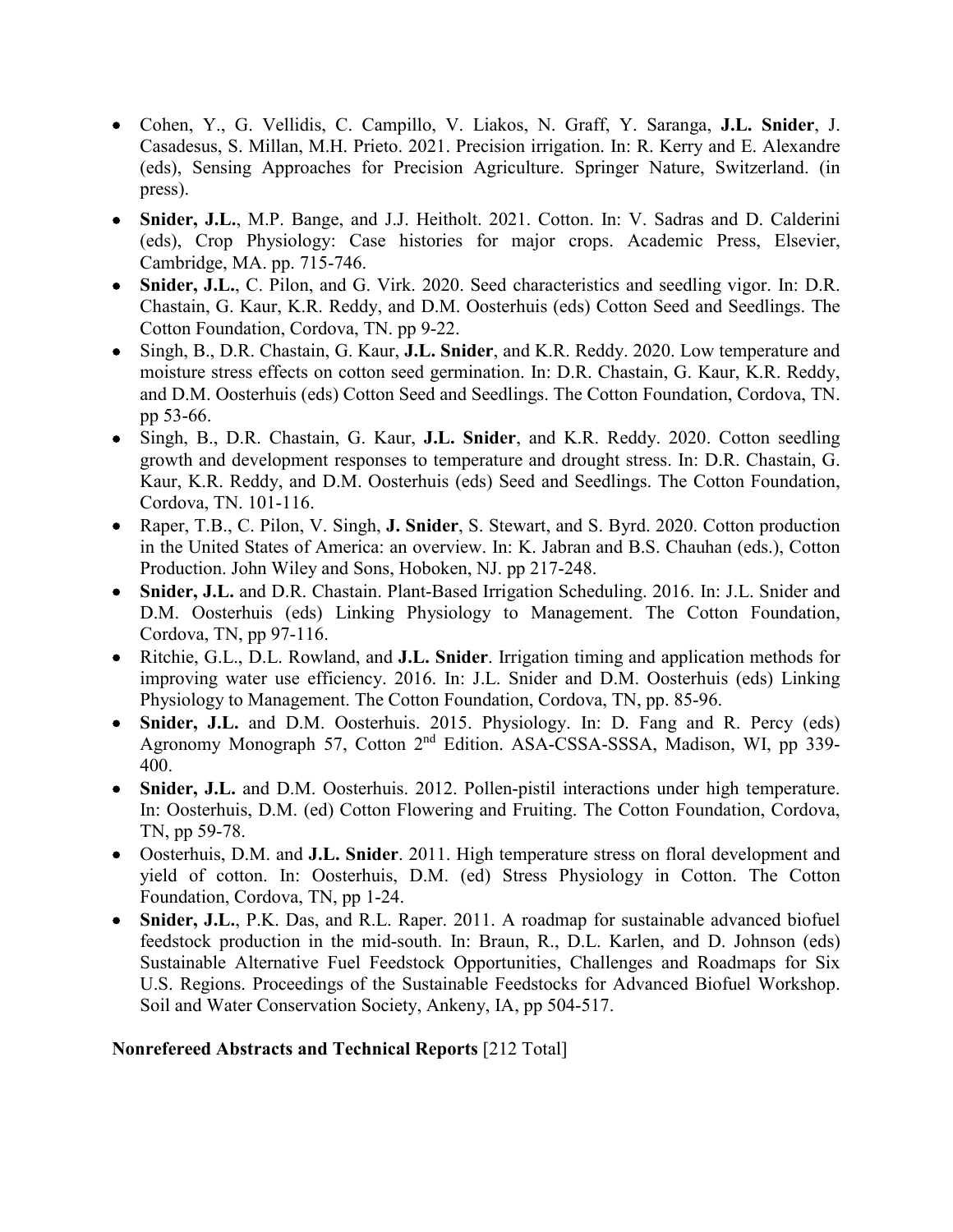- Virk, G., J. Snider, P. Chee, N. Kaur, A. [Ermanis. 2021. Impact of Temperature](https://scisoc.confex.com/scisoc/2021am/prelim.cgi/Paper/133138) Extremes on Growth [and Photosynthetic Performance of Advanced Cotton Genotypes.](https://scisoc.confex.com/scisoc/2021am/prelim.cgi/Paper/133138) Abstract. Crop Science Society of America International Annual Meeting, Salt Lake City, UT.
- Fuhrer, L., W. Porter, G. Rains, J. Snider, S. Virk, E. Barnes. 2021. [Utilization of John](https://scisoc.confex.com/scisoc/2021am/prelim.cgi/Paper/135151)  Deere's Cotton HID System to [Aid Production Decisions.](https://scisoc.confex.com/scisoc/2021am/prelim.cgi/Paper/135151) Abstract. Crop Science Society of America International Annual Meeting, Salt Lake City, UT.
- Kaur, N., J. Snider, A. Paterson, and G. Virk. 2021. [Genotypic Variation](https://scisoc.confex.com/scisoc/2021am/prelim.cgi/Paper/136382) in Thermotolerance [of Thylakoid Component Processes](https://scisoc.confex.com/scisoc/2021am/prelim.cgi/Paper/136382) for Diverse Cotton Genotypes. Abstract. Crop Science Society of America International Annual Meeting, Salt Lake City, UT.
- Parkash, V., J. Snider, D.B. Sharma, S. Bag, P. Roberts, A. Tabassum, D. West, S. Khanal, N.D. Saussuna, and P. Chee. 2021. [Impact of Cotton Leafroll](https://scisoc.confex.com/scisoc/2021am/prelim.cgi/Paper/135735) Dwarf Virus on Physiology and [Yield Components of Individual Cotton Plants.](https://scisoc.confex.com/scisoc/2021am/prelim.cgi/Paper/135735) Abstract. Crop Science Society of America International Annual Meeting, Salt Lake City, UT.
- Virk, G., J. Snider, P. Chee, S. Virk, N. Kaur, V. Parkash. 2021. [Impact of Physiological](https://scisoc.confex.com/scisoc/2021am/prelim.cgi/Paper/134351) Processes [and Individual Yield Components on Lint](https://scisoc.confex.com/scisoc/2021am/prelim.cgi/Paper/134351) Yield and Fiber Quality in Advanced [Cotton Breeding](https://scisoc.confex.com/scisoc/2021am/prelim.cgi/Paper/134351) Lines**.** Abstract. Crop Science Society of America International Annual Meeting, Salt Lake City, UT.
- Virk, G., J. Snider, P. Chee, N. Kaur, A. Ermanis. 2021. Growth and photosynthetic performance of advanced cotton genotypes as affected by temperature extremes. 2021 Meeting of the American Society for Plant Biology. Virtual.
- Kaur, N., J. Snider, A. Paterson, G. Virk. 2021. [Physiological Contributors to Productivity of](https://scisoc.confex.com/scisoc/2021am/prelim.cgi/Paper/136445)  [Diverse Cotton Genotypes.](https://scisoc.confex.com/scisoc/2021am/prelim.cgi/Paper/136445) Abstract. Crop Science Society of America International Annual Meeting, Salt Lake City, UT.
- Snider, JL, C. Pilon, H. Wang, V. Tishchenko, W. Hu, W. Slaton, D. Chastain. 2021. Photosynthetic cold acclimation in cotton seedlings. Abstract. 2021 Beltwide Cotton Conferences, Virtual.
- Virk, G., J.L. Snider, P. Chee, N. Kaur, A. Ermanis. 2021. Effect of temperature extremes on seedling growth and photosynthetic performance of different cotton genotypes. Abstract. 2021 Beltwide Cotton Conferences, Virtual.
- Porter, W.M., C. Perry, J.L. Snider. 2021. Cotton irrigation scheduling: which method is a best fit? Abstract. 2021 Beltwide Cotton Conferences, Virtual.
- Barnes, E.M., G. Morgan, K. Hake, J. Devine, R.W. Kurtz, T.W. Griffin, G. Ibendahl, A. Sharda, G.C. Rains, J.L. Snider, B.G. Ayre, J. Maja, A. Thomasson, Y. Lu, H. Gharakhani, J.A. Griffin, R.G. Hardin, E. Kimura, T.B. Raper, S. Young, K.G. Fue, M.G. Pelletier, J.D. Wanjura, G.A. Holt. 2021. Opportunities for robotic systems and automation in cotton production. Technical Report. 2021 Beltwide Cotton Conferences, Virtual.
- Fuhrer, L.M., W.M. Porter, G.C. Rains, J.L. Snider, S. Virk, A. Smith, Y. Liu, E.M. Barnes, C. Holt. 2021. Using information from the John Deere cotton HID system to aid in making production decisions. Technical report. 2021 Beltwide Cotton Conferences, Virtual.
- Snider, J.L. 2021. Physiological aspects of cotton fruit shed. Abstract. 2021 Beltwide Cotton Conferences, Virtual.
- Snider, J.L., G. Vellidis, L.N. Lacerda, A. Ermanis, Y. Cohen, and G.D. Collins. 2021. Effects of cultivar, irrigation management, and PGR strategy on cotton yield and maturity. Abstract. 2021 Beltwide Cotton Conferences, Virtual.
- Snyder, L.U., G.D. Collins, K. Edmisten, S.M. Brown, S.A. Byrd, K.D. Chapman, M.K. Dowd, H. Frame, M.A. Jones, M. Maeda, B. McKnight, C.D. Meeks, G. Morgan, R. Norton,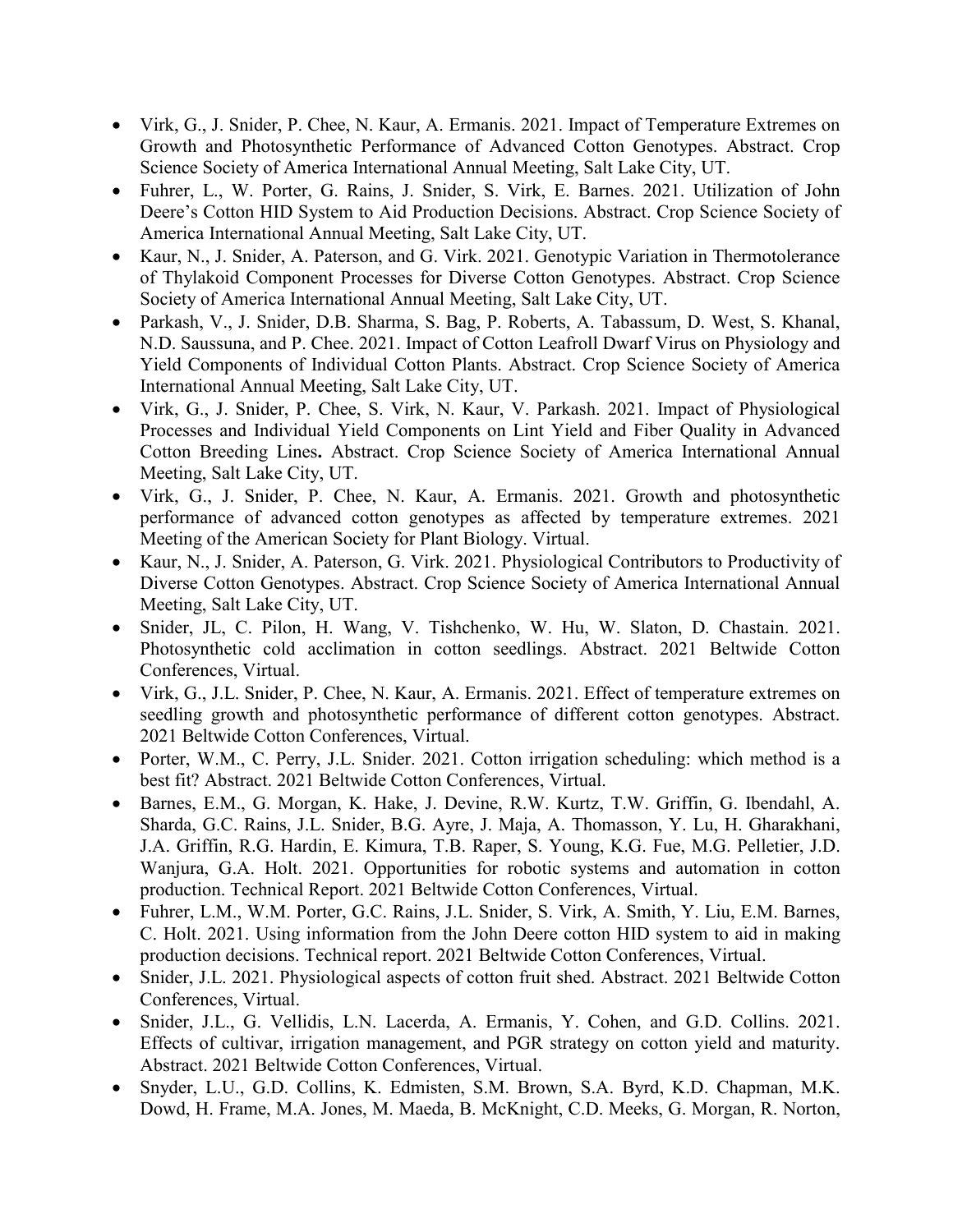B.K. Pieralisi, T.B. Raper, B. Robertson, T. Sandlin, J.L. Snider, D.L. Wright. 2021. A beltwide evaluation of cotton seed quality parameters. Abstract. 2021 Beltwide Cotton Conferences, Virtual.

- Maeda, M., S.M. Brown, S.A. Byrd, D.S. Carlson, P. Edwards, G. Hancock, J.M. Kichler, T. Price, J.L. Snider, G.D. Collins, K. Edmisten, L.U. Snyder. H. Frame, M.A. Jones, B.M. McKnight, C.D. Meeks, G. Morgan, R. Norton, B.K. Pieralisi, T.B. Raper, B. Robertson, T. Sandlin, and D.L. Wright. 2021. A beltwide seed quality survey; an extension cotton specialists project. Abstract. Beltwide Cotton Conferences, Virtual.
- Barnes, E.M., G. Morgan, K. Hake, J. Devine, R.W. Kurtz, T.W. Griffin, G. Ibendahl, A. Shardaz, G.C. Rains, K.G. Fue, J.L. Snider, M.A. Bruce, A. Ermanis, J. Maja, D. Daly, C. Chiu, M. Cutulles, M. Burce, J. Griffin, J. Thomasson, H. Gharakhani, E. Kimura, B. Ayre, T.B. Raper, S. Young, M. Pelletier, J. Wanjura, G. Holt. 2020. Current and potential robotic applications to improve cotton Production. Full Paper. 2020 Beltwide Cotton Conferences, Austin, TX.
- Virk, S.S., W.M. Porter, J.L. Snider, J.R. Whitaker, C. Li. 2020. Evaluation of seeding depth and planter downforce for planting cotton in diverse field conditions. Full Paper. 2020 Beltwide Cotton Conferences, Austin, TX.
- Fuhrer, L., W.M. Porter, G. Rains, J.L. Snider, E. Barnes. 2020. Mapping of in-field fiber quality utilizing John Deere harvest identification system. Full Paper. 2020 Beltwide Cotton Conferences, Austin, TX.
- Lacerda, L., Y. Cohen, J. Snider, V. Liakos, and G. Vellidis. 2020. Evaluating Tsharp for thermal sharpening of MODIS satellite images using venus visual imagery at field scale. Abstract. 2020 Crop Science Society of America International Annual Meeting. Virtual.
- Pilon, C., J. Snider, L.A. Moreno, C. Kvien, P. Ozias-Akins, and C. Holbrook. 2020. Photosynthetic limitations to carbon assimilation in peanut under drought at the onset of flowering. Abstract. 2020 Crop Science Society of America International Annual Meeting. Virtual.
- Virk, G.K., J. Snider, N. Kaur, A. Ermanis. 2020. Genotypic variation in growth and photosynthetic performance of cotton seedlings in response to temperature extremes. Abstract. 2020 Crop Science Society of America International Annual Meeting. Virtual.
- Raper, T.B., G.D. Morgan, C. Meeks, W. H. Frame, R. Hutmacher, M.A. Jones, M.M. Maeda, J. Snider, R.L. Nichols, S. Brown, D. Dodds, S. Byrd, R. Norton, D.D. Fromme, J. Griffin, K. Edmisten. 2020. Cotton phenology: reevaluating growing degree days in three cultivars of differing maturity. Abstract. 2020 Crop Science Society of America International Annual Meeting. Virtual.
- Bruce, M.A., J. Snider, A. Ermanis, J. Whitaker, G.D. Collins. 2020. Impact of cultivar variation in cotton seed characteristics and nitrogen application rate on yield component responses. Abstract. 2020 Crop Science Society of America International Annual Meeting. Virtual.
- Tubbs, R.S., M.D. Toews, G. Harris, A.R. Smith, J. Snider, and R.L. Nichols. 2020. Is sidedress N-application rate influenced by preceding cover crop species for strip-till cotton? Abstract. 2020 Crop Science Society of America International Annual Meeting. Virtual.
- Snider, J.L., C. Pilon, W. Hu, H. Wang, V. Tishchenko, W. Slaton, and D. Chastain. 2020. Photosynthetic components differ in cold tolerance, but respiration primarily governs acclimation of net photosynthesis in cotton seedlings. Abstract. 2020 Crop Science Society of America International Annual Meeting. Virtual.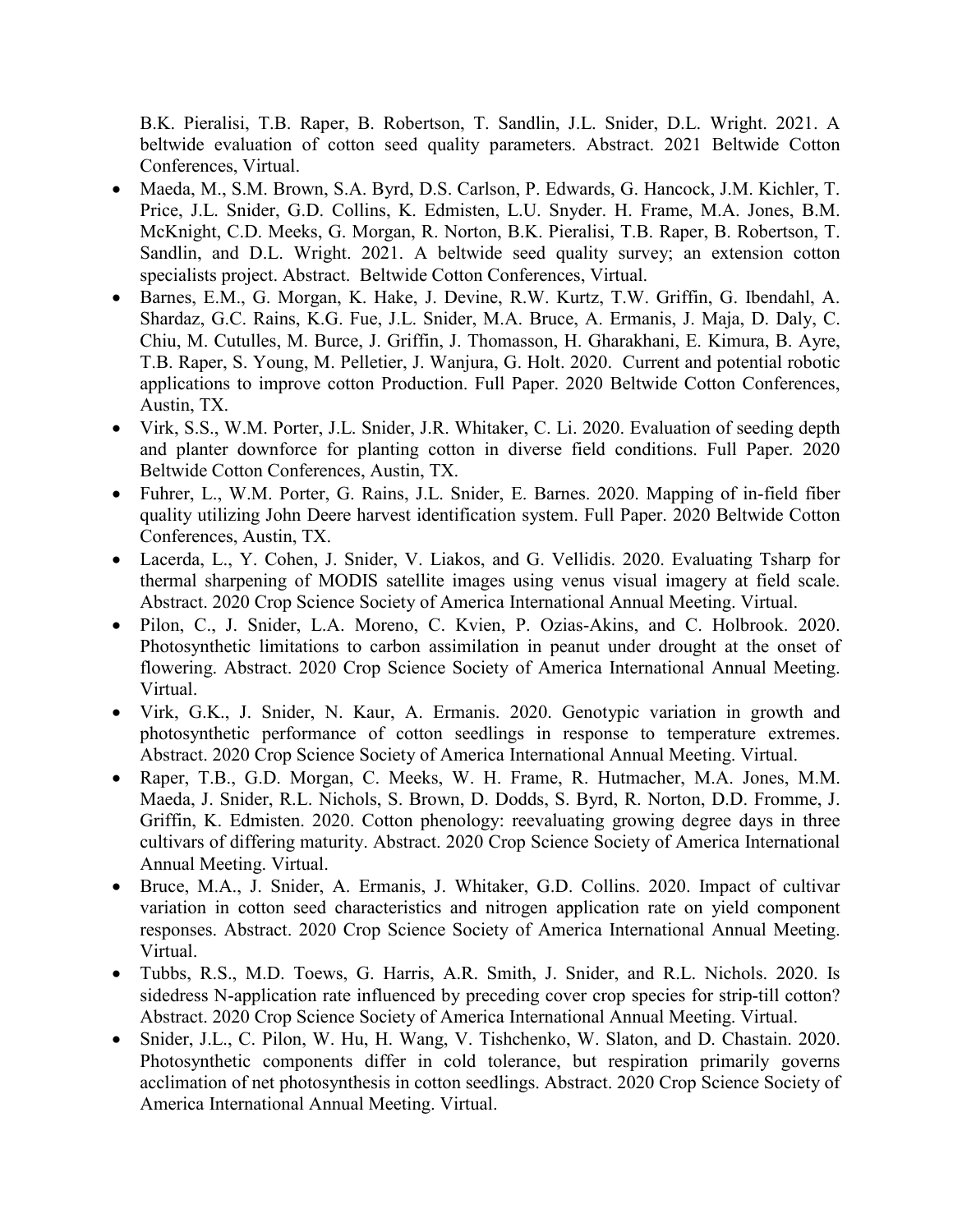- Ermanis, A., J.L. Snider, G. Vellidis, S. Gobbo, L. Lacerda, M.A. Bruce, V. Liakos. L. Galdi, C. Perry, B.J. Washington, A.L. Brown, and Y. Cohen. 2020. Assessing the physiological basis of yield response to irrigation in cotton cultivars with expected differences in crop water use efficiency. 2020 Beltwide Cotton Conferences, Austin, TX.
- Singh, B., D. Chastain, K.R. Reddy, J. Krutz, J.L. Snider, and S. Stetina. 2020. Early-season morphological and physiological responses of cotton genotypes to reniform nematode and soil nitrogen. 2020 Beltwide Cotton Conferences, Austin, TX.
- Virk, G., J. Snider, and C. Pilon. 2020. Cotton seedling vigor as affected by first true leaf physiology under different field conditions. Abstract. 2020 Beltwide Cotton Conferences, Austin, TX.
- Virk, G., J. Snider, and C. Pilon. 2020. Contributions of various physiological parameters to early season whole crop vigor in cotton. Abstract. 2020 Beltwide Cotton Conferences, Austin, TX.
- Bruce, M.A., J.L. Snider, A. Ermanis, J. Whitaker, L. Galdi, and G. Collins. 2020. [Impact of](http://www.cotton.org/beltwide/proceedings/2005-2020/data/conferences/2020/paper/19956.pdf)  [cultivar variation in cotton seed characteristics and nitrogen application rate on crop](http://www.cotton.org/beltwide/proceedings/2005-2020/data/conferences/2020/paper/19956.pdf)  [development and yield component responses.](http://www.cotton.org/beltwide/proceedings/2005-2020/data/conferences/2020/paper/19956.pdf) Abstract. 2020 Beltwide Cotton Conferences, Austin, TX.
- Davis, R.F., J.L. Snider, H.J. Earl, P. Timper. 2019. Effect of simultaneous water deficit stress and Meloidogyne incognita infection on cotton fruit distribution patterns. Abstract. Society of Nematologists Annual Meeting. Raleigh, NC.
- Moreno, L., C. Pilon, C. Holbrook, A.C. Lara-Fioreze, B. Fabreti, and J. Snider. 2019. Drought-related traits and genotypic diversity in peanuts. Abstract. 2019 ASA/CSSA International Annual Meeting. San Antonio, TX.
- Lacerda, L., J. Snider, Y. Cohen, V. Liakos, and G. Vellidis. 2019. The use of multispectral imagery for variable rate irrigation in cotton. Abstract. 2019 ASA/CSSA International Annual Meeting. San Antonio, TX.
- Vellidis, G., V. Alchanati, Y. Cohen, S. Gobbo, L. Lacerda, V. Liakos, F. Morari, S. Lo Presti, A. Harb Rabia, A. Dos Santos, R. da Silva, and J. Snider. 2019. How the promise of remote sensing is finally making an impact in agriculture: case studies from around the world. Abstract. 2019 ASA/CSSA International Annual Meeting. San Antonio, TX.
- Shekoofa, A., S. Safikhan, J. Snider, T. B. Raper, and F. Bourland. 2019. Variation among cotton genotypes in stomatal conductance responses to high vapor pressure deficit under rainfed conditions. Abstract. 2019 ASA/CSSA International Annual Meeting. San Antonio, TX.
- Virk, G., J. Snider, and C. Pilon. 2019. Effect of various physiological processes on early season crop vigor in cotton. Abstract. 2019 ASA/CSSA International Annual Meeting. San Antonio, TX.
- Ermanis, A., and J. Snider. 2019. Assessing the Physiological Basis of Yield Response to Irrigation in Cotton. Abstract. 2019 ASA/CSSA International Annual Meeting. San Antonio, TX.
- Davis, S., R. Tubbs, J. Snider, and R. Kemerait. 2019. Assessment of uniform vs nonuniform plant stands of varying plan populations for non-irrigated cotton. Abstract. 2019 ASA/CSSA International Annual Meeting. San Antonio, TX.
- Chastain, D., B. Singh, and J. Snider. 2019. Drought Response Modeling of Leaf Photosynthetic Parameters in Two Gossypium Species. Abstract. 2019 ASA/CSSA International Annual Meeting. San Antonio, TX.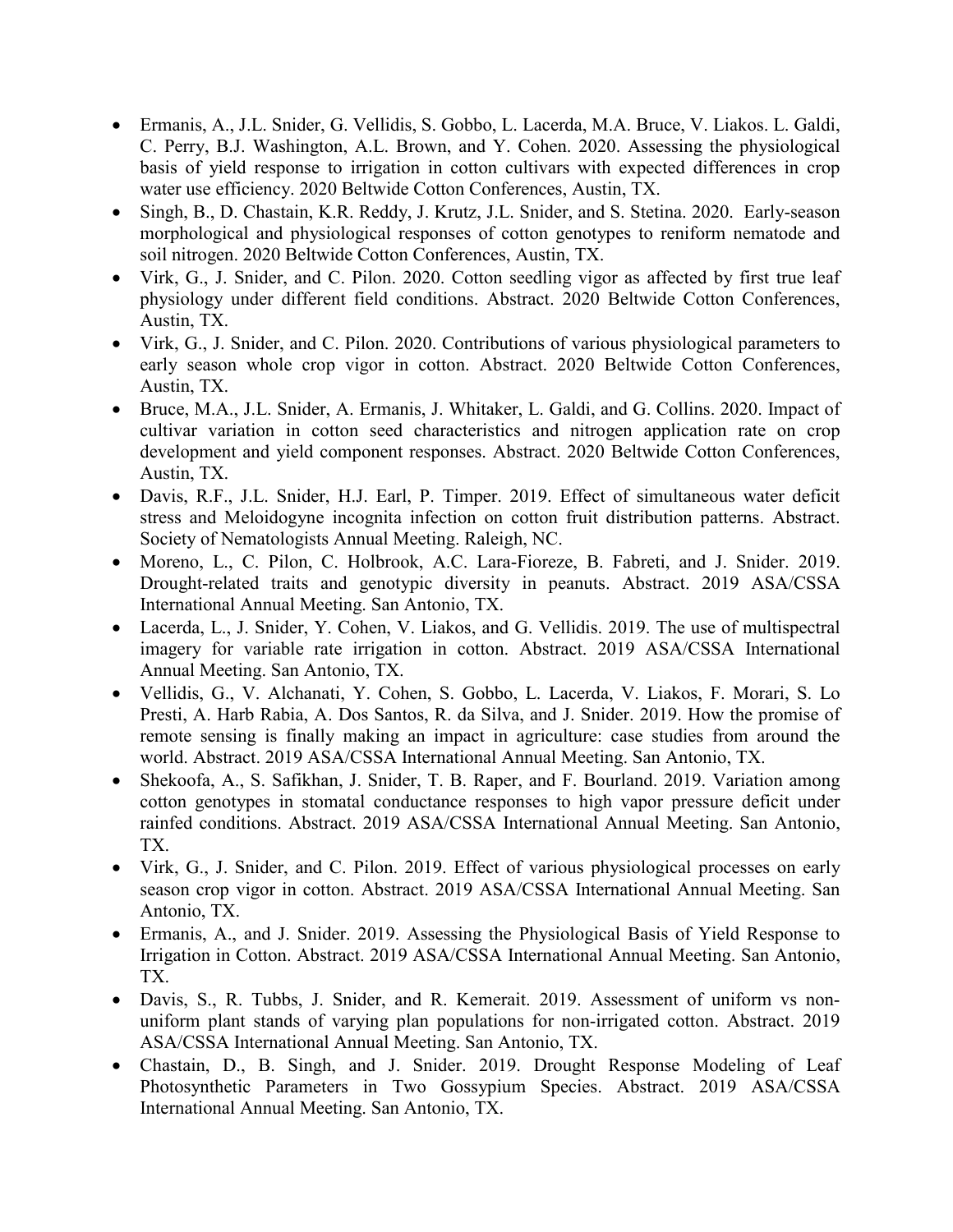- Virk, G., J. Snider, and C. Pilon. 2019. Impact of First True Leaf Physiology on Cotton Seedling Vigor under Different Field Conditions. Abstract. 2019 ASA/CSSA International Annual Meeting. San Antonio, TX.
- Virk, G., J. Snider, and C. Pilon. 2019. Contributions of the first true leaf to seedling vigor under different field conditions. Abstract. ASA Southern Regional Branch Annual Meeting. Birmingham, AL.
- B. Singh, D. Chastain, J. Snider, K.R. Reddy, L.J. Krutz, and S. Stetina. 2019. Influence of nitrogen on reproduction and pathogenicity of Rotylenchulus reniformis in cotton. Abstract. 2019 ASA/CSSA International Annual Meeting. San Antonio, TX.
- Moreno, L., C. Pilon, C. Holbrook, A.C. Lara-Fioreze, B. Fabreti, and J. Snider. 2019. Physiological traits as components of genotypic variability of peanuts under drought conditions. Abstract. ASA Southern Regional Branch Annual Meeting. Birmingham, AL.
- Virk, G., C. Pilon, and J. Snider. 2019. Planting conditions influence early season vigor of peanut cultivars. Abstract. American Peanut Research and Education Society Proceedings. Auburn, AL.
- S.B. Davis, R.S. Tubbs, C. Pilon, J. Snider, and R. Kemerait. 2019. Supplemental Replanting of Gaps in Plant Stand Affects Peanut Production and Incidence of Tomato Spotted Wilt Virus. Abstract. American Peanut Research and Education Society Proceedings. Auburn, AL.
- Liu, Y., S. Virk, W. Porter, J. Whitaker, and J. Snider. 2019. Economic analysis of seeding rate and planter downforce in singulated and hill- drop planted cotton. Abstract. 2019 Beltwide Cotton Conferences, New Orleans, LA.
- Liu, Y., A. Bhattarai, J. Snider, and G. Collins. 2019. Economic analysis of irrigation scheduling method on cotton production in Georgia and North Carolina. Abstract. 2019 Beltwide Cotton Conferences, New Orleans, LA.
- Virk, S., W. Porter, J. Snider, and J. Whitaker. 2019. Considerations for planter downforce and seeding rate to maximize emergence and yield in singulated versus hill-drop planted cotton. Abstract. 2019 ASA/CSSA International Annual Meeting. San Antonio, TX.
- Virk, S., W. Porter, J. Snider, and J. Whitaker. 2019. Considerations for planter downforce and seeding rate to maximize emergence and yield in singulated versus hill-drop planted cotton. Full Paper. 2019 Beltwide Cotton Conferences, New Orleans, LA.
- Daughtry, D.W., W.M. Porter, G. Harris, J.L. Snider, R.L. Noland. 2019. Using an unmanned aerial system to collect mid-season multispectral data for estimation of plant nitrogen status in cotton. Full Paper. 2019 Beltwide Cotton Conferences, New Orleans, LA.
- Snider, J., W. Hu, H. Wang, J. Whitaker, C.D. Perry, Z. Zhou, D. Chastain, F. Bourland. 2019. Yield Component Contributions to Yield Loss and Fiber Quality Deterioration Under Drought Stress in Field-Grown Cotton. Abstract. 2019 Beltwide Cotton Conferences, New Orleans, LA.
- Snider, J., W. Hu, D. Chastain, V. Tishchenko, and W. Slaton. 2019. Sub-Optimal Growth Temperature Alters Thermotolerance of Thylakoid Component Processes in Cotton Seedlings. Abstract. 2019 Beltwide Cotton Conferences, New Orleans, LA.
- Snider, J., N. Thangthong, C. Pilon, G. Virk, and V. Tishchenko. 2019. Chlorophyll Fluorescence Parameters as Rapid Indicators of Cotton Seedling Vigor under Contrasting Growth Temperature Regimes. Abstract. 2019 Beltwide Cotton Conferences, New Orleans, LA.
- Raper, T.B., J. Snider, D.M. Dodds, A. Jones, B. Robertson, D. Fromme, T. Sandlin, T. Cutts, and R. Blair. 2018. Genetic and environmental contributions to cotton yield and fiber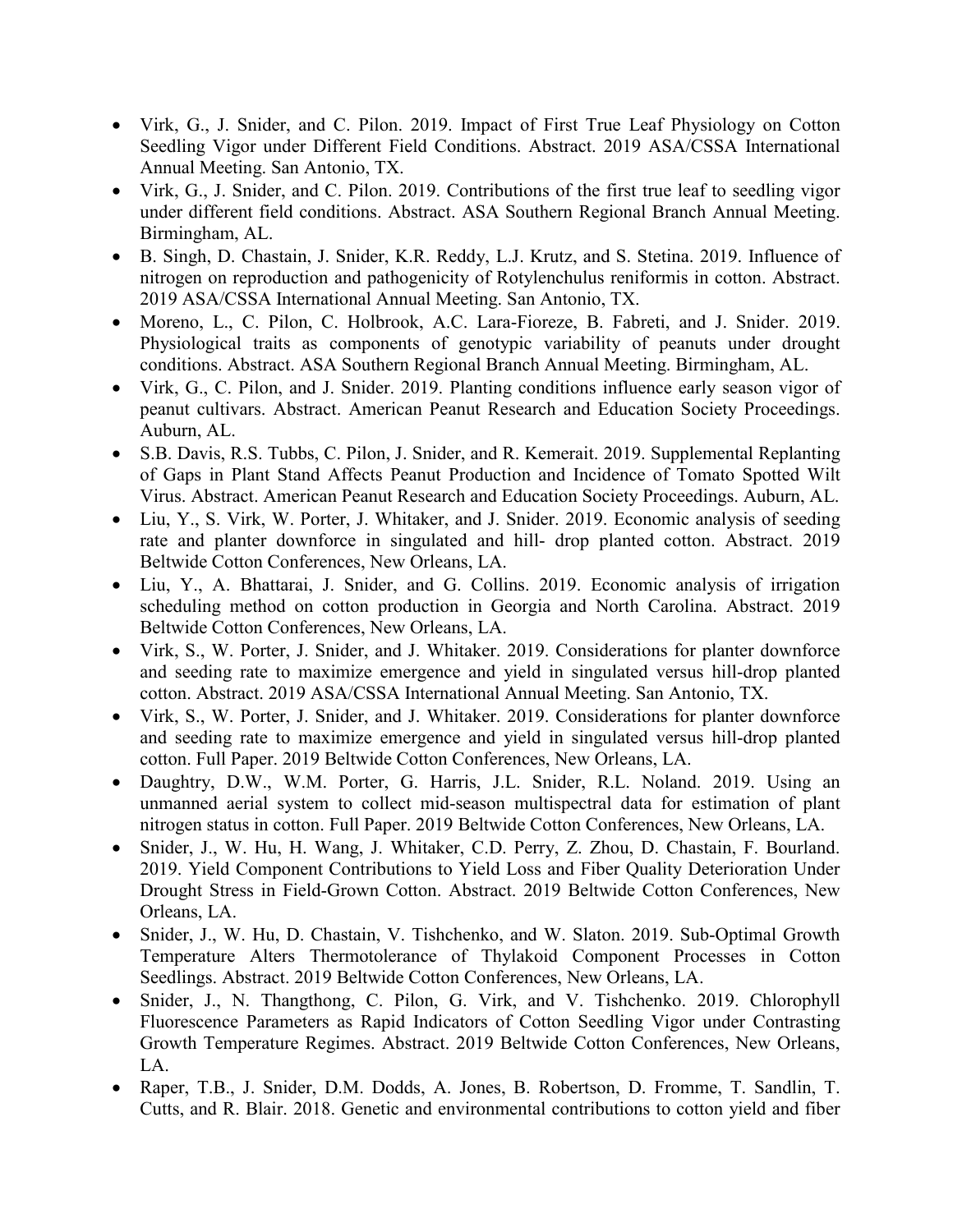quality in the Midsouth. Abstract. 2018 ASA & CSSA International Annual Meeting, Baltimore, MD, November 4-7.

- Snider, J., W. Hu, H. Wang, M. Scolari, V. Tishchenko, D. Chastain, and W. Slaton. 2018. Processes contributing to photosynthetic cold acclimation in cotton seedlings. Abstract. 2018 ASA & CSSA International Annual Meeting, Baltimore, MD, November 4-7.
- Chastain, D., J. Snider, and B. Singh. 2018. The use of the rapid A-Ci response and OJIP protocols to differentiate between contrasting metabolic drought-response strategies in two cotton species. Abstract. 2018 ASA & CSSA International Annual Meeting, Baltimore, MD, November 4-7.
- Virk, G., J. Snider, and C. Pilon. 2018. Effect of the first true leaf of cotton cultivars on seedling vigor under field conditions. Abstract. 2018 ASA & CSSA International Annual Meeting, Baltimore, MD, November 4-7.
- Snider, J., W. Hu, D.R. Chastain, and V. Tishchenko. 2018. Assessing heat tolerance acclimation of photosynthetic component processes in cotton seedlings under contrasting growth temperatures using OJIP fluorescence. Abstract. 2018 ASA & CSSA International Annual Meeting, Baltimore, MD, November 4-7.
- Virk., G., C. Pilon, J. Snider. 2018. Effect of planting conditions on early season crop growth of peanut cultivars. Abstract. 2018 ASA & CSSA International Annual Meeting, Baltimore, MD, November 4-7.
- Lacerda, L., G. Vellidis, J. Snider, Y. Cohen, V. Liakos, and S. Gobbo. 2018. Assessing the use of UAV-based multispectral and thermal imaging in detecting crop water status variability in cotton. Abstract. 2018 ASA & CSSA International Annual Meeting, Baltimore, MD, November 4-7.
- Singh, B., D. Chastain, J. Snider, K.R. Reddy, L.J. Krutz, and S. Stetina. 2018. Reniform nematode pathogenicity on commercial cultivars and novel resistance lines of cotton based on growth, development, and yield traits. Abstract. 2018 ASA & CSSA International Annual Meeting, Baltimore, MD, November 4-7.
- Gobbo, S., J. Snider, G. Vellidis, Y. Cohen, V. Liakos, L. Lacerda. 2018. Evaluation of a novel thermal imaging system for the detection of crop water status in a range of modern cotton cultivars in the southeastern US. Abstract. 2018 ASA & CSSA International Annual Meeting, Baltimore, MD, November 4-7.
- Daughtry, D., S. Virk, G. Harris, J. Snider, R. Noland, W. Porter. 2018. Collection, processing, and analysis of in-season cotton multispectral and fertility data utilizing unmanned aerial systems. Abstract. 2018 ASA & CSSA International Annual Meeting, Baltimore, MD, November 4-7.
- Porter, W., S. Virk, J. Snider, J. Whitaker, and W.S. Monfort. 2018. The importance of planter depth, downforce, and seedling vigor on crop emergence and yield. Abstract. 2018 ASA & CSSA International Annual Meeting, Baltimore, MD, November 4-7.
- Snider, J., W. Hu, H. Wang, Z. Zhou, D.R. Chastain, J. Whitaker, F. Bourland, and C. Perry. 2018. Yield component contributions to yield loss and fiber quality deterioration under drought stress in field-grown cotton. Abstract. 2018 ASA & CSSA International Annual Meeting, Baltimore, MD, November 4-7.
- Singh, B., D.R. Chastain, J.L. Snider, K.R. Reddy, J.J. Krutz, S.R. Stetina. 2018. Rotylenchulus reniformis resistant cotton lines exhibit higher early season vigor and fiber yield, when compared to susceptible cultivars. Abstract. 2018 Beltwide Cotton Conferences, San Antonio, TX, January 3-5.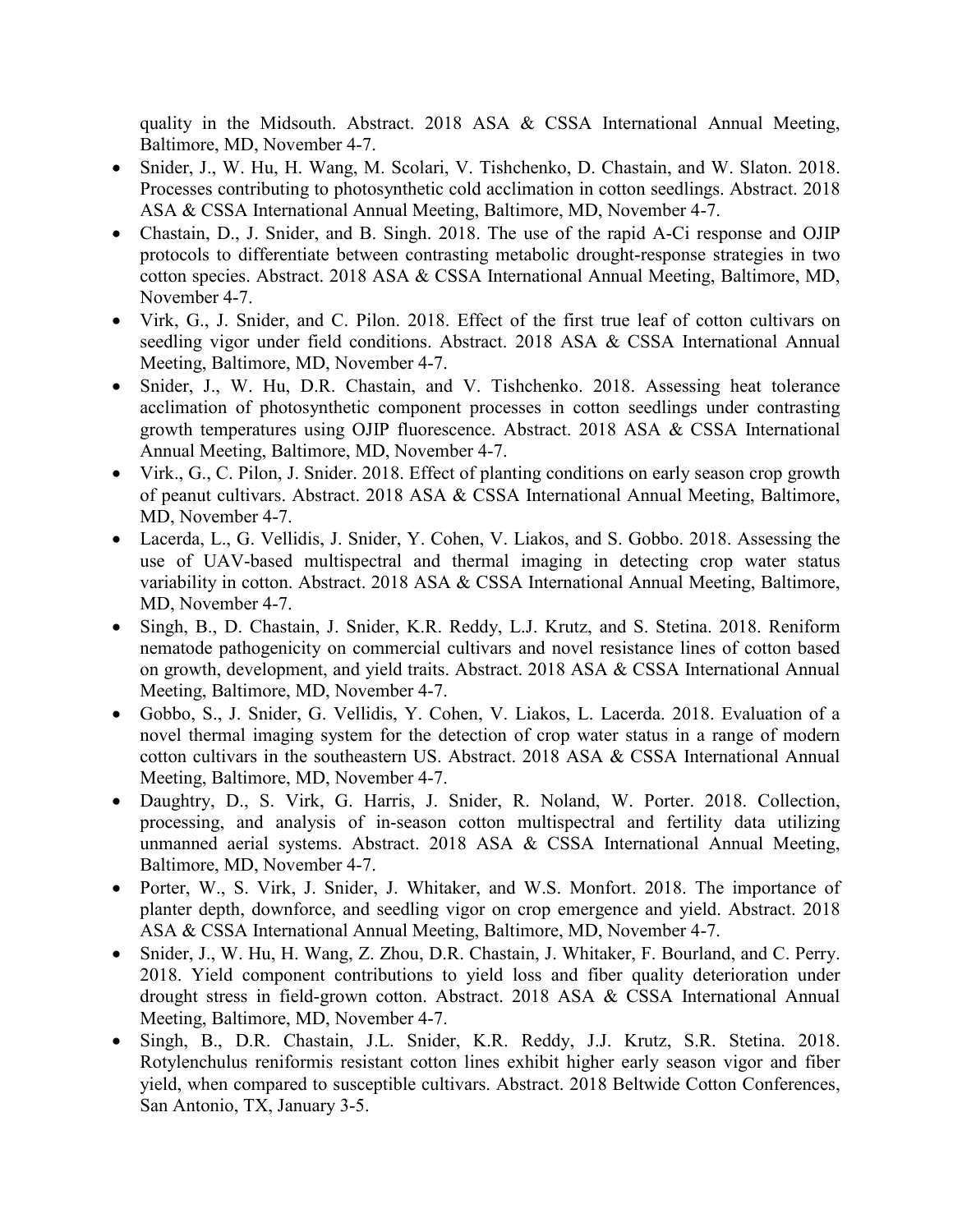- Chastain, D.R., B. Singh, J. Snider. Rapid A-Ci response (RACiR) as a method to detect drought effects in two *Gossypium* species with contrasting metabolic stress-response strategies. Abstract. 2018 Beltwide Cotton Conferences, San Antonio, TX, January 3-5.
- Virk, G., J. Snider, C. Pilon, M.A. Scolari. 2018. Planting seed mass influences early season crop growth characteristics. Abstract. 2018 Beltwide Cotton Conferences, San Antonio, TX, January 3-5.
- Virk, G., J. Snider, C. Pilon, M.A., Scolari. 2018. Contributions of the first true leaf to seedling vigor under field conditions. Abstract. 2018 Beltwide Cotton Conferences, San Antonio, TX, January 3-5.
- Virk, S., W. Porter, K. Fue, J. Snider, J. Whitaker. 2018. Evaluating the effect of planter downforce and seed vigor on crop emergence and yield in hill-drop vs singulated cotton. Technical Report. 2018 Beltwide Cotton Conferences, San Antonio, TX, January 3-5.
- Snider, J.L., W. Hu, H. Wang, M. Solari, V. Tishchenko, D. Chastain, W. Slaton. 2018. Processes contributing to photosynthetic cold acclimation in cotton seedlings. Abstract. 2018 Beltwide Cotton Conferences, San Antonio, TX, January 3-5.
- Porter, W., S. Virk, J. Snider, J. Whitaker. 2018. The effects of planter parameters on cotton emergence, growth, and yield: year 2. Technical Report. 2018 Beltwide Cotton Conferences, San Antonio, TX, January 3-5.
- Snider, J.L., J. Gassett, D. Dunn, W.M. Porter, D. Chastain, D.M. Dodds, B.G. Golden, and W. Slaton. 2017. [Multi-Location Assessment of Heat Tolerance in Six Commercially-](http://www.cotton.org/beltwide/proceedings/2005-2017/data/conferences/2017/papers/17425.pdf#page=1)[Available Cotton Cultivars.](http://www.cotton.org/beltwide/proceedings/2005-2017/data/conferences/2017/papers/17425.pdf#page=1) Abstract. 2017 Beltwide Cotton Conferences, Dallas, TX, January 4-6.
- Snider, J.L. and Y. Chen. 2017. [Seedling Vigor and Carbon Dynamics of the First True Leaf](http://www.cotton.org/beltwide/proceedings/2005-2017/data/conferences/2017/papers/17427.pdf#page=1) Abstract. 2017 Beltwide Cotton Conferences, Dallas, TX, January 4-6.
- Meeks, C., J.L. Snider, T.L. Barnes, and M.E. Babb-Hartman. 2017. [Seedling Vigor](http://www.cotton.org/beltwide/proceedings/2005-2017/data/conferences/2017/papers/17783.pdf#page=1)  [Assessment of Commercially-Available Cotton Cultivars in Response to Planting Depth.](http://www.cotton.org/beltwide/proceedings/2005-2017/data/conferences/2017/papers/17783.pdf#page=1) Abstract. 2017 Beltwide Cotton Conferences, Dallas, TX, January 4-6.
- Snider, J.L., G. Harris, P.M. Roberts, and C. Meeks. 2017. Physiological and Agronomic Response to N Fertility in Southern Georgia in a Long-Term Conservation Tillage System. Abstract. 2017 Beltwide Cotton Conferences, Dallas, TX, January 4-6.
- Meeks, C., J.L. Snider, W.M. Porter, T. Griffin, and T.L. Barnes. 2017. Evaluating daily yield losses due to delayed harvest after defoliation. Abstract. 2017 Beltwide Cotton Conferences, Dallas, TX, January 4-6.
- Meeks, C., J. Snider, T.L. Barnes, and M.E. Babb-Hartman. 2017. Quantifying cotton cultivar response to early season water deficit. Abstract. 2017 Beltwide Cotton Conferences, Dallas, TX, January 4-6.
- Meeks, C., J.L. Snider, W.M. Porter, G.Vellidis, G. Hawkins, and D. Rowland. 2017. Primed acclimation: assessing a sensor-based irrigation scheduling system with limited early season irrigation. Abstract. 2017 Beltwide Cotton Conferences, Dallas, TX, January 4-6.
- Meeks, C., J.L. Snider, W.M. Porter, G. Ritchie, G. Rains, and G. Hawkins. 2017. Aerial evaluation of software-based image conversion for low cost plant health monitoring. Abstract. 2017 Beltwide Cotton Conferences, Dallas, TX, January 4-6.
- Porter, W.M. and J.L. Snider. 2017. The effect of planter parameters on cotton emergence, growth, and yield. Abstract. 2017 Beltwide Cotton Conferences, Dallas, TX, January 4-6.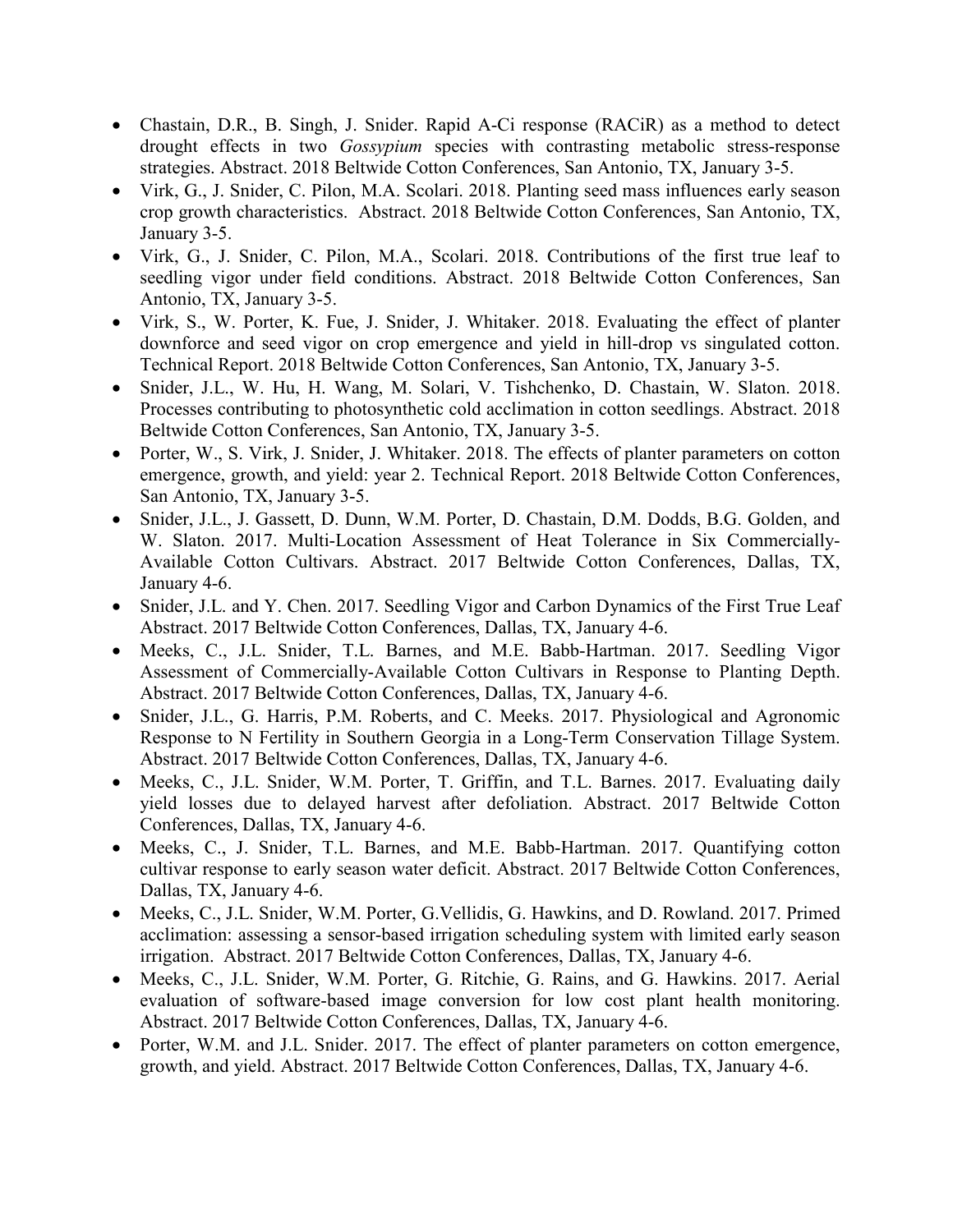- Snider, J., G. Virk, C. Pilon, and M.A. Scolari. Assessing physiological contributions of the first true leaf to seedling vigor for cotton under field conditions. Abstract. Crop Science Society of America International Annual Meeting in Tampa, FL. October 22-25, 2017.
- Pilon, C., G. Virk, J. Snider, R.S. Tubbs, and M. Scolari. 2017. Effect of planting date on seedling vigor of peanut cultivars. Abstract. Crop Science Society of America International Annual Meeting in Tampa, FL. October 22-25, 2017.
- Fox, J., B. Schwartz, J. Snider, D. Jespersen. Shade tolerance in warm season turfgrass. Abstract. Crop Science Society of America International Annual Meeting in Tampa, FL. October 22-25, 2017.
- Byrd, S., R. Wright, A. Bumguardner, and J. Snider. 2017. Vigor components of cotton. Abstract. Crop Science Society of America International Annual Meeting in Tampa, FL. October 22-25, 2017.
- Snider, J., Y. Chen, and H. Wang. 2017. Seedling vigor and carbon dynamics of the first true leaf. Abstract. Crop Science Society of America International Annual Meeting in Tampa, FL. October 22-25, 2017.
- Singh, B., D. Chastain, J. Snider, K.R. Reddy, S. Stetina, L.J. Krutz. 2017. An evaluation of *Rotylenchulus reniformis* resistant lines in the nematode-infested fields using classical growth analysis. Abstract. Crop Science Society of America International Annual Meeting in Tampa, FL. October 22-25, 2017.
- Chastain, D., J. Snider, and B. Singh. 2017. An evaluation of the rapid A-Ci response method to elucidate drought effects in field-grown Pima and Upland cotton under contrasting irrigation regimes. Abstract. Crop Science Society of America International Annual Meeting in Tampa, FL. October 22-25, 2017.
- Vellidis, G., J. Snider, V. Liakos, W. Porter, C. Perry. 2017. Dynamic variable rate irrigation management using soil moisture and canopy temperature sensors in the southeastern USA. Abstract. Crop Science Society of America International Annual Meeting in Tampa, FL. October 22-25, 2017.
- Meeks, C., J. Snider, T. Barnes, and M. Babb-Hartman. 2017. Quantifying impacts of early season water deficit on multiple cotton cultivars. Abstract. 2017 Annual Meeting of the Southern Branch of the American Society of Agronomy, Mobile, AL, February 5-7.
- Monfort, W.S., W. Porter, J. Snider, C. Perry, G. Vellidis. 2017. Evaluation of new irrigation scheduling methods for peanut. Abstract. 2017 Annual Meeting of the Southern Branch of the American Society of Agronomy, Mobile, AL, February 5-7.
- Snider, J. L., G. Harris, P.M. Roberts, and C.D. Meeks. 2016. Assessing Physiological and Agronomic Responses to Nitrogen Fertility for Cotton Grown under long-term Conservation Tillage in Georgia. Abstract. Crop Science Society of America International Annual Meeting in Phoenix, AZ. November 6-9, 2016.
- Christ, E., P. Webster, J.L. Snider, V. Toma, D.M. Oosterhuis, and D.R. Chastain. 2016. Predicting Heat Stress in Cotton Using Probabilistic Canopy Temperature Forecasts. Abstract. Crop Science Society of America International Annual Meeting in Phoenix, AZ. November 6-9, 2016.
- Snider, J. L., J. Gassett., D.R. Chastain, D.M. Dodds, W.M. Porter, R. Golden., D. Dunn, and W. Slaton. 2016. Assessment of PSII Heat Tolerance for Six Commercially-Available Cotton Cultivars across a Range of Production Environments. Abstract. Crop Science Society of America International Annual Meeting in Phoenix, AZ. November 6-9, 2016.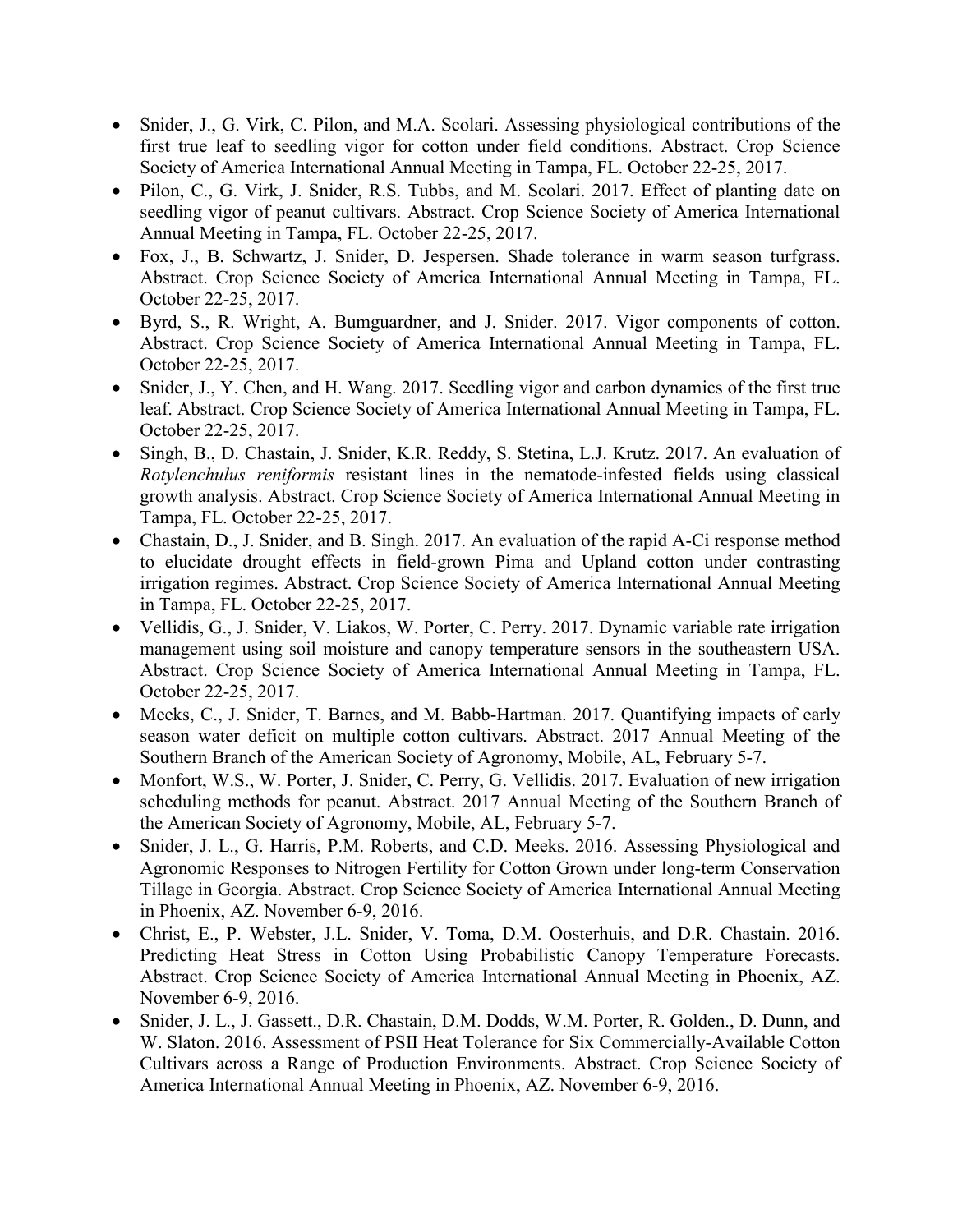- Chastain, D. R., J.L. Snider, G.D. Collins, C.D. Perry, J.R. Whitaker, S.A. Byrd, and B. Singh. 2016. The Use of Plant Water Status As an Irrigation Scheduling Method. Abstract. Crop Science Society of America International Annual Meeting in Phoenix, AZ. November 6-9, 2016.
- Snider, J.L., G. Harris, P. Roberts, and C.D. Meeks. 2016. Physiological and agronomic responses of cotton to nitrogen fertility in southern Georgia. In: J. Snider, W. Porter, and J. Schmidt (eds) 2015 Georgia Cotton Research and Extension Report. Annual Publication 108- 4. p. 55-64.
- Barwick, S., W. Porter, S. Byrd, J. Snider, J. Whitaker, G. Collins, A. Shirley, B. Griffin, B. Allen, B. Cresswell, B. Hayes, C. Earls, C. Tyson, J. Miller, J. Lanier, P. Sapp, P. Sapp, R. Hicks, R. Churchwell, S. Curry. 2016. The effects of soil moisture on cotton growth and yield: a multi-varietal investigation. In: J. Snider, W. Porter, and J. Schmidt (eds) 2015 Georgia Cotton Research and Extension Report. Annual Publication 108-4. p. 44-54.
- Snider, J.L. and C.D. Meeks. 2016. Assessing the utility of physiological methods to identify drought sensitivity in commercial cotton cultivars. In: J. Snider, W. Porter, and J. Schmidt (eds) 2015 Georgia Cotton Research and Extension Report. Annual Publication 108-4. p. 39- 43.
- Snider, J.L., C.D. Meeks, A.S. Culpepper, and G.L. Hawkins. 2016. Using plant-based irrigation triggers to quantify water savings with a rye cover crop. In: J. Snider, W. Porter, and J. Schmidt (eds) 2015 Georgia Cotton Research and Extension Report. Annual Publication 108-4. p. 30-38.
- Meeks, C.D., J.L. Snider, M.E. Babb-Hartman, and T. Barnes. 2016. Assessing seedling vigor to quantify cotton cultivar responses to early season water deficit. In: J. Snider, W. Porter, and J. Schmidt (eds) 2015 Georgia Cotton Research and Extension Report. Annual Publication 108-4. p. 24-29.
- Chastain, D., J. Snider, G.D. Collins, J. Whitaker, C. Perry, and SA Byrd. 2016. Improving water productivity using plant-based irrigation scheduling in cotton. Abstract. 2016 Annual Meeting of the Southern Branch of the American Society of Agronomy, San Antonio, TX, February 7-9.
- Meeks, C., J. Snider, M. Babb-Hartman, T. Barnes. 2016. Assessing Seedling Vigor to Quantify Cotton Cultivar Response to Early Season Water Deficit. Abstract. 2016 Annual Meeting of the Southern Branch of the American Society of Agronomy, San Antonio, TX, February 7-9.
- Meeks, C., J. Snider, S. Culpepper, G. Hawkins. 2016. Cotton Engaged in High-Biomass Rye Cover Cropping Systems: Assessing Water Use Efficiency with Plant-Based Irrigation Scheduling. Abstract. 2016 Annual Meeting of the Southern Branch of the American Society of Agronomy, San Antonio, TX, February 7-9.
- Snider, J.L., J. Gassett, D. Dunn, W. Porter, D. Chastain, W. Slaton. 2016. Multi-location assessment of heat tolerance in six commercially-available cotton cultivars. Abstract. 2016 Beltwide Cotton Conferences, New Orleans, LA, January 5-7.
- Snider, J.L., G.D. Collins, J.R. Whitaker, K. Chapman, P. Horn. 2016. The impact of seed characteristics on seedling vigor and lint yield across five yield environments in southern Georgia. Abstract. 2016 Beltwide Cotton Conferences, New Orleans, LA, January 5-7.
- Snider, J.L., K. Chapman, V. Tishchenko, S. Salimath. 2016. Transgenic cotton lines overexpressing delta-12 fatty acid desaturase (fad2-4) exhibit improved seedling vigor under cool temperatures. Abstract. 2016 Beltwide Cotton Conferences, New Orleans, LA, January 5-7.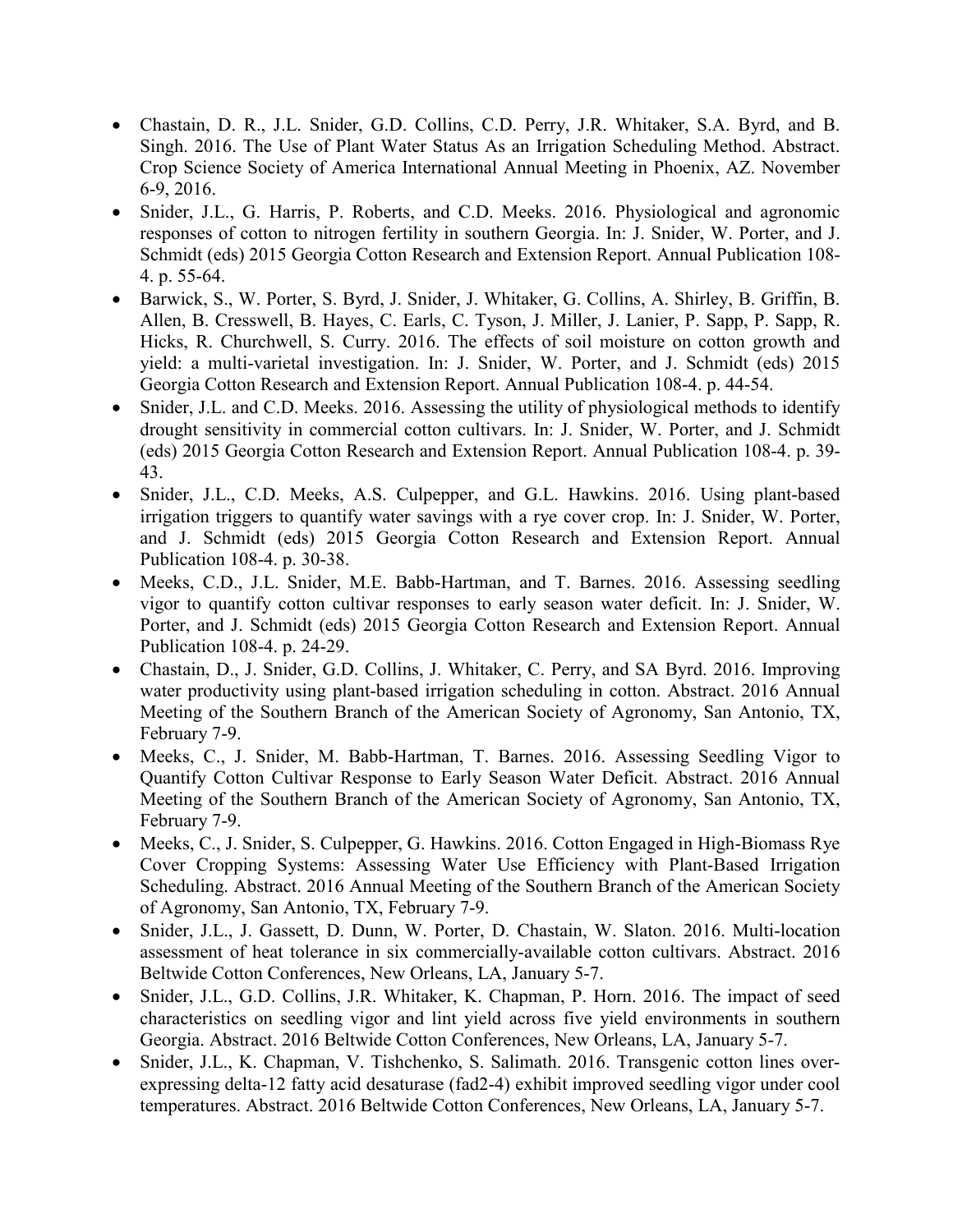- Snider, J.L., D.R. Chastain, C. Meeks, G.D. Collins, R. Sorensen, and C.D. Perry. 2016. Predawn respiration predicts lint yield in cotton when yield variability is water-induced. Abstract. 2016 Beltwide Cotton Conferences, New Orleans, LA, January 5-7.
- Snider, J.L., G. Harris, P. Roberts, C. Meeks. 2016. Assessing the physiological and agronomic responses of cotton to nitrogen fertility in southern Georgia. Abstract. 2016 Beltwide Cotton Conferences, New Orleans, LA, January 5-7.
- Chastain, D.R., J.L. Snider, G.D. Collins. J. Whitaker, C.D. Perry, S.A. Byrd. 2016. Irrigation scheduling using predawn leaf water potential improves water productivity in drip irrigated cotton. Abstract. 2016 Beltwide Cotton Conferences, New Orleans, LA, January 5- 7.
- Chastain, D.R., J.L. Snider, G.D. Collins, T. Grey, J. Whitaker, J.S. Choinski Jr., C.D. Perry, S.A. Byrd, R.B. Sorensen. Leaf ontogeny strongly influences photosynthetic tolerance to drought and high temperature in *Gossypium hirsutum.* Abstract. 2016 Beltwide Cotton Conferences, New Orleans, LA, January 5-7.
- Byrd, S.A., G. D. Collins, R. Barentine, J.R. Whitaker, P.M. Roberts, A.S. Culpepper, J.L. Snider, W.M. Porter, C.D. Perry, B.J. Washington, G.L. Hawkins, D.R. Chastain. Agronomic performance of cotton grown under high biomass rye cover crop. Abstract. 2016 Beltwide Cotton Conferences, New Orleans, LA, January 5-7.
- Barnes, T., C. Meeks, J.L. Snider, M.E. Babb-Hartman. 2016. Assessing seedling vigor in commercially-available cotton cultivars in response to planting depth. Abstract. 2016 Beltwide Cotton Conferences, New Orleans, LA, January 5-7.
- Meeks, C., J.L. Snider, W.M. Porter, A.S. Culpepper, G. Ritchie, G.D. Collins, G. Rains, G. L. Hawkins. 2016. Assessing an unmanned aerial system equipped for aerial RGB photography collection and chlorophyll a fluorescence for detecting water-induced differences in canopy development and yield in cotton. Abstract. 2016 Beltwide Cotton Conferences, New Orleans, LA, January 5-7.
- Meeks, C., J.L. Snider, W.M. Porter, G. Vellidis, G.L. Hawkins, D. Rowland. 2016. Primed acclimation: an assessment to improve water use efficiency in a sensor-based irrigation scheduling system. Abstract. 2016 Beltwide Cotton Conferences, New Orleans, LA, January 5-7.
- Meeks, C., J.L. Snider, A.S. Culpepper, G.L. Hawkins. 2016. Cotton partnered with highbiomass rye cover crops: assessing water use efficiency with plant-based irrigation scheduling. 2016 Beltwide Cotton Conferences, New Orleans, LA, January 5-7.
- Barwick, S., W. Porter, S. Byrd, J. Snider, J. Whitaker, G. Collins, A. Shirley, B. Griffin, B. Allen, B. Cresswell, B. Hayes, C. Earls, C. Tyson, J. Miller, J. Lanier, P. Sapp, P. Sapp, R. Hicks, R. Churchwell, S. Curry. The effects of soil moisture on cotton growth and yield: a multi-varietal investigation. Abstract. 2016 Beltwide Cotton Conferences, New Orleans, LA, January 5-7.
- Byrd, S.A., G.D. Collins, A.S. Culpepper, K.L. Edmisten, D.M. Dodds, D.L. Wright, G.D. Morgan, P.A. Baumann, P.A. Dotray, A.S. Jones, M.R. Manuchehri, T.L. Grey, T.M. Webster, J.W. Davis, J.R. Whitaker, J.L. Snider, P.M. Roberts, and W.M. Porter. Beltwide evaluation of the effect of 2,4-d drift on cotton. Abstract. 2016 Beltwide Cotton Conferences, New Orleans, LA, January 5-7.
- Whitaker, J.R., J.L. Snider, G.D. Collins, S.A. Byrd. 2016. Seeding rates and plant population effect on cotton production in Georgia. Abstract. 2016 Beltwide Cotton Conferences, New Orleans, LA, January 5-7.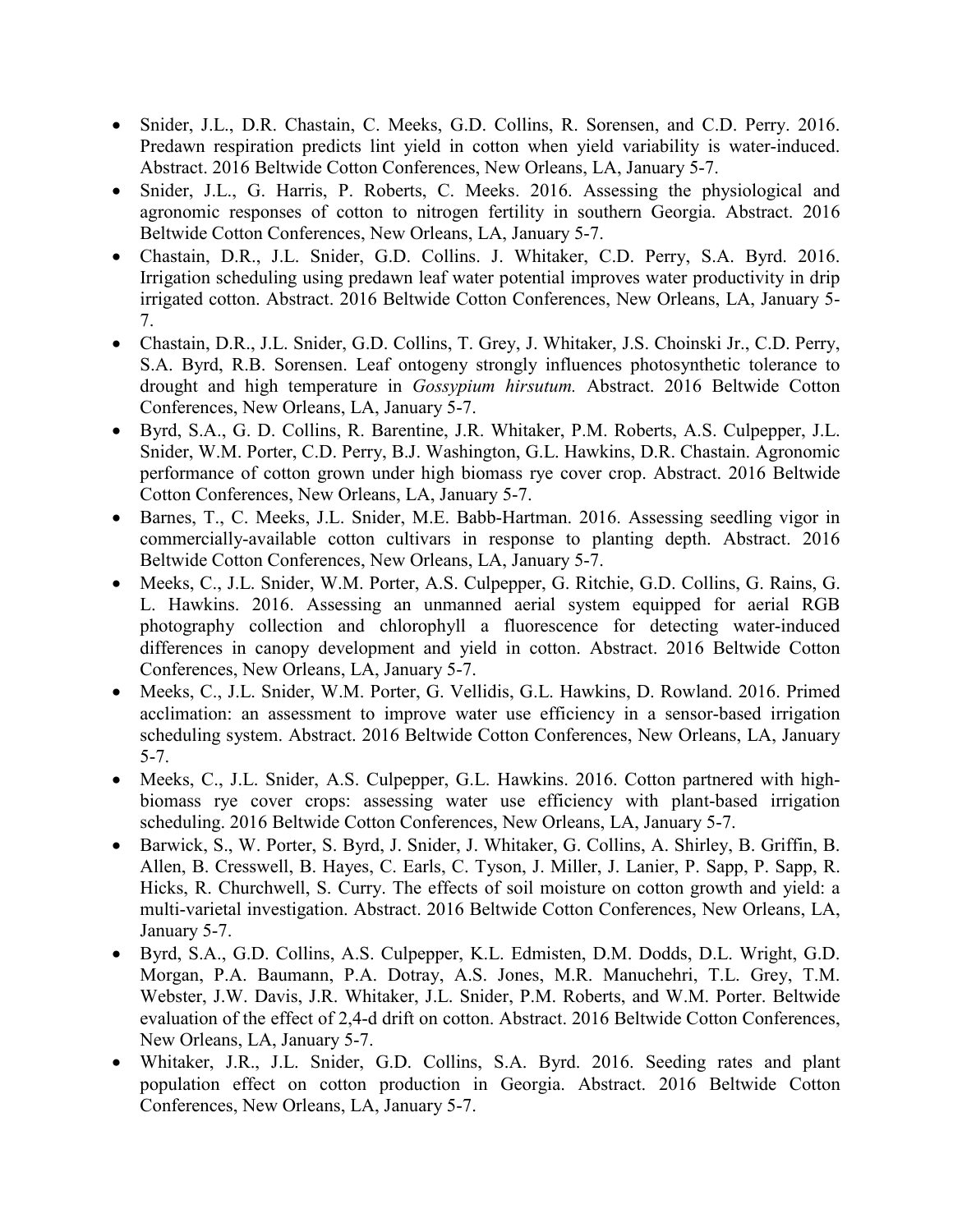- Snider, J.L., K.D. Chapman, S. Salimath, and V. Tishchenko. 2015. The effect of delta-12 fatty acid desaturase (FAD) gene expression on seedling vigor under cool temperatures. In: D. Shurley, J. Snider, W. Porter (eds) 2014 Georgia Cotton Research and Extension Report. Annual Publication 108-3. p. 26-30.
- Snider, J.L., D.R. Chastain, C.D. Meeks, S. Byrd, C. Perry. 2015. The effect of irrigation delivery method on lint yield in two years with contrasting water availability. In: D. Shurley, J. Snider, W. Porter (eds) 2014 Georgia Cotton Research and Extension Report. Annual Publication 108-3. p. 31-34.
- Chastain, D.R., J.L. Snider, S.A. Byrd, G.D. Collins, C.D. Perry, and R.B. Sorensen. 2015. Photosynthetic response of two commercial cotton cultivars to imposed drought using predawn leaf water potential as an irrigation trigger. In: D. Shurley, J. Snider, W. Porter (eds) 2014 Georgia Cotton Research and Extension Report. Annual Publication 108-3. p. 35-37.
- Meeks, C.D., J. Snider, W.M. Porter, and G. Vellidis. 2015. The effect of primed acclimation irrigation strategies on cotton water use efficiencies. In: D. Shurley, J. Snider, W. Porter (eds) 2014 Georgia Cotton Research and Extension Report. Annual Publication 108-3. p. 38-42.
- Porter, W.M., C.D. Meeks, D. Rowland, and J.L. Snider. 2015. Physiological responses to primed acclimation irrigation treatments: an initial study. In: D. Shurley, J. Snider, W. Porter (eds) 2014 Georgia Cotton Research and Extension Report. Annual Publication 108-3. p. 43- 52.
- Porter, W.M., G.D. Collins, S.A. Byrd, and J.L. Snider. 2015. Irrigation termination and fiber quality: subsurface drip irrigation versus overhead. In: D. Shurley, J. Snider, W. Porter (eds) 2014 Georgia Cotton Research and Extension Report. Annual Publication 108-3. p. 53-62.
- Shurley, W.D., J.L. Snider, and D.R. Chastain. 2015. Yield, fiber quality, and economic net return comparing traditional vs. plant-based irrigation triggers. In: D. Shurley, J. Snider, W. Porter (eds) 2014 Georgia Cotton Research and Extension Report. Annual Publication 108-3. p. 3-11.
- Snider, J., K. Chapman, and S. Salimath. 2015. The effect of delta-12 fatty acid desaturase (FAD) gene expression on seedling vigor under cool temperatures. Abstract. Crop Science Society of America Annual Meeting in Minneapolis, MN, November 15-18.
- Snider, J.L., D. Chastain, C. Meeks, G. Collins, R. Sorensen, and C. Perry. 2015. Predawn respiration rates during flowering are highly predictive of yield response in *Gossypium hirsutum* when yield variability is water-induced. Abstract. Crop Science Society of America Annual Meeting in Minneapolis, MN, November 15-18.
- Chastain, D., J.L. Snider, G.D. Collins, C. Perry, J. Whitaker, S.A. Byrd, T.L. Grey, R. Sorensen, and J. Choinski Jr. 2015. Photosystem II in young cotton leaves is resilient to heat stress. Does this phenomenon result in enhanced drought tolerance? Abstract. Crop Science Society of America Annual Meeting in Minneapolis, MN, November 15-18.
- Meeks, C., J.L. Snider, W.M. Porter, G. Vellidis, S. Culpepper, G.L. Ritchie, G.D. Collins, G. Rains, and G. Hawkins. 2015. Assessing the utility of RGB photography from an unmanned aerial vehicle and chlorophyll a fluorescence for detecting water-induced differences in canopy development and yield in cotton. Abstract. Crop Science Society of America Annual Meeting in Minneapolis, MN, November 15-18.
- Chastain, D.R., J.L. Snider, G.D. Collins, J. Whitaker, C. Perry, S.A. Byrd. 2015. Improving cotton water use efficiency using plant-based irrigation scheduling. Abstract. Crop Science Society of America Annual Meeting in Minneapolis, MN, November 15-18.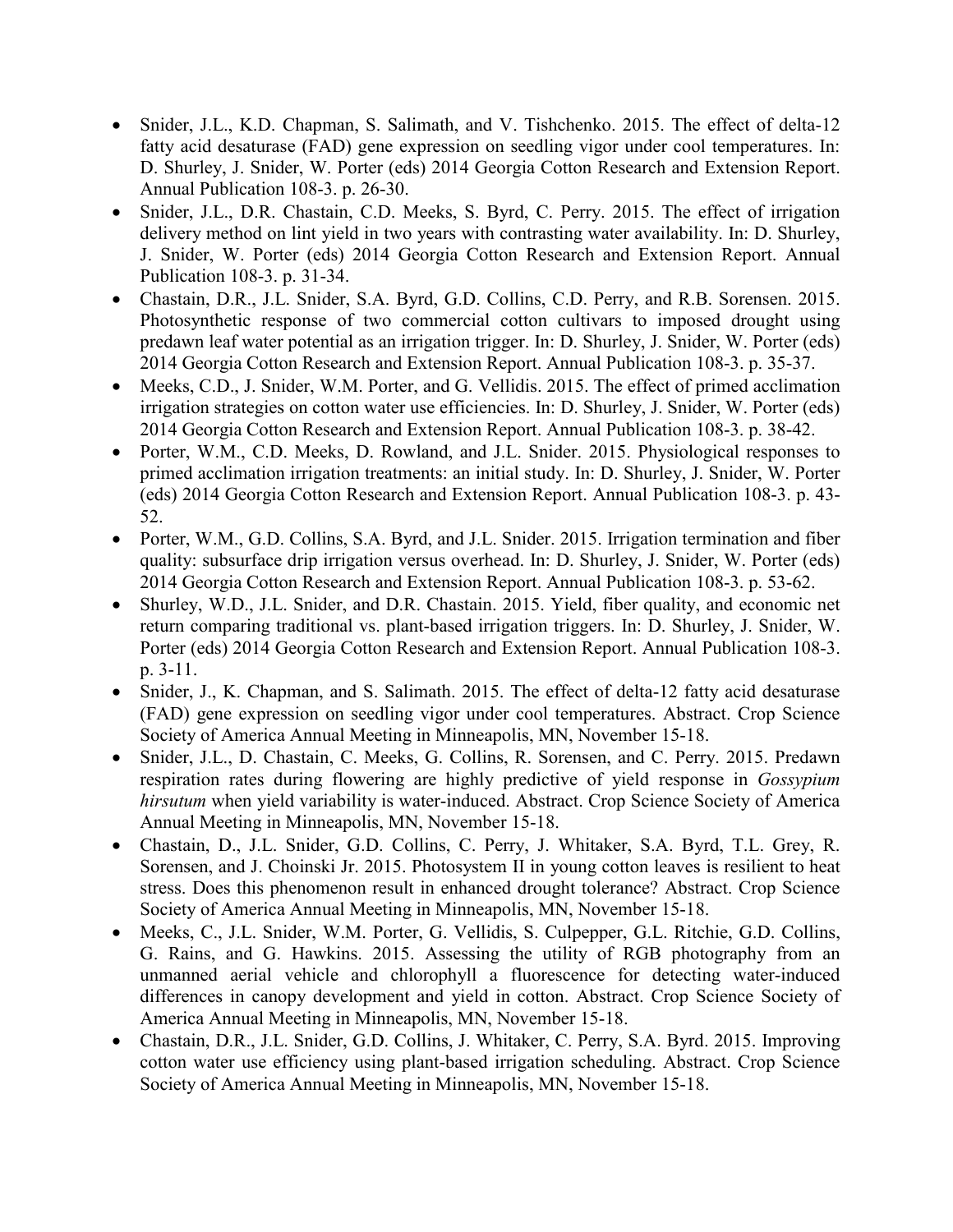- Meeks, C., J. Snider, W.M. Porter, G. Vellidis, and G. Hawkins. 2015. Assessing the utility of primed acclimation for improving water use efficiency in a sensor-based irrigation scheduling system. Abstract. Crop Science Society of America Annual Meeting in Minneapolis, MN, November 15-18.
- Byrd, S.A., A.S. Culpepper, D.M. Dodds, A. Jones, K.L. Edmisten, D.L. Wright, G.D. Morgan, P.A. Baumann, P.A. Dotray, M.R. Manuchehri, J.L. Snider, J.R. Whitaker, D.R. Chastain, and G.D. Collins. 2015. Influence of simulated 2,4-D drift on the reproductive development and maturity of cotton. Abstract. 68<sup>th</sup> Annual Meeting of the Southern Weed Science Society in Savannah, GA, January 26-28.
- Snider, J.L., C.D. Meeks, D.R. Chastain, G.D. Collins, J.R. Whitaker. 2015. Characterizing physiological responses to plant water status during progressive drought as a means to identify drought tolerance in commercially-available cotton cultivars. Abstract. Beltwide Cotton Conferences in San Antonio, TX, January 5-7.
- Snider, J.L., D.R. Chastain, G.D. Collins. 2015. Field-grown cotton exhibits seasonal variation in photosynthetic heat tolerance without exposure to heat stress or water deficit conditions. Abstract. Beltwide Cotton Conferences in San Antonio, TX, January 5-7.
- Snider, J.L., D.R. Chastain, G.D. Collins, S.A. Byrd, T. Grey, J.R. Whitaker. 2015. Does thermotolerance plasticity influence yield stability? Abstract. Beltwide Cotton Conferences in San Antonio, TX, January 5-7.
- Byrd, S.A., A.S. Culpepper, D.M. Dodds, K.L. Edmisten, D.L. Wright, G.D. Morgan, P.A. Baumann, P.A. Dotray, M.R. Manuchehri, A. Jones, J.L. Snider, J.R. Whitaker, D.R. Chastain, G.D. Collins. 2015. The effect of 2,4-D at various growth stages on plant height and yield of cotton. Abstract. Beltwide Cotton Conferences in San Antonio, TX, January 5-7.
- Byrd, S.A., J.L. Snider, J.R. Whitaker, W.M. Porter, C.D. Perry, B.J. Washington, R.B. Sorensen, D.R. Chastain, and G.D. Collins. 2015. The effect of irrigation during cotton squaring on lint yield and plant growth characteristics. Abstract. Beltwide Cotton Conferences in San Antonio, TX, January 5-7.
- Collins, G.D., R. Boman, D. Dodds, S. Duncan, K. Edmisten, H. Frame, D. Fromme, A. Jones, M. Jones, M. Kelley, K. Keys, D. Logan, G. Morgan, R. Nichols, R. Norton, S. Osborne, B. Robertson, J. Snider, J. Whitaker, D. Wright. 2015. 2014 on-farm evaluation of cotton variety performance. Abstract. Beltwide Cotton Conferences in San Antonio, TX, January 5-7.
- Owiti, H., D. Chastain, J. Snider, P. Chee, E. Lubbers, A. Mukherjee, J. Choinski Jr. 2015. Comparative study of fatty acid desaturase (FAD) gene expression during upland and pima cotton leaf expansion. Abstract. Beltwide Cotton Conferences in San Antonio, TX, January 5-7.
- Meeks, C., J. Snider, W.M. Porter, G. Vellidis, G.D. Collins, A.S. Culpepper, G.L. Ritchie. 2015. Assessing the utility of RGB photography from an unmanned aerial vehicle and chlorophyll a fluorescence for detecting water-induced differences in canopy development and yield in cotton. Abstract. Beltwide Cotton Conferences in San Antonio, TX, January 5-7.
- Meeks, C., J. Snider, W.M. Porter, G. Vellidis. 2015. Assessing the utility of primed acclimation for improving water use efficiency in a sensor-based irrigation scheduling system. Abstract. Beltwide Cotton Conferences in San Antonio, TX, January 5-7.
- Meeks, C., J. Snider, G.D. Collins, A.S. Culpepper. 2015. High biomass rye cover crops: assessing water use efficiency with plant-based irrigation scheduling. Abstract. Beltwide Cotton Conferences in San Antonio, TX, January 5-7.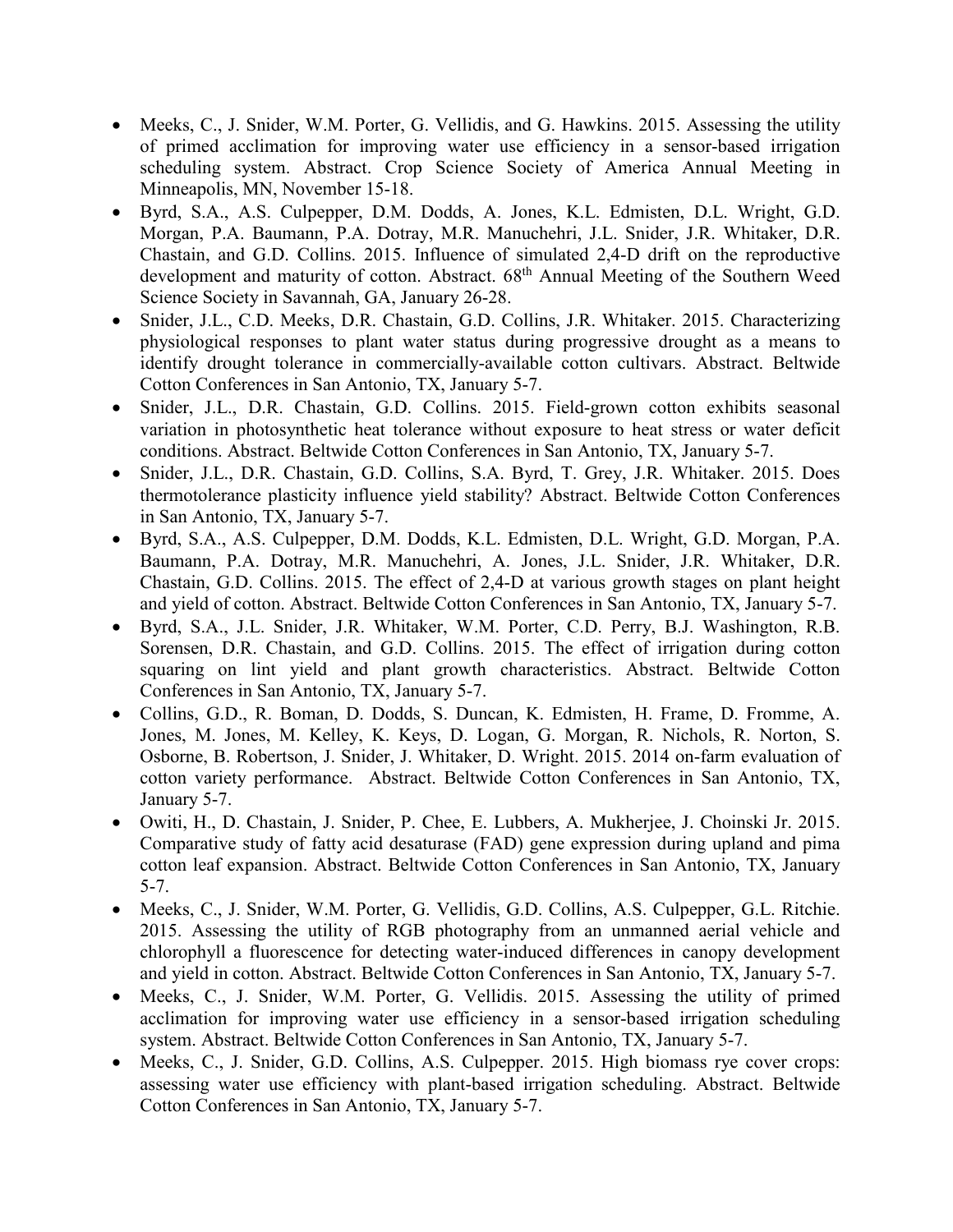- Chastain, D.R., J.L. Snider, G.D. Collins, J. Whitaker, C.D. Perry, S.A. Byrd. 2015. Scheduling irrigation using predawn leaf water potential increases water use efficiency in cotton. Abstract. Beltwide Cotton Conferences in San Antonio, TX, January 5-7.
- Chastain, D.R., J.L. Snider, G.D. Collins, C.D. Perry, J. Whitaker, S.A. Byrd, T. Grey, R.B. Sorensen, J.S. Choinski Jr. 2015. Young cotton leaves are more heat tolerant than mature leaves. Does this improve photosynthetic drought tolerance? Abstract. Beltwide Cotton Conferences in San Antonio, TX, January 5-7.
- Porter, W.M., G.D. Collins, S.A. Byrd, J.L. Snider. 2015. Irrigation termination and fiber quality, subsurface drip irrigation versus overhead. Technical Paper. Beltwide Cotton Conferences in San Antonio, TX, January 5-7.
- Porter, W.M., C.D. Meeks, D. Rowland, J.L. Snider. 2015. Physiological responses to primed acclimation irrigation treatments: an initial study. Technical Paper. Beltwide Cotton Conferences in San Antonio, TX, January 5-7.
- Christ, E., P. Webster, J. Snider, D. Oosterhuis, D. Chastain. 2015. Modeling heat stress for cotton in the humid southeast using air temperature and relative humidity. Abstract. Beltwide Cotton Conferences in San Antonio, TX, January 5-7.
- Raper, T.B., D.M. Oosterhuis, E.M. Barnes, P.J. Bauer, J.L. Snider, D.M. Dodds, G. Collins, J. Whitaker, C.D. Monks, and M.A. Jones. 2014. Development and testing of an available soil moisture index to characterize drought stress. pp. 47-53. In D. M. Oosterhuis (ed.) Summaries of Arkansas Cotton Research 2013. Arkansas Agricultural Experiment Station.
- Snider J.L., G.D. Collins, C.D. Perry, D.R. Chastain, S.A. Byrd. 2014. The utility of plant water status measurements as a means to improve water use efficiency in Georgia cotton production. In: D. Shurley, J. Snider, W. Porter (eds) 2013 Georgia Cotton Research and Extension Report. Annual Publication 108-2. p. 37-42.
- Collins, G.D., J. Whitaker, S.A. Byrd, J.L. Snider, D.R. Chastain, A. Knowlton. 2014. Evaluation of performance, growth, and fruiting characteristics of new cotton varieties and quantifying potential production risks of up-and-coming technologies. In: D. Shurley, J. Snider, W. Porter (eds), 2013 Georgia Cotton Research and Extension Report. Annual Publication 108-2. p. 30-36
- Chastain, D.R., J.L. Snider, G.D. Collins, C.D. Perry. 2014. Using predawn water potential for irrigation scheduling to reevaluate the crop water stress index for cotton grown in humid regions. Abstract. Agronomy Society of America Poster Symposium, Athens Georgia, April 11.
- Vellidis, G., V. Liakos, C. Perry, M.A. Tucker, G.D. Collins, J. Snider, J.H. Andreis, K. Migliaccio, C.W. Fraisse, K. Morgan, and E. Barnes. 2014. Etc-based smartphone aps for scheduling irrigation. Abstract. Crop Science Society of America Annual Meeting in Long Beach, CA, November 2-5.
- Snider, J., D. Chastain, and G. Collins. 2014. Characterizing thermotolerance plasticity and yield stability for field grown cotton cultivars. Abstract. Crop Science Society of America Annual Meeting in Long Beach, CA, November 2-5.
- Chastain, D.R., J.L. Snider, G.D. Collins, J. Whitaker, and C.D. Perry. 2014. Improving water use efficiency for cotton grown in the humid southeast using predawn leaf water potential as an irrigation trigger. Abstract. Crop Science Society of America Annual Meeting in Long Beach, CA, November 2-5.
- Chastain, D.R., J.L. Snider, G.D. Collins, J.R. Whitaker, S.A. Byrd, C.D. Perry. 2014. Drought stress in field-grown *Gossypium hirsutum* limits net photosynthesis by decreasing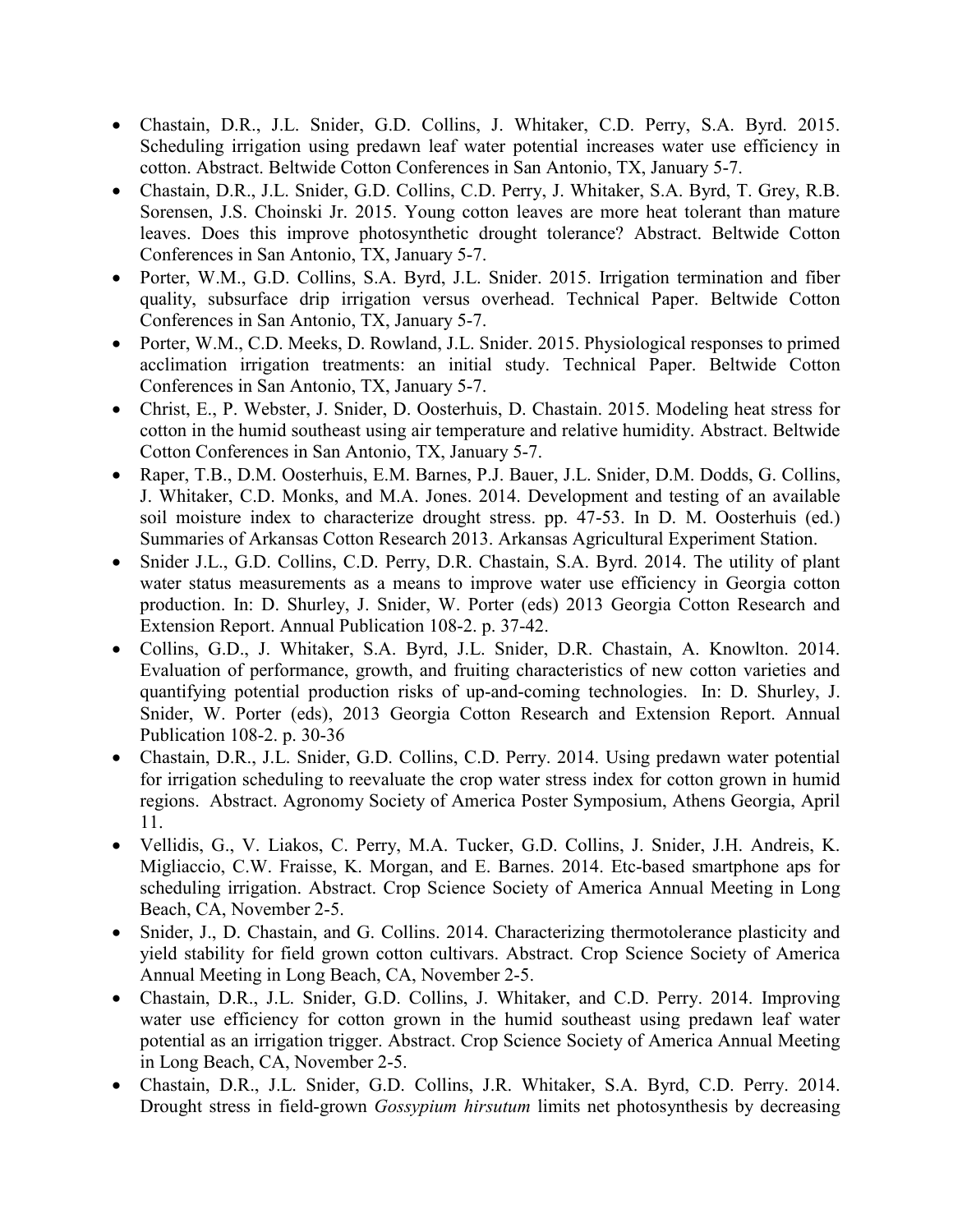stomatal conductance, increasing photorespiration, and increasing the proportion of gross photosynthesis lost to dark respiration. Abstract. Crop Science Society of America Annual Meeting in Long Beach, CA, November 2-5.

- Snider, J., D. Chastain, and G. Collins. 2014. Field-Grown *Gossypium hirsutum* Plants exhibit seasonal variation in heat tolerance without exposure to heat stress or water deficit conditions. Abstract. Plant Biology Europe FESPB/EPSO 2014 Congress in Dublin, Ireland, June 22-26.
- Chastain, D., J. Snider, G. Collins, C. Perry, and S. Byrd. 2014. Defining Physiological Thresholds under Water Deficit for Improved Plant-Based Irrigation Scheduling in Cotton. Abstract. Plant Biology Europe FESPB/EPSO 2014 Congress in Dublin, Ireland, June 22-26.
- Rowe, C.P., A.S. Culpepper, S.A. Byrd, J.L. Snider, J.R. Whitaker, D.R. Chastain, G.D. Collins. 2014. The effect of simulated 2,4-D drift on cotton growth, development, and yield. Abstract. Beltwide Cotton Conferences in New Orleans, LA, January 6-8.
- Raper, T.B., D.M. Oosterhuis, E. Barnes, P.J. Bauer, G.D. Collins, D.M. Dodds, M.A. Jones, D. Monks, J.L. Snider, P. Andrade-Sanchez, J.R. Whitaker. 2014. Development of an available soil water index to characterize site water-deficit stress experienced in cotton variety trials. Abstract. Beltwide Cotton Conferences in New Orleans, LA, January 6-8.
- Chastain, D.R., J.L. Snider, G.D. Collins, J.R. Whitaker, S.A. Byrd, C.D. Perry. 2014. Physiological responses of Gossypium hirsutum to contrasting irrigation regimes. Abstract. Beltwide Cotton Conferences in New Orleans, LA, January 6-8.
- Chastain, D.R., J.L. Snider, G.D. Collins, and C.D. Perry. 2014. Using predawn water potential as a means of scheduling irrigation for drip irrigated cotton. Abstract. Beltwide Cotton Conferences in New Orleans, LA, January 6-8.
- Whitaker, J., G.D. Collins, S. Byrd, J.L. Snider, J.M. Kichler, C. Tyson, W.G. Tyson, J.L. Jacobs, M.A. Frye, D.S. Price, M.A. Dollar. 2014. Determining the last effective bloom date utilizing heat unit accumulation in Georgia. Abstract. Beltwide Cotton Conferences in New Orleans, LA, January 6-8.
- Snider, J.L. and D.R. Chastain. 2014. Plant-based irrigation scheduling. Abstract. Beltwide Cotton Conferences in New Orleans, LA, January 6-8.
- Raper, T.B., D.M. Oosterhuis, E.M. Barnes, P. Andrade-Sanchez, P.J. Bauer, G.L. Ritchie, D.L. Rowland, and J.L. Snider. 2013. Development of an available soil moisture index to characterize drought stress experienced in cotton variety trials. In D. M. Oosterhuis (ed.) Summaries of Arkansas Cotton Research 2012. Arkansas Agricultural Experiment Station.
- Chastain, D.R., J.L. Snider, G.D. Collins, J. Whitaker, and C.D. Perry. 2013. Plant water status and leaf temperature as indicators of water deficit stress in cotton. 2012 Georgia Cotton Research-Extension Report.
- Snider, J.L., G.D. Collins, J. Whitaker, C.D. Perry, D.R. Chastain. 2013. The effect of water deficit on photosynthetic electron transport and net  $CO<sub>2</sub>$  assimilation rates in field-grown cotton. 2012 Georgia Cotton Research-Extension Report.
- Snider, J.L., D.R. Chastain, G.D. Collins, C.D. Perry, J.R. Whitaker. 2013. Physiological responses of three cotton genotypes to irrigation treatment and seasonal variation in the water status of the soil-plant-atmosphere continuum. Proceedings of the Beltwide Cotton Conferences in San Antonio, TX, January 7-10.
- Meeks, C., J.R. Whitaker, J.L. Snider, G. Ritchie, C.D. Perry, G.D. Collins. 2013. Optimizing irrigation practices for cotton using sub-surface drip and overhead irrigation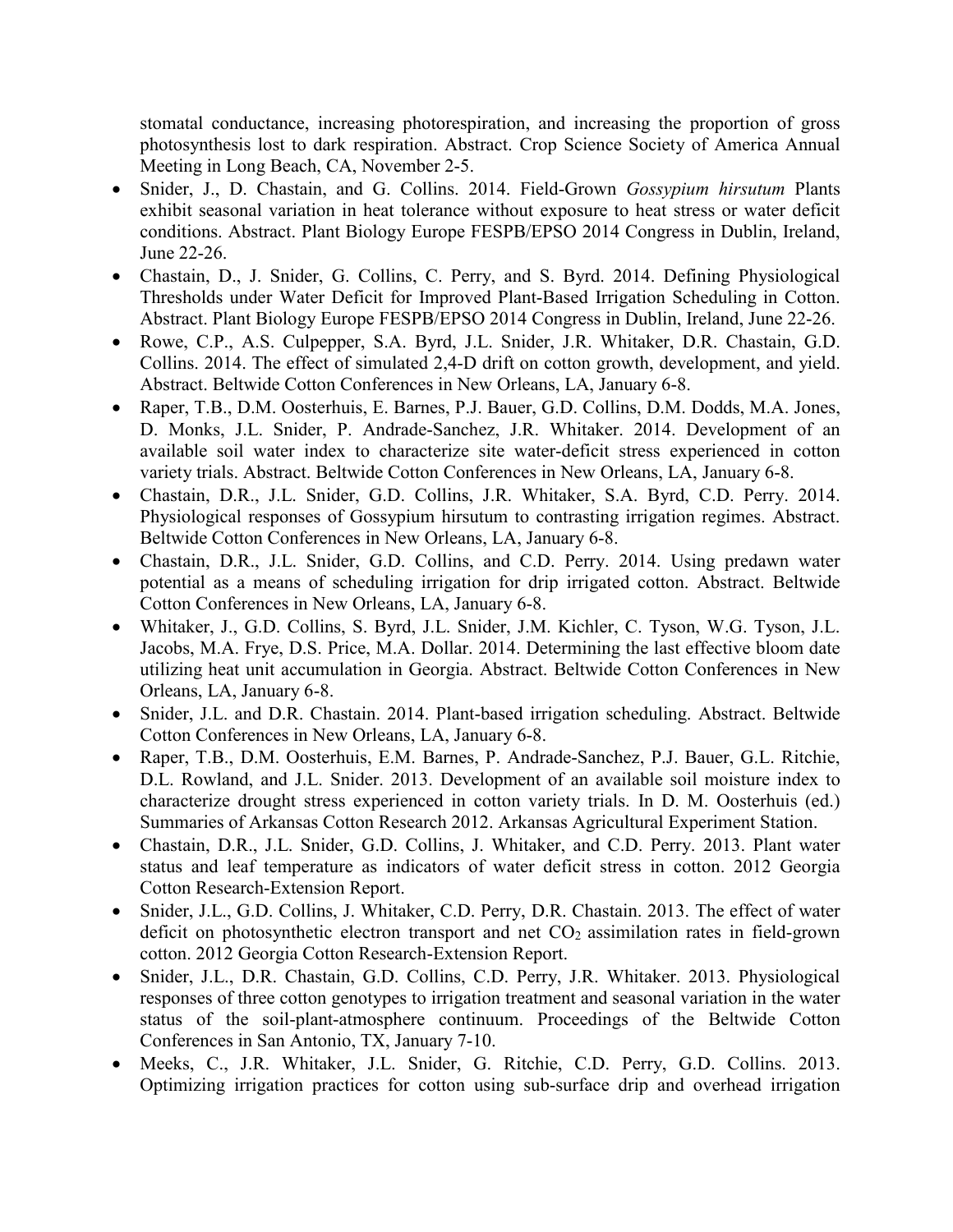systems in Georgia. Proceedings of the Beltwide Cotton Conferences in San Antonio, TX, January 7-10.

- Snider, J. L., D.M. Oosterhuis, G.D. Collins, C. Pilon, T.R. FitzSimons. 2013. Field-grown cotton cultivars exhibit genotypic and seasonal differences in photosystem II heat tolerance. Proceedings of the Beltwide Cotton Conferences in San Antonio, TX, January 7-10.
- Sapp, P., J.R. Whitaker, G.D. Collins, and J.L. Snider. 2013. Effect of plant growth regulators on lint yield, fiber quality, and boll distribution of cotton varieties in Georgia. Proceedings of the Beltwide Cotton Conferences in San Antonio, TX, January 7-10.
- Vellidis, G., C.D. Perry, M. Weiss, E. Barnes, G.D. Collins, J.L. Snider. 2013. A cotton crop coefficient-based model for scheduling irrigation in Georgia. Proceedings of the Beltwide Cotton Conferences in San Antonio, TX, January 7-10.
- Snider, J.L., D.M. Oosterhuis, and E.M. Kawakami. 2011. Genotypic thermotolerance is associated with elevated pre-stress antioxidant enzyme activity in cotton leaves and pistils. Abstract. Proceedings of the Beltwide Cotton Conferences in Atlanta, GA, January 4-7.
- Kawakami, E.M., D.M. Oosterhuis, J.L. Snider. 2011. Physiology and yield responses of cotton to foliar urea with NBPT. Abstract. Proceedings of the Beltwide Cotton Conferences in Atlanta, GA, January 4-7.
- Kawakami, E.M., D.M. Oosterhuis, J.L. Snider. 2011. Salinity effects on cotton N uptake and assimilation of urea applied with NBPT and DCD. Abstract. Proceedings of the Beltwide Cotton Conferences in Atlanta, GA, January 4-7.
- Oosterhuis, D.M., E.M. Kawakami, J.L. Snider, T.R. FitzSimons. 2011. 1-MCP effects on antioxidant activity and gene expression of ACC-synthase and ACC-oxidase in cotton flowers. Abstract. Proceedings of the Beltwide Cotton Conferences in Atlanta, GA, January 4-7.
- Kawakami, E.M., D.M. Oosterhuis, J.L. Snider. 2011. The effects of urea application with NBPT and DCD on the growth and yield of cotton. In D. M. Oosterhuis (ed.) Summaries of Arkansas Cotton Research 2010. Arkansas Agricultural Experiment Station.
- Kawakami, E.M., D.M. Oosterhuis, J.L. Snider. 2011. Effect of salinity on cotton N uptake and assimilation of urea applied with NBPT and DCD. In D. M. Oosterhuis (ed.) Summaries of Arkansas Cotton Research 2010. Arkansas Agricultural Experiment Station.
- Kawakami, E.M., D.M. Oosterhuis, J.L. Snider. 2011. Effect of foliar application of urea with NBPT on the physiology and yield of cotton. In D. M. Oosterhuis (ed.) Summaries of Arkansas Cotton Research 2010. Arkansas Agricultural Experiment Station.
- Raper, R.L., J.L. Snider, T.G. Teague, and S.S. Kulkarni. 2011. Effects of eastern Arkansas production systems on soil strength and electrical conductivity. In D. M. Oosterhuis (ed.) Summaries of Arkansas Cotton Research 2010. Arkansas Agricultural Experiment Station.
- Snider, J.L., D.M. Oosterhuis, and E.M. Kawakami. 2011. Effects of moderately high temperature on diurnal pollen tube growth and fertilization in field-grown cotton. In D. M. Oosterhuis (ed.) Summaries of Arkansas Cotton Research 2010. Arkansas Agricultural Experiment Station.
- Snider, J.L., D.M. Oosterhuis, E.M. Kawakami. 2010. Genotypic differences in thermotolerance are dependent upon pre-stress capacity for antioxidant protection of the photosynthetic apparatus in cotton. Abstract. Proceedings of the Beltwide Cotton Conferences in New Orleans, LA, January 4-7.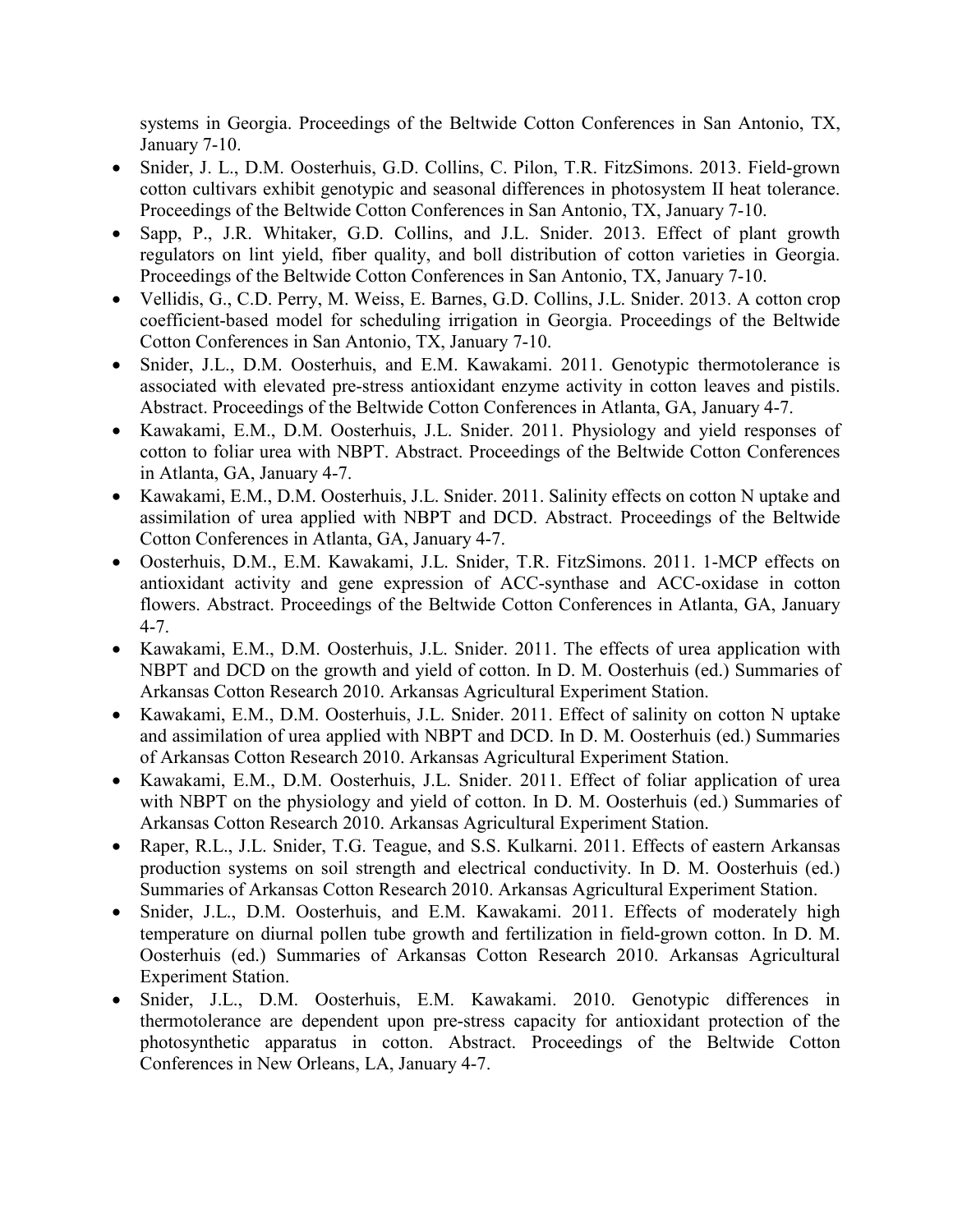- Oosterhuis, D.M. and J.L. Snider. 2010. The effect of high temperature on floral development and yield of cotton. Abstract. Proceedings of the Beltwide Cotton Conferences in New Orleans, LA, January 4-7.
- Oosterhuis, D.M., E.M. Kawakami, and J.L. Snider. 2010. The effects of 1 methylcyclopropene on the physiology and yield of cotton. Abstract. Proceedings of the Beltwide Cotton Conferences in New Orleans, LA, January 4-7.
- Kawakami, E.M., D.M. Oosterhuis, and J.L. Snider. 2010. Cotton physiological responses to application of urea with NBPT and DCD under normal and high temperature conditions. Abstract. Proceedings of the Beltwide Cotton Conferences in New Orleans, LA, January 4-7.
- Snider, J.L., D.M. Oosterhuis, and E.M. Kawakami. 2010. Genotypic differences in thermotolerance depend on pre-stress capacity for antioxidant protection of the photosynthetic apparatus in cotton. Abstract. Proceedings of the American Society of Agronomy annual meeting in Long Beach, CA, October 31-November 4.
- Kawakami, E.M., D.M. Oosterhuis, J.L. Snider. 2010. Cotton yield improvements with addition of the urease inhibitor NBPT to foliar applied urea. Abstract. Proceedings of the American Society of Agronomy annual meeting in Long Beach, CA, October 31-November 4.
- Oosterhuis, D.M., E.M. Kawakami, J. Phillips, J. Snider, D. Loka. 2010. Effect of 1 methylcyclopropene on the growth and yield of cotton. Abstract. Proceedings of the American Society of Agronomy annual meeting in Long Beach, CA, October 31-November 4.
- Oosterhuis, D.M., J.L. Snider, D.A. Loka, and F.M. Bourland. 2010. Screening for temperature tolerance in cotton. In D. M. Oosterhuis (ed.) Summaries of Arkansas Cotton Research 2009. Arkansas Agricultural Experiment Station.
- Snider, J.L., D.M. Oosterhuis, and E.M. Kawakami. 2010. Genotypic differences in reproductive thermotolerance are associated with elevated pre-stress antioxidant enzyme protection in the cotton pistil. In D. M. Oosterhuis (ed.) Summaries of Arkansas Cotton Research 2009. Arkansas Agricultural Experiment Station.
- Snider, J.L., D.M. Oosterhuis, and E.M. Kawakami. 2010. Genotypic differences in thermotolerance are dependent upon pre-stress capacity for antioxidant protection of the photosynthetic apparatus in cotton. In D. M. Oosterhuis (ed.) Summaries of Arkansas Cotton Research 2009. Arkansas Agricultural Experiment Station.
- Kawakami, E.M., D.M. Oosterhuis, J.L. Snider. 2010. Effect of temperature and application of urea with N-butyl thiophosphoric triamide and dicyandiamide on cotton. In D. M. Oosterhuis (ed.) Summaries of Arkansas Cotton Research 2009. Arkansas Agricultural Experiment Station.
- Kawakami, E.M., D.M. Oosterhuis, J.L. Snider. 2010. Effects of urea with NBPT and DCD on the yield and fiber quality of field-grown cotton. In D. M. Oosterhuis (ed.) Summaries of Arkansas Cotton Research 2009. Arkansas Agricultural Experiment Station.
- Snider, J. L., D. M. Oosterhuis, B. W. Skulman, E. M. Kawakami, and D. K. Storch. 2009. Heat stress-induced changes in pollen tube growth, calcium levels, antioxidant defense, and superoxide production in cotton pistils. Abstract. Proceedings of the Beltwide Cotton Conferences in San Antonio, TX, January 5-8.
- Snider, J. L., D. M. Oosterhuis, B. W. Skulman, E. M. Kawakami, and D. K. Storch. 2009. The effects of heat stress on pollen tube growth, carbohydrate metabolism, and energy levels in cotton pistils. Abstract. Beltwide Cotton Conferences in San Antonio, TX, January 5-8.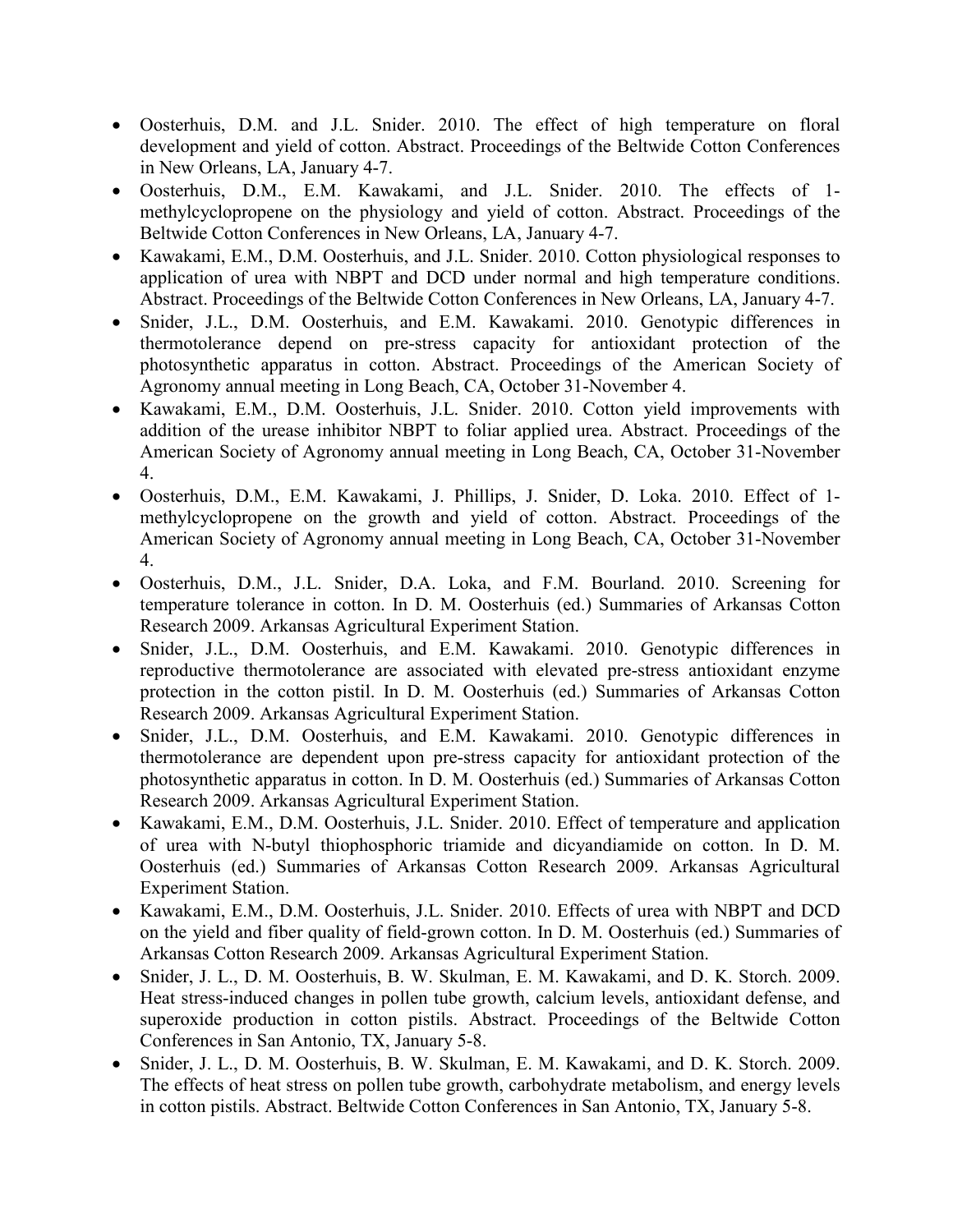- Kawakami, E. M., D. M. Oosterhuis, and J.L. Snider. 2009. Physiological effects of 1- MCP on the cotton flower and subsequent boll development under normal and high temperatures. Abstract. Proceedings of the Beltwide Cotton Conferences in San Antonio, TX, January 5-8.
- Snider, J.S., D.M. Oosterhuis, B.W. Skulman, E.M. Kawakami, D.K. Storch. 2009. The effect of high temperature on pollen tube growth and energetics in the cotton pistil. Abstract. Proceedings of the Arkansas Academy of Sciences in Clarksville, AR, April 4-5.
- Snider, J.S., D.M. Oosterhuis, B.W. Skulman, E.M. Kawakami, D.K. Storch. 2009. The effect of high temperature on *in vivo* pollen tube growth, calcium levels, antioxidant response, and superoxide production in the cotton pistil. Abstract. Proceedings of the Arkansas Academy of Sciences in Clarksville, AR, April 4-5.
- Snider, J.S., D.M. Oosterhuis, B.W. Skulman, E.M. Kawakami, D.K. Storch. 2009. The effect of high temperature on pollen tube growth and energetics in the cotton pistil. Abstract. Proceedings of the American Society of Plant Biology annual meeting in Honolulu, HI, July 18-22.
- Snider, J.S., D.M. Oosterhuis, B.W. Skulman, E.M. Kawakami, D.K. Storch. 2009. High temperature inhibits fertilization efficiency, carbohydrate metabolism, and energy levels in cotton pistils. Abstract. Proceedings of the American Society of Agronomy annual meeting in Pittsburgh, PA, November 1-5.
- Oosterhuis, D.M., D. Loka, D. Storch, J.L. Snider, and E.M. Kawakami. 2009. Comparison of the defoliants ADIOS and DROPP for immediate physiological effect on leaf growth of field-grown cotton. pp. 42-45. In D. M. Oosterhuis (ed.) Summaries of Arkansas Cotton Research 2008. Arkansas Agricultural Experiment Station.
- Snider, J., D.M. Oosterhuis, B.W. Skulman, E.M. Kawakami, and D.K. Storch. 2009. The effect of high temperature on *in vivo* pollen tube growth, calcium levels, antioxidant response, and superoxide production in the cotton pistil. pp. 46-51. In D. M. Oosterhuis (ed.) Summaries of Arkansas Cotton Research 2008. Arkansas Agricultural Experiment Station.
- Snider, J., D.M. Oosterhuis, B.W. Skulman, E.M. Kawakami, and D.K. Storch. 2009. The effect of high temperature on pollen tube growth and energetics in the cotton pistil. pp. 52- 57. In D. M. Oosterhuis (ed.) Summaries of Arkansas Cotton Research 2008. Arkansas Agricultural Experiment Station.
- Kawakami, E.M., D.M. Oosterhuis, J.L. Snider. 2009. Effects of urea with NBPT and DCD on the yield of field-grown cotton. pp. 68-72. In D. M. Oosterhuis (ed.) Summaries of Arkansas Cotton Research 2008. Arkansas Agricultural Experiment Station.
- Kawakami, E. M., D. M. Oosterhuis, and J.L. Snider. 2008. Effect of 1-MCP on the Physiology and Yield of Cotton. pp. 90-95. In D. M. Oosterhuis (ed.) Summaries of Arkansas Cotton Research 2007. Arkansas Agricultural Experiment Station.
- Kawakami, E. M., D. M. Oosterhuis, and J.L. Snider. 2008. Effect of 1-MCP on Water Relations Parameters of Well-Watered and Water-Stressed Cotton Plants. pp. 96-101. In D. M. Oosterhuis (ed.) Summaries of Arkansas Cotton Research 2007. Arkansas Agricultural Experiment Station.
- Kawakami, E. M., D. M. Oosterhuis, and J.L. Snider. 2008. Effect of 1-MCP on Antioxidants, Enzymes, Membrane Leakage, and Protein Content of Drought-Stressed Cotton Plants. pp. 102-107. In D. M. Oosterhuis (ed.) Summaries of Arkansas Cotton Research 2007. Arkansas Agricultural Experiment Station.
- Kawakami, E. M., D. M. Oosterhuis, and J.L. Snider. 2008. Effect of 1-MCP on Ethylene Synthesis and Development of Cotton Flowers Under Normal and High Temperatures. pp.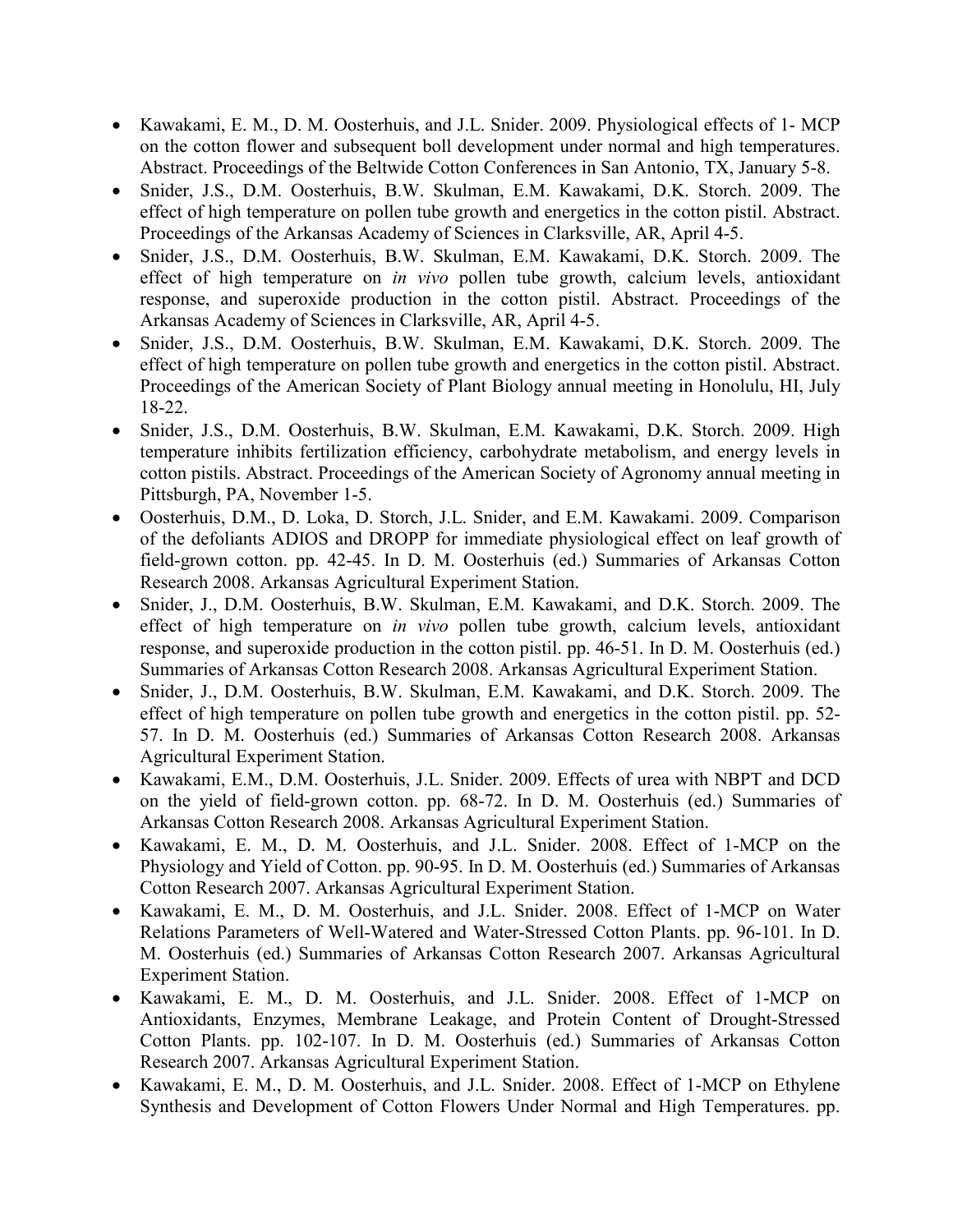108-113. In D. M. Oosterhuis (ed.) Summaries of Arkansas Cotton Research 2007. Arkansas Agricultural Experiment Station.

- Kawakami, E. M., D. M. Oosterhuis, and J.L. Snider. 2008. Effect of 1-MCP on ethylene synthesis, development and physiology of cotton flowers under normal and high temperature. Abstract. Proceedings of the Plant Growth Regulation Society of America annual meeting in San Francisco, CA, August 3-7.
- Kawakami, E. M., D. M. Oosterhuis, and J. L. Snider. 2008. 1-methylcyclopropene effects on the physiology and yield of cotton. Abstract. Proceedings of the American Society of Agronomy annual meeting in Houston, TX, October 5-9.
- Snider, J. and J.S. Choinski, Jr. 2007. Developmental differences in leaf temperature, gas exchange, and photosynthetic temperature optima in Sumac. Abstract. Proceedings of the Arkansas Academy of Sciences Meeting, Dardanelle, AR, April 13-14.
- Snider, J. and J.S. Choinski, Jr. 2007. Gas exchange and leaf temperature changes in Smooth (*Rhus glabra* L.) and Winged (*Rhus copallina* L*.*) Sumac. Abstract. Proceedings of the Botanical Society of America annual meeting in Chicago, IL, July 7-11.
- Snider, J. and J.S. Choinski, Jr. 2007. Differences in chlorophyll fluorescence temperature optima of young and mature leaflets of Smooth Sumac (*Rhus glabra* L.) Abstract. Proceedings of the Botanical Society of America annual meeting in Chicago, IL, July 7-11.

## **Extension Blog Posts** [1]

• Raper, T., A. Shekoofa, and **J. Snider**. 2018. Increased reports of boll cavitation. UTcrops News Blog. University of Tennessee, Institute of Agriculture.

# **Newsletter Publications** [10]

- Snider, J, G Virk, V. Parkash, and C. Hand. 2022. Early season growth and canopy development. May 2022 Cotton Team Newsletter. University of Georgia Extension.
- Snider, JL, G. Virk, V. Parkash, and C. Hand. 2022. Planting date selection, germination, and emergence in cotton. April 2022 Cotton Team Newsletter. University of Georgia Extension.
- C. Hand and J.L. Snider. 2021. Cotton response to excessive rain, cloudy days, and management strategies. August 2021 Cotton Team Newsletter. University of Georgia Extension.
- Snider, J.L., C. Hand, G. Virk. 2021. Causes of fruit shed. August 2021 Cotton Team Newsletter. University of Georgia Extension.
- Snider, J.L., G. Virk, and C. Hand. 2021. Temperature and early-season crop growth. May 2021 Cotton Team Newsletter. University of Georgia Extension.
- Snider, J.L., G. Virk, and C. Hand. 2021. Germination and stand establishment in cotton. April 2021 Cotton Team Newsletter. University of Georgia Extension.
- Snider, J.L. and G. Virk. 2020. Causes of shedding in cotton. August 2020 Cotton Team Newsletter. University of Georgia Extension.
- Snider, J.L. 2020. How to count nodes. July 2020 Cotton Team Newsletter. University of Georgia Extension.
- Snider, J.L. and G. Virk. 2020. Temperature and early-season growth. June 2020 Cotton Team Newsletter. University of Georgia Extension.
- Snider, J.L. and G. Virk. 2020. Germination and emergence in cotton. May 2020 Cotton Team Newsletter. University of Georgia Extension.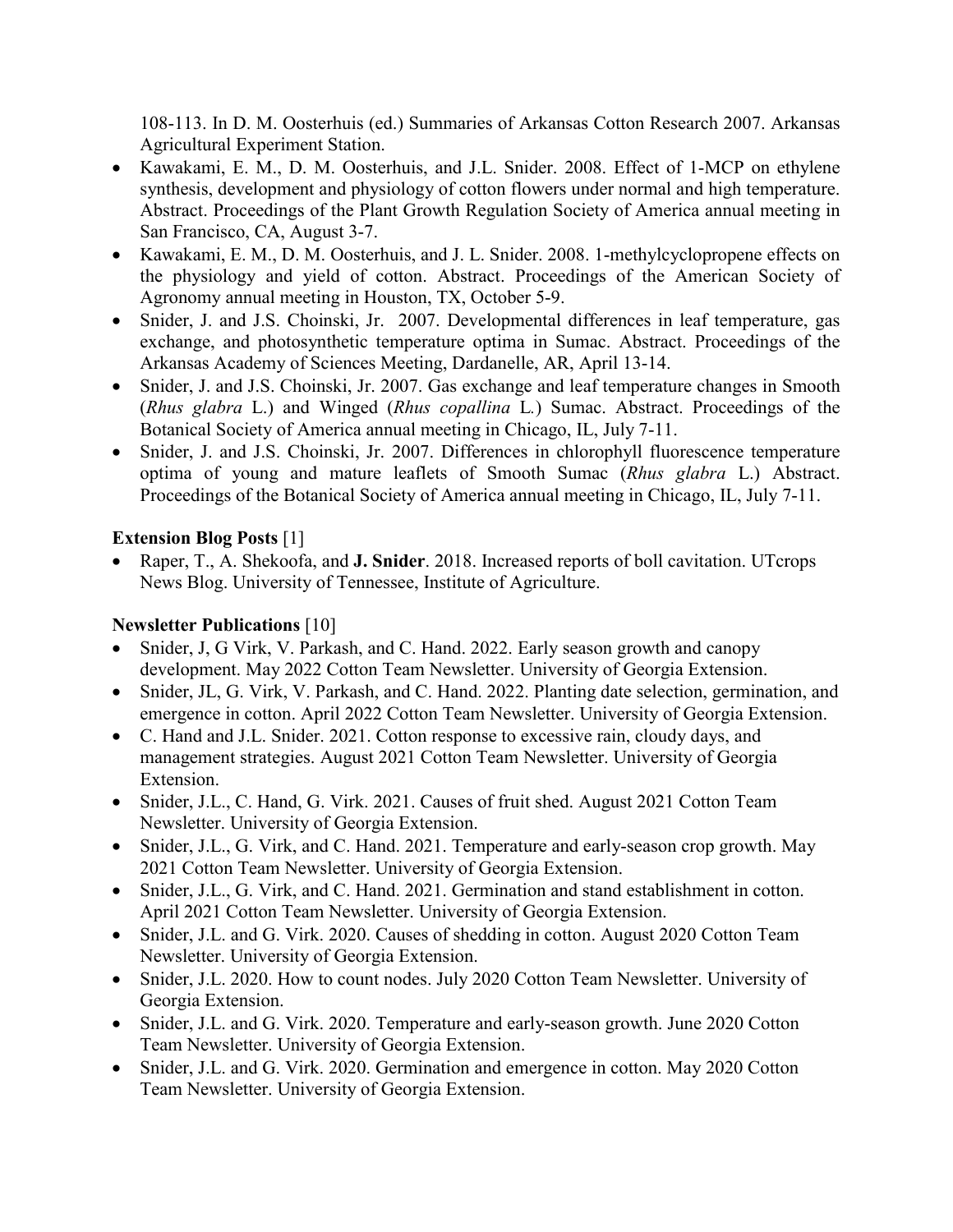### **Popular Press** [2]

- Snider, J.L. 2017. Bloom Period Considerations-Specialists Speaking: Georgia. Cotton Farming, August, 2017. One Grower Publishing, LLC.
- Snider, JL, S Virk, LC Hand, W. Porter, and G. Virk. 2022. Considerations for stand establishment and early seedling growth in cotton. Crops and Soils Magazine, April, 2022. American Society of Agronomy.

#### **Creative Contributions other than Publications: [16]**

#### **Webinars** [6]

- Snider, J.L. 2019. Early-Season Physiology. UGA Cotton Thursday, Agent Webinar. May 2, 2019.
- Snider, J.L. 2019. Mid-Season Physiology. UGA Cotton Thursday, Agent Webinar. July 11, 2019.
- Snider, J.L. 2019. Late-Season Physiology. UGA Cotton Thursday, Agent Webinar. August 29, 2019.
- Snider, J.L. 2018. Early-Season Physiology. UGA Cotton Thursday, Agent Webinar. May 10, 2018.
- Snider, J.L. 2018. Mid-Season Physiology. UGA Cotton Thursday, Agent Webinar. July 5, 2018.
- Snider, J.L. 2018. Late-Season Physiology. UGA Cotton Thursday, Agent Webinar. August 30, 2018.

#### **Radio Programs** [10]

- Snider, J.L. 2016. Cotton Development Pre-Bloom. UGA Cotton Team Minute. WKZZ 92.5 FM. June 20.
- Snider, J.L. 2016. Seed and seedling responses to cool temperatures. UGA Cotton Team Minute. WKZZ 92.5 FM. February 8.
- Snider, J.L. 2016. Assessing heat tolerance in commercially available cotton cultivars UGA Cotton Team Minute. WKZZ 92.5 FM. March 21.
- Snider, J.L. 2015. Plant-Based Irrigation Scheduling. UGA Cotton Team Minute. WKZZ 92.5 FM. Feb 2.
- Snider, J.L. 2015. Heat Tolerance as a Tool for Predicting Variety Performance under Drought. UGA Cotton Team Minute. WKZZ 92.5 FM. Feb 16.
- Snider, J.L. 2015. The Importance of Seedling Vigor. UGA Cotton Team Minute. WKZZ 92.5 FM. April 20.
- Snider, J.L. 2015. Using heat units to estimate crop development. UGA Cotton Team Minute. WKZZ 92.5 FM. August 17.
- Snider, J.L. 2015. Using the University of Georgia Cotton Website. UGA Cotton Team Minute. WKZZ 92.5 FM. September 28.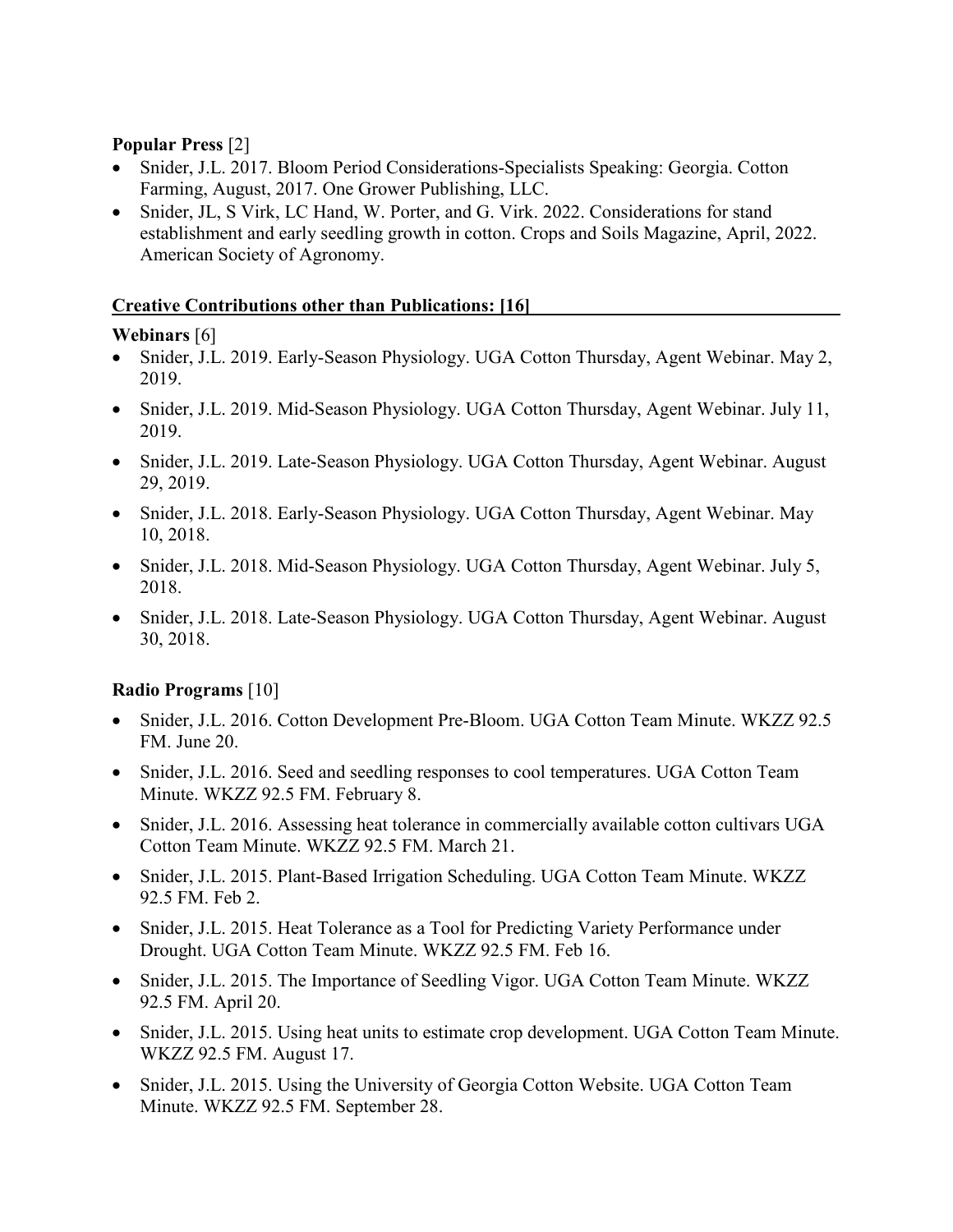- Snider, J.L. 2015. Cultural and Environmental Impacts on Fiber Quality. UGA Cotton Team Minute. WKZZ 92.5 FM. November 30.
- Snider, J.L. 2015. Physiological and Agronomic Responses of Cotton to Nitrogen Fertility in Georgia. UGA Cotton Team Minute. WKZZ 92.5 FM. December 21.

#### **Pre-Collegiate Mentoring: [1 total]**

• Abbigail Toews. UGA Young Scholar Summer Internship Program. Summer 2019.

### **Graduate Student Mentoring: [33 total]**

### **Committee Chair**

- Bailey Lawson. 2021-Present. MS in Crop and Soil Sciences, University of Georgia
- Amrit Pokhrel. 2021-Present. MS in Crop and Soil Sciences, University of Georgia
- Joshua Lee. 2021-Present. MS in Crop and Soil Sciences, University of Georgia
- Devendra Chalise. 2021-Present. MS in Crop and Soil Sciences, University of Georgia
- Ved Parkash. 2021-Present. PhD in Crop and Soil Sciences, University of Georgia
- Gurpreet Virk. 2019-Present. PhD in Crop and Soil Sciences, University of Georgia
- Navneet Kaur. 2019-Present. PhD in Crop and Soil Sciences, University of Georgia
- Alessandro Ermanis. 2019-2020. MS in Crop and Soil Sciences, University of Georgia
- Gurpreet Virk. 2017-2019. MS in Crop and Soil Sciences, University of Georgia
- Stefano Gobbo. 2017-2018. MS in Crop and Soil Sciences, University of Georgia
- Calvin Meeks. 2014-2017. PhD in Crop and Soil Sciences, University of Georgia
- Daryl Chastain. 2012-2015. PhD in Crop and Soil Sciences, University of Georgia

## **Committee Member**

- Kelvin Jimmy Awori. 2021-Present. PhD in Crop and Soil Sciences, University of Georgia
- Jasia Jannat. 2021-Present. PhD in Crop and Soil Sciences, University of Georgia
- Krishna Patel. 2022-Present. PhD in Entomology, University of Georgia
- Godfred Ankomah. 2022-Present. PhD in Crop and Soil Sciences, University of Georgia
- Shelby Sangster. 2020-Present. MS in Crop and Soil Sciences, University of Georgia
- Juliana Rodrigues. 2020-Present. PhD in Crop and Soil Sciences, University of Georgia
- Javier Sanchez. 2020-Present. MS in Engineering, University of Georgia
- David Weisberger. 2019-Present. PhD in Crop and Soil Sciences, University of Georgia
- Ana Julia Azevedo. 2018-Present. PhD in Crop and Soil Sciences, University of Georgia
- Simerjeet Virk. 2017-2020. PhD in Crop and Soil Sciences, University of Georgia
- Luke Fuhrer. 2019-2022. MS in Crop and Soil Sciences, University of Georgia
- S. Brad Davis. 2018-Present. MS in Crop and Soil Sciences, University of Georgia
- Lorena Lacerda. 2017-Present. PhD in Crop and Soil Sciences, University of Georgia
- Krishna Katwal. 2018 to Present. PhD in Crop and Soil Sciences, University of Georgia
- David Daughtry. 2017 to Present. MS in Crop and Soil Sciences, University of Georgia
- Seth Byrd. 2013 to 2015. PhD in Crop and Soil Sciences, University of Georgia
- Geoffrey Weaver. 2017-2019. PhD in Horticulture, University of Georgia
- Bhupinder Singh. 2016-2019. PhD, Plant and Soil Sciences, Mississippi State University
- Jonathon Fox. 2016-2018. MS in Crop and Soil Sciences, University of Georgia
- Harold Owiti. 2014 to 2015. MS in Biology, University of Central Arkansas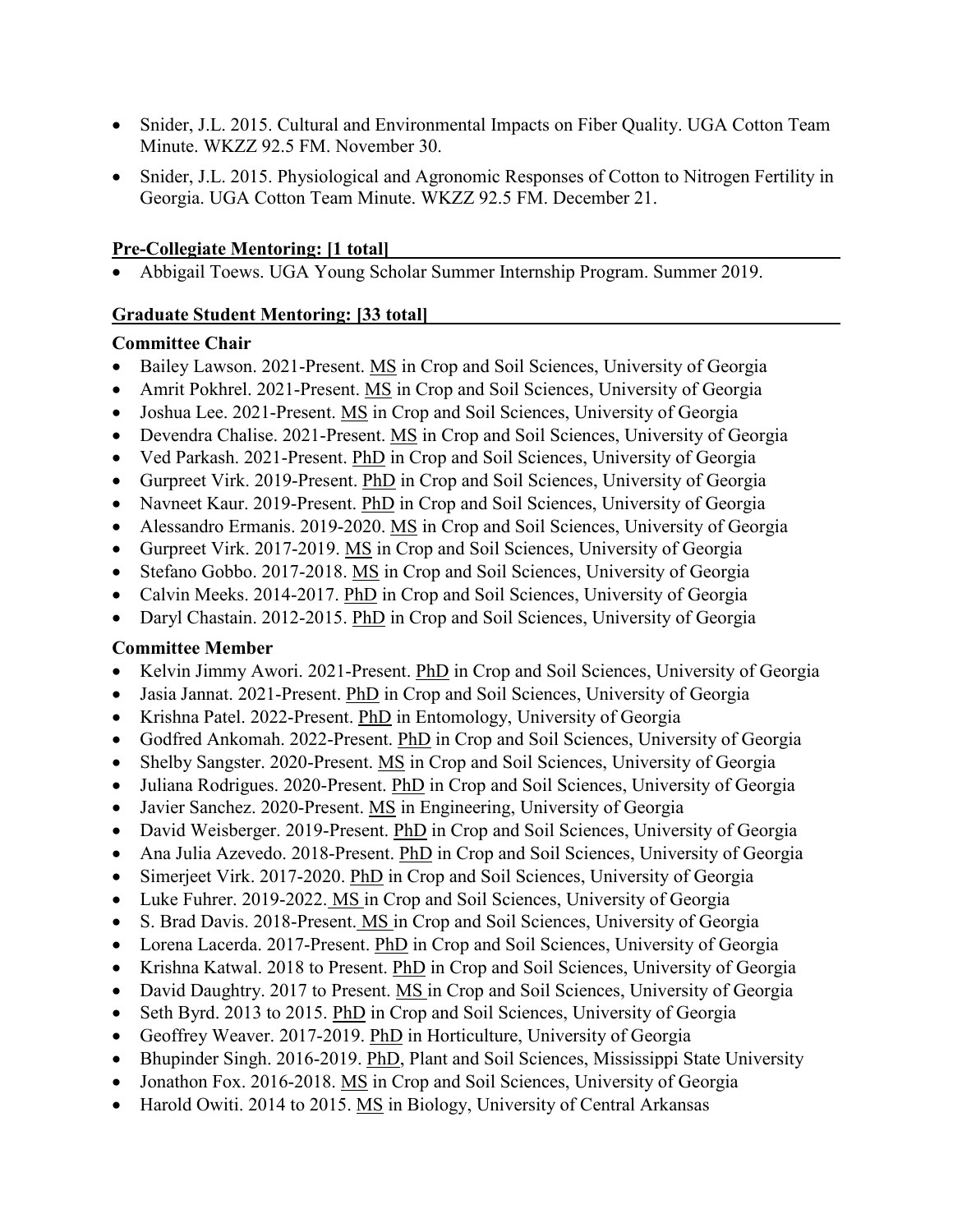• Calvin Meeks. 2012 to 2013. MS in Crop and Soil Sciences, University of Georgia

### **Postdoctoral Advising: [2 total]**

- Wei Hu. Postdoctoral Research Fellow Adjunct. 2017-2018.
- Nuengsap Thangthong. Postdoctoral Research Fellow Adjunct. January 2018-December 2018.

#### **Teaching Experience:**

- **Crop Physiology (CRSS 4450/6650):** University of Georgia
	- o Spring 2022
	- $\circ$  Spring 2020
	- o Spring 2018
	- o Spring 2016
	- o Spring 2014
- **Advanced Crop Production (CRSS 8050):** University of Georgia
	- o Summer 2021
	- o Summer 2019
	- $\circ$  Summer 2017
	- o Summer 2015
	- o Summer 2013
- **Advanced Topics (CRSS 8220; Crop Physiology Case Histories):** University of Georgia
	- o Spring 2022
- **Supervised Teaching Practicum in CRSS (CRSS 9990):** University of Georgia
	- o Spring 2022
	- o Summer 2021
- **Special Problems in CRSS (CRSS 8210):** University of Georgia,
	- o Fall 2021
	- o Fall 2015
- **Sustainable Agriculture: Perspectives from Abroad:** University of Padova, Italy o Fall 2021
- **Crop Science (CRSS 2010):** University of Georgia
	- $\circ$  Fall 2018, Team Taught (My portion = 20 Lectures  $\omega$  50 min each)
- **Pesticides and Transgenic Crops:** Guest lecture-PGRs, University of Georgia.
	- o Spring 2019
	- o Spring 2018
	- $\circ$  Spring 2017
	- o Spring 2016
	- o Spring 2015
- **Economic Botany:** Guest lecture, University of Central Arkansas, Fall 2011.
- **Advanced Crop Science:** Guest lecturer, University of Arkansas, Spring 2010.
- **Crop Physiology:** Teaching assistant (lectures), University of Arkansas, Fall 2009.
- **Cotton Production:** Guest lecturer, University of Arkansas,
	- o Fall 2008
	- o Spring 2021
- **Plant Ecophysiology:** Guest lecturer, University of Central Arkansas, Fall 2006.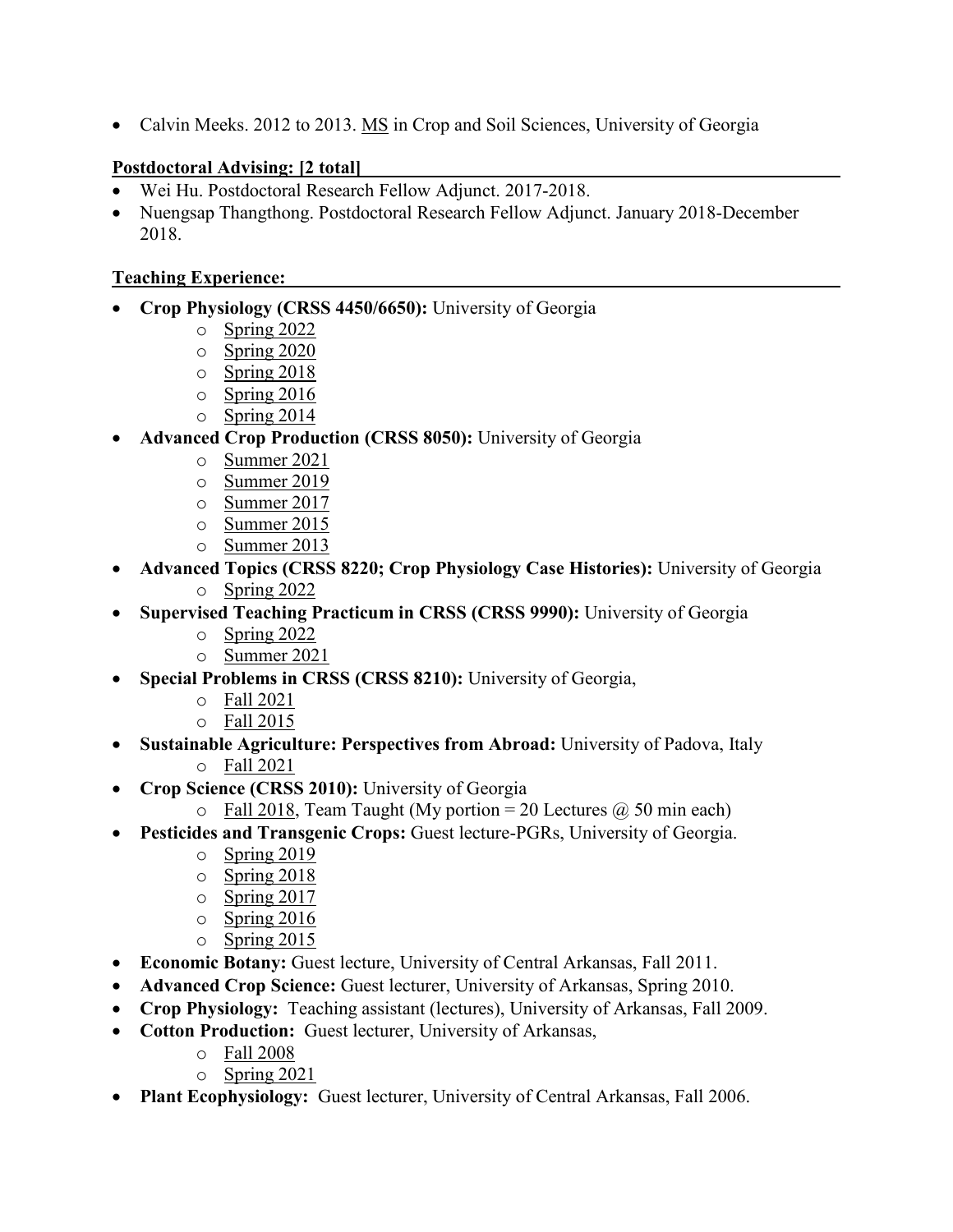- **Genetics:** Laboratory instructor, University of Central Arkansas, Fall 2005 and Spring 2007.
- **Principles of Biology II:** Guest laboratory instructor, University of Central Arkansas, Fall 2005.
- **Principles of Biology I:** Laboratory instructor, University of Central Arkansas, Spring-Fall 2006.
- **Biological Sciences:** Tutor, Rich Mountain Community College, Spring-Summer I 2003.

### **International Involvement**

- **Invited Instructor:** Sustainable Agriculture: Perspectives from Abroad**,** University of Padova, Italy, Fall 2021 (Also noted in Teaching section above).
- **Conference:** Plant Biology Europe FESPB/EPSO 2014 Congress in Dublin, Ireland, June 2014 (Also Noted in Professional Development and Presentations Section)
- **Invited Collaboration:** Nanjing Agricultural University. College of Agriculture. July 21 to August 2, 2017. Consisted of giving presentations, advising graduate students, and collaborating on research papers in Dr. Zhiguo Zhou's Cotton Physiology Laboratory.
- **Visiting Scholar Hosted:** Jie Zou, Nanjing Agricultural University. Visiting Graduate Student Researcher, November 2019-2020.
- **Visiting Scholar Hosted:** Min Gao, Nanjing Agricultural University. Visiting Graduate Student Researcher, November 2018-November 2019.
- **Visiting Scholar Hosted:** Sheng Fang, Nanjing Agricultural University. Visiting Graduate Student Researcher, November 2017-November 2018.
- **Visiting Scholar Hosted:** Haimiao Wang, Nanjing Agricultural University. Visiting Graduate Student Researcher, October 2016-November 2017.
- **Visiting Scholar Hosted:** Yinglong Chen, Nanjing Agricultural University. Visiting Graduate Student Researcher, January 2016-January 2017.
- **Visiting Undergraduate Intern:** Leonardo Galdi, Universidade do Oeste Paulista, Brazil. June 2019-December 2019.
- **Visiting Undergraduate Intern:** Mario A. Scolari, College of Agriculture, University of São Paulo, São Paulo, Brazil, May 2017-December 2017.

# **Presentations:**

## *Invited Presentations* [58]

- Cotton Physiology. Georgia Cotton Conferences and Cotton Production Workshop. Tifton, GA, January 26, 2022.
- Cotton Physiology. Southeast District Agent Training-Cotton Production Update. University of Georgia, Reidsville, GA, January 18, 2022.
- Cotton Physiology. Southwest District Agent Training-Cotton Production Update. University of Georgia, Tifton, GA, January 19, 2022.
- Cotton Physiology. Agronomic Crops Agent Training Field Day. University of Georgia, Tifton, GA, June 10, 2021.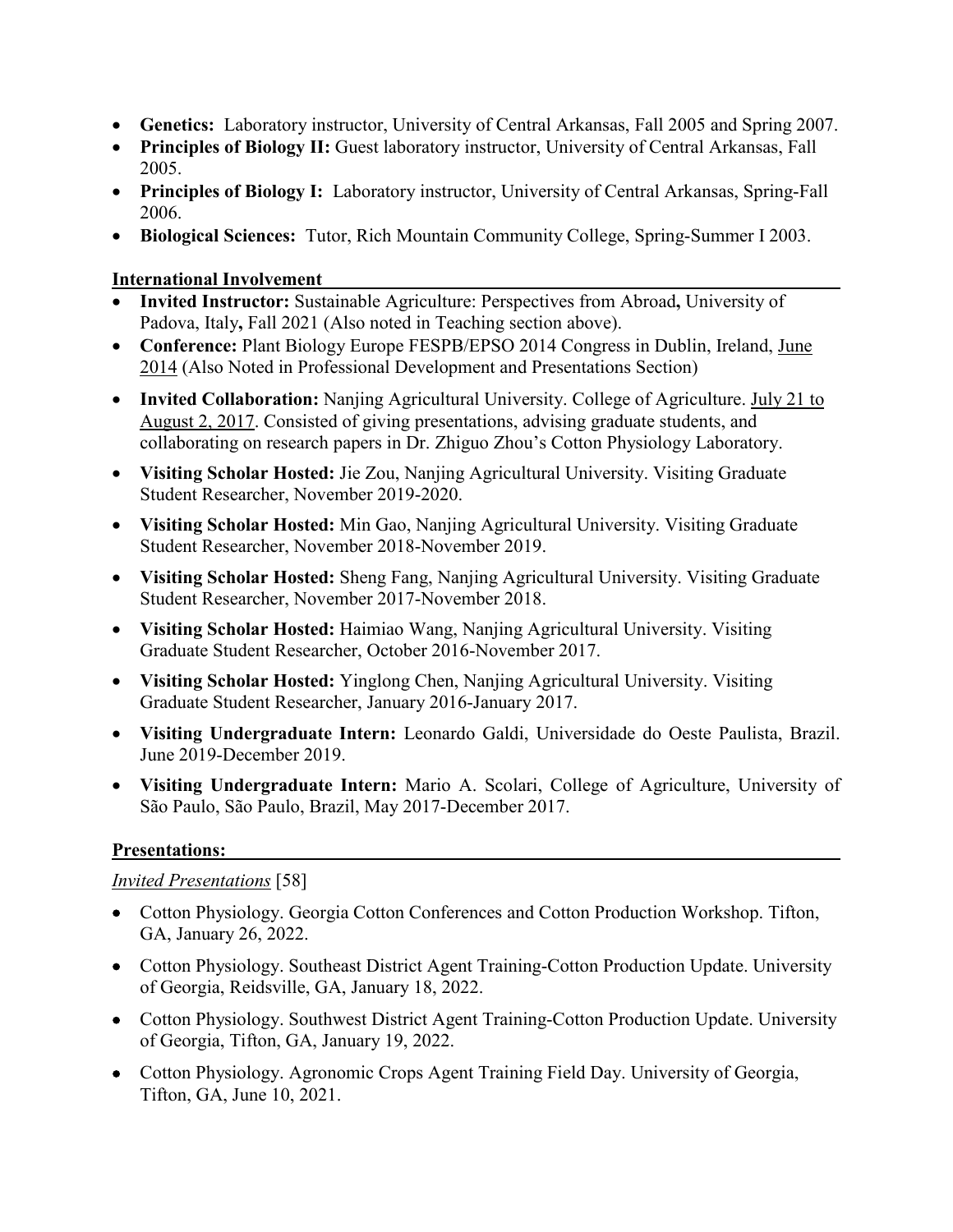- Cotton Physiology. 2021 Georgia Cotton Commission Research Review Day. University of Georgia, Tifton, GA, July 16, 2021.
- Cotton Physiology. UGA Cotton-Peanut Field Day. University of Georgia, Tifton, GA, September 8, 2021.
- Causes of Square and Fruit Shed in Cotton. 2021 Cotton Production Agent Training. January 13, 2021.
- Physiological Aspects of Cotton Fruit Shed. Oral Presentation. Consultant's Conference, Beltwide Cotton Conferences. Virtual Annual Meeting. January 5, 2021.
- Cotton Agronomics and Physiology. Georgia Cotton Conferences and Cotton Production Workshop. Tifton, GA, January 29, 2020.
- Causes of Square and Boll Shed in Cotton. Louisiana Agricultural Technology and Management Conference. Marksville, LA, February 13, 2020.
- Cotton Physiology. UGA Cotton-Peanut Field Day. University of Georgia, Tifton, GA, September 9, 2020.
- How Plants Use Water. 4H2O Summer Camp, Stripling Irrigation Research Park Field Day. University of Georgia, Camilla, GA, June 12, 2019.
- Cotton Physiology. Georgia Cotton Commission Research Advisory Field Day. University of Georgia, Tifton, GA, July 26, 2019.
- Cotton Physiology. UGA Cotton-Peanut Field Day. University of Georgia, Tifton, GA, September 4, 2019.
- Crop Growth and Development. UGA STEM in Agtion Day. University of Georgia, Tifton, GA, September 11, 2019.
- Crop Physiology and Crop Water Stress Index. UGA STEM in Agtion Day. University of Georgia, Tifton, GA, March 20, 2019.
- Cotton Physiology. Georgia Cotton Conferences and Cotton Production Workshop. Tifton, GA, January 30, 2019.
- Cotton Physiology. Georgia Cotton Conferences and Cotton Production Workshop. Tifton, GA, January 31, 2018.
- Cotton Physiology. 2017 UGA Cotton and Peanut Research Field Day. University of Georgia, Tifton, GA, September 6, 2017.
- Cotton Physiology. Georgia Cotton Commission Research Advisory Field Day. University of Georgia, Tifton, GA, June 23, 2017.
- Introduction to the Cotton Physiology Lab. Nanjing Agricultural University, Nanjing, China. July 24, 2017.
- Stress Physiology. Nanjing Agricultural University, Nanjing, China. August 1, 2017.
- Physiology and Metabolism. Expanding Agricultural Boundaries Meeting. Cotton Incorporated. Cary, NC March 14-15, 2017.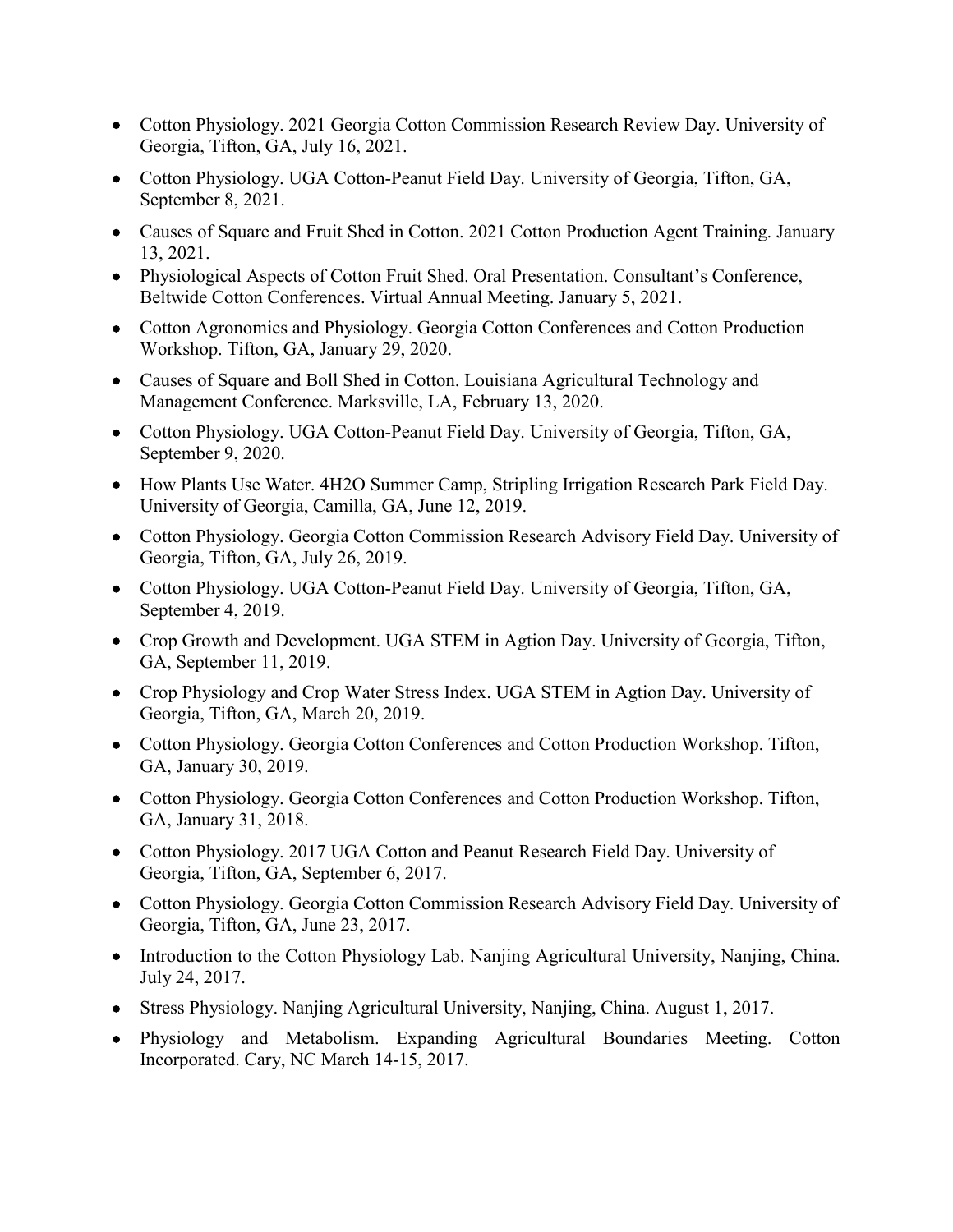- Cotton Physiology. Southeast District Agent Training-Cotton Production Update. University of Georgia, Reidsville, GA, January 10, 2017.
- Cotton Physiology. Southwest District Agent Training-Cotton Production Update. University of Georgia, Tifton, GA, January 9, 2017.
- Cotton Physiology. Georgia Cotton Conferences and Cotton Production Workshop. Tifton, GA, January 27, 2016.
- Cotton Physiology. Southeast District Agent Training-Cotton Production Update. University of Georgia, Reidsville, GA, January 28, 2016.
- Cotton Physiology. Southwest District Agent Training-Cotton Production Update. University of Georgia, Tifton, GA, January 26, 2016.
- Plant Physiology and Irrigation Management. Precision Agriculture and Irrigation Agent Training. University of Georgia, Tifton, GA, November 29, 2016.
- Plant Physiology and Irrigation Management. Precision Agriculture and Irrigation Agent Training. University of Georgia, Statesboro, GA, December 1, 2016.
- Cotton Physiology. Georgia Cotton Commission Research Advisory Field Day. University of Georgia, Tifton, GA, June 24, 2016.
- Cotton Physiology. 2016 UGA Cotton and Peanut Research Field Day. University of Georgia, Tifton, GA, September 7, 2016.
- Drought, High Temperature Tolerance Screening, and Plant Based Irrigation Scheduling. University of Georgia Stripling Irrigation Research Park, Camilla, GA, July 8, 2015.
- Plant Based Irrigation Scheduling. Georgia Cotton Commission Congressional Staff Tour. Camilla, GA, October 13, 2015.
- Plant-Based Irrigation Scheduling. Senator Perdue Agricultural Advisor Visit. University of Georgia Stripling Irrigation Research Park, Camilla, GA September 1, 2015.
- Cotton Physiology Program. International Textile Manufacturers Federation Spinners Committee Visit. Georgia Cotton Commission. Tifton, GA, September 18, 2015.
- Cotton Physiology. 2015 Cotton Breeders' Tour. Cotton Incorporated. Tifton, GA, September 17, 2015.
- Plant Physiology and Irrigation Management. Precision Agriculture and Irrigation Agent Training. University of Georgia, Tifton, GA, December 1, 2015.
- Plant Physiology and Irrigation Management. Precision Agriculture and Irrigation Agent Training. University of Georgia, Statesboro, GA, December 3, 2015.
- Cotton Physiology. 2015 UGA Cotton and Peanut Research Field Day. University of Georgia, Tifton, GA, September 9, 2015.
- Cotton Physiology. Georgia Cotton Commission Research Advisory Field Day. University of Georgia, Tifton, GA, June 26, 2015.
- Cotton Physiology. Agronomic Crops Agent Training Field Day. University of Georgia, Tifton, GA, June 25, 2015.
- Advanced Irrigation-Physiology Research Developments. Auburn Row Crops Irrigation Training. Opelika, AL, March 19, 2015.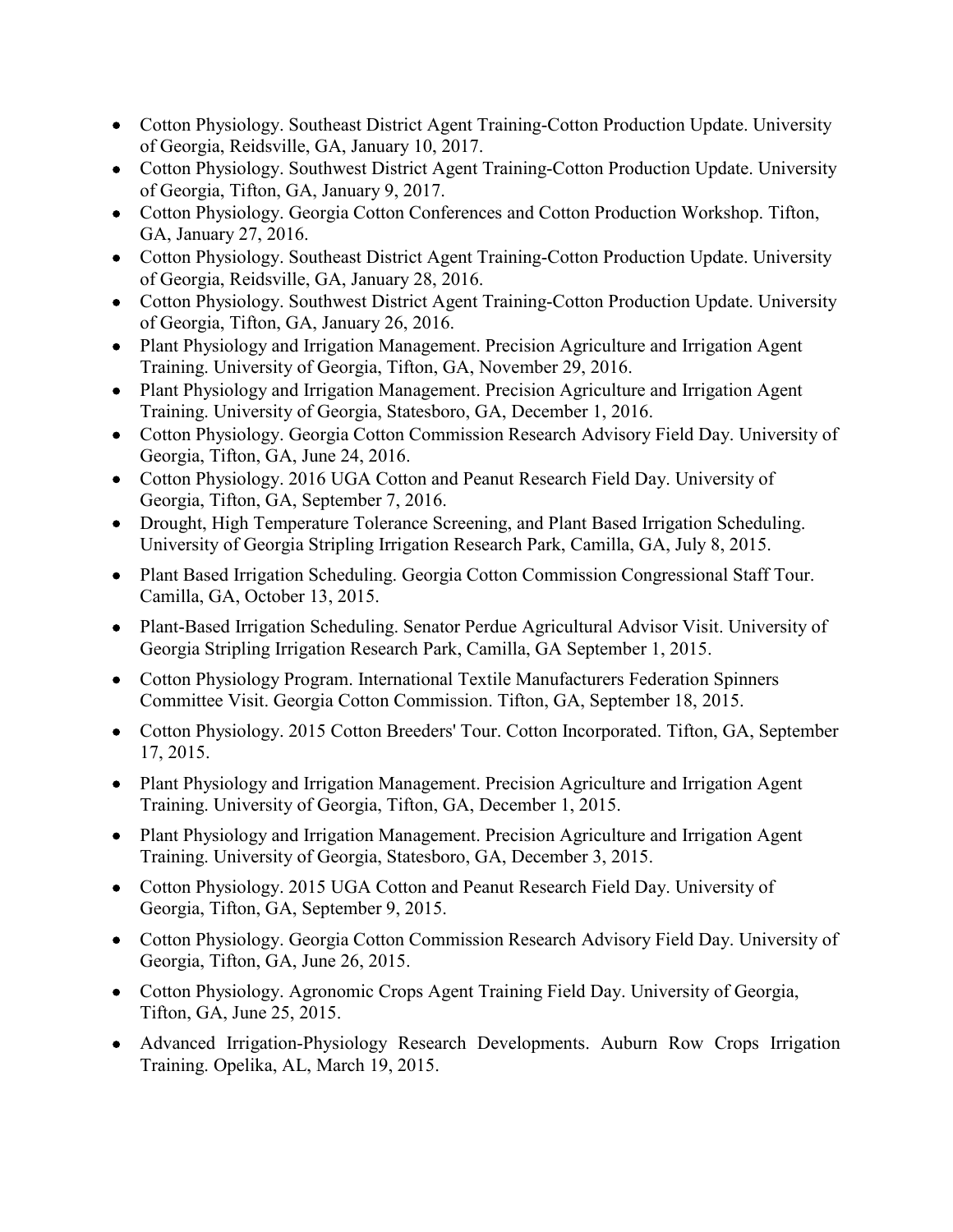- Cotton sensitivity to water stress. Georgia Cotton Conferences and Cotton Production Workshop. Tifton, GA, January 28, 2015.
- Cotton sensitivity to water stress. Georgia Cotton Conferences and Cotton Production Workshop. Tifton, GA, January 22, 2014.
- Spoke to a group of visitors from Senegal about cotton irrigation management and potential collaboration between Senegal and UGA. Stripling Irrigation Research Park, Camilla, GA, September 25, 2014.
- Cotton Physiology. University of Georgia Cotton and Peanut Research Field Day. University of Georgia, Tifton, GA, September 10, 2014.
- Cotton Physiology. Georgia Cotton Commission Research Advisory Field Day. University of Georgia, Tifton, GA, June 27, 2014.
- Spoke to a group of producers from Argentina about cotton physiology and cotton production in Georgia. 2013 Georgia Cotton Tour. University of Georgia, Tifton, GA, October 17, 2013.
- Cotton sensitivity to water stress. Georgia Cotton Conferences and Cotton Production Workshop. Tifton, GA, January 30, 2013.
- Cotton Physiology. Georgia Cotton Commission Research Advisory Field Day. University of Georgia, Tifton, GA, June 28, 2013.
- Cotton Physiology. University of Georgia Cotton and Peanut Research Field Day. University of Georgia, Tifton, GA, September 11, 2013.
- Cotton performance under full and deficit irrigation; cotton fungicide effects. Stripling Irrigation Research Park Field Day. University of Georgia, Camilla, GA, August 1, 2013.
- Cotton production with SDI vs. overhead irrigation. Stripling Irrigation Research Park Field Day. University of Georgia, Camilla, GA, August 1, 2013.
- Cotton Physiology. Georgia Cotton Commission Research Advisory Field Day. University of Georgia, Tifton, GA, June 29, 2012.
- Cotton Physiology. Agronomic Crops Agent Training Field Day. University of Georgia, Tifton, GA, June 28, 2012.
- Cotton Physiology. University of Georgia Cotton and Peanut Research Field Day. University of Georgia, Tifton, GA, September 12, 2012.
- Snider, J.L. and D.M. Oosterhuis. The effect of high temperature stress on floral development and yield of cotton. Oral Presentation. Cotton Stress Physiology Symposium. Beltwide Cotton Conferences in New Orleans, LA, January 4-7, 2010.

#### *Other Professional Presentations* [45]

- The effect of cultivar and growth temperature on root system growth and root anatomy. Beltwide Cotton Conferences. San Antonio, TX. January, 2022.
- Photosynthetic cold acclimation in cotton seedlings. Poster Presentation. Beltwide Cotton Conferences. Virtual Annual Meeting. January, 2021.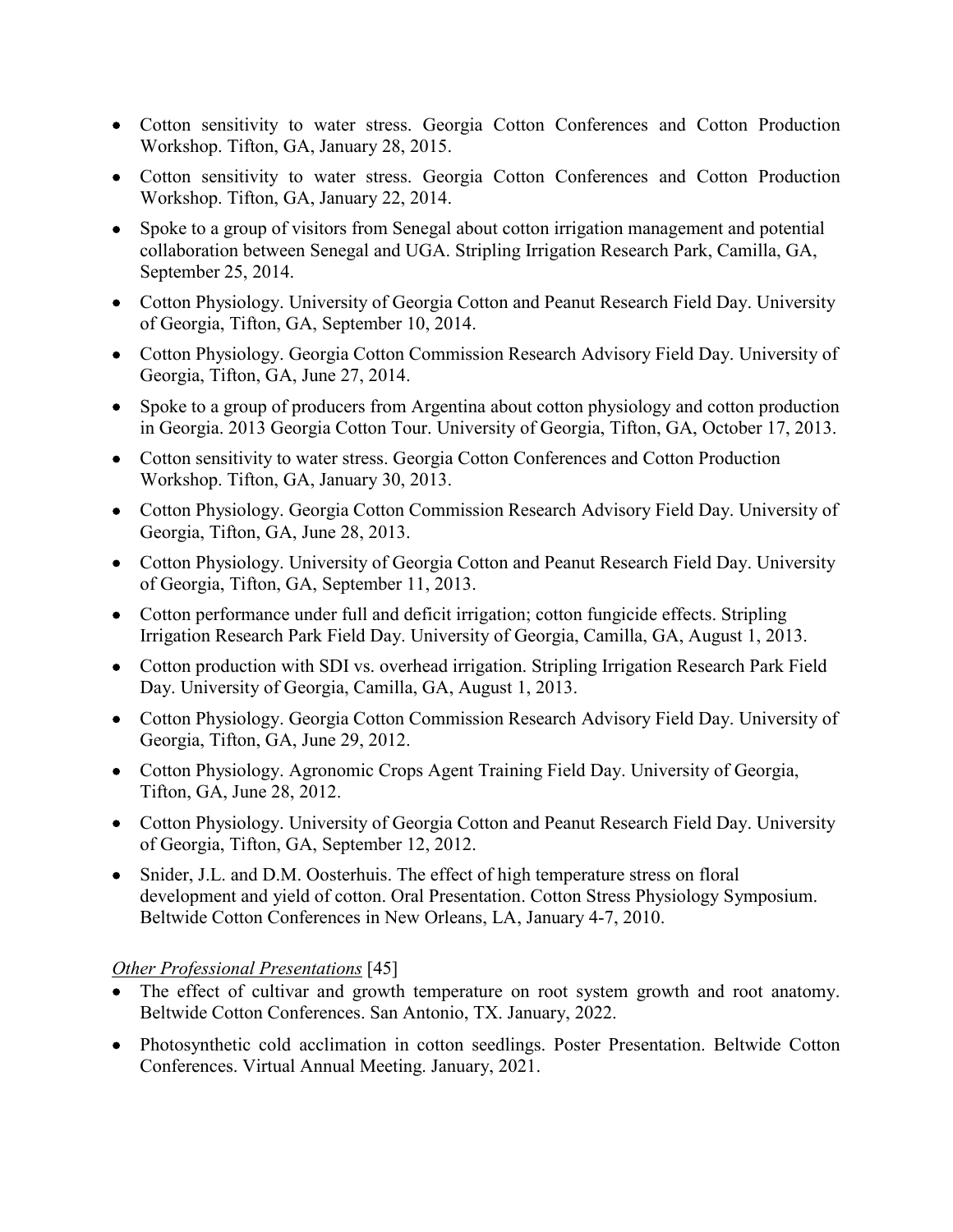- Effects of cultivar, irrigation management, and PGR strategy on cotton yield and maturity. Oral Presentation. Beltwide Cotton Conferences. Virtual Annual Meeting. January, 2021.
- Effects of cultivar, irrigation management, and PGR strategy on cotton yield and maturity. Oral Presentation. Beltwide Cotton Conferences. Virtual Annual Meeting. January, 2021.
- Photosynthetic components differ in cold tolerance, but respiration primarily governs acclimation of net photosynthesis in cotton seedlings. Poster Presentation. 2020 Crop Science Society of America International Annual Meeting. Virtual. November, 2020.
- Processes contributing to photosynthetic cold acclimation in cotton seedlings. Oral Presentation. Beltwide Cotton Conferences in San Antonio, TX, January 3-5, 2018.
- Assessing physiological contributions of the first true leaf to seedling vigor for cotton under field conditions. Poster Presentation. Crop Science Society of America International Annual Meeting in Tampa, FL. October 22-25, 2017.
- Seedling vigor and carbon dynamics of the first true leaf. Oral Presentation. Crop Science Society of America International Annual Meeting in Tampa, FL. October 22-25, 2017.
- Seedling vigor and carbon dynamics of the first true leaf. Oral Presentation. Beltwide Cotton Conferences in Dallas, TX, January 4-6, 2017
- Multi-Location Assessment of Heat Tolerance in Six Commercially-Available Cotton Cultivars. Oral Presentation. Beltwide Cotton Conferences in Dallas, TX, January 4-6, 2017
- Physiological and Agronomic Response to N Fertility in Southern Georgia in a Long-Term Conservation Tillage System. Poster Presentation. Beltwide Cotton Conferences in Dallas, TX, January 4-6, 2017.
- Assessing Physiological and Agronomic Responses to Nitrogen Fertility for Cotton Grown Under Long-Term Conservation Tillage in Georgia Poster Presentation. ASA-CSSA-SSSA International Annual Meeting in Phoenix, AZ, November 6-9, 2016.
- Assessment of PSII heat tolerance for six commercially-available cotton cultivars across a range of production environments. Oral Presentation. ASA-CSSA-SSSA International Annual Meeting in Phoenix, AZ, November 6-9, 2016.
- Multi-location assessment of heat tolerance in six commercially-available cotton cultivars. Poster Presentation. Beltwide Cotton Conferences in New Orleans, LA, January, 2016.
- Predawn Respiration Predicts Lint Yield in Cotton When Yield Variability Is Water-Induced. Oral Presentation. Beltwide Cotton Conferences in New Orleans, LA, January, 2016.
- Transgenic Cotton Lines Over-Expressing Delta-12 Fatty Acid Desaturase (FAD2-4) Exhibit Improved Seedling Vigor Under Cool Temperatures. Poster Presentation. Beltwide Cotton Conferences in New Orleans, LA, January, 2016.
- The Impact of Seed Characteristics on Seedling Vigor and Lint Yield Across Five Yield Environments in Southern Georgia. Oral Presentation. Beltwide Cotton Conferences in New Orleans, LA, January, 2016.
- Assessing Physiological and Agronomic Responses of Cotton to Nitrogen Fertility in Southern Georgia. Poster Presentation. Beltwide Cotton Conferences in New Orleans, LA, January, 2016.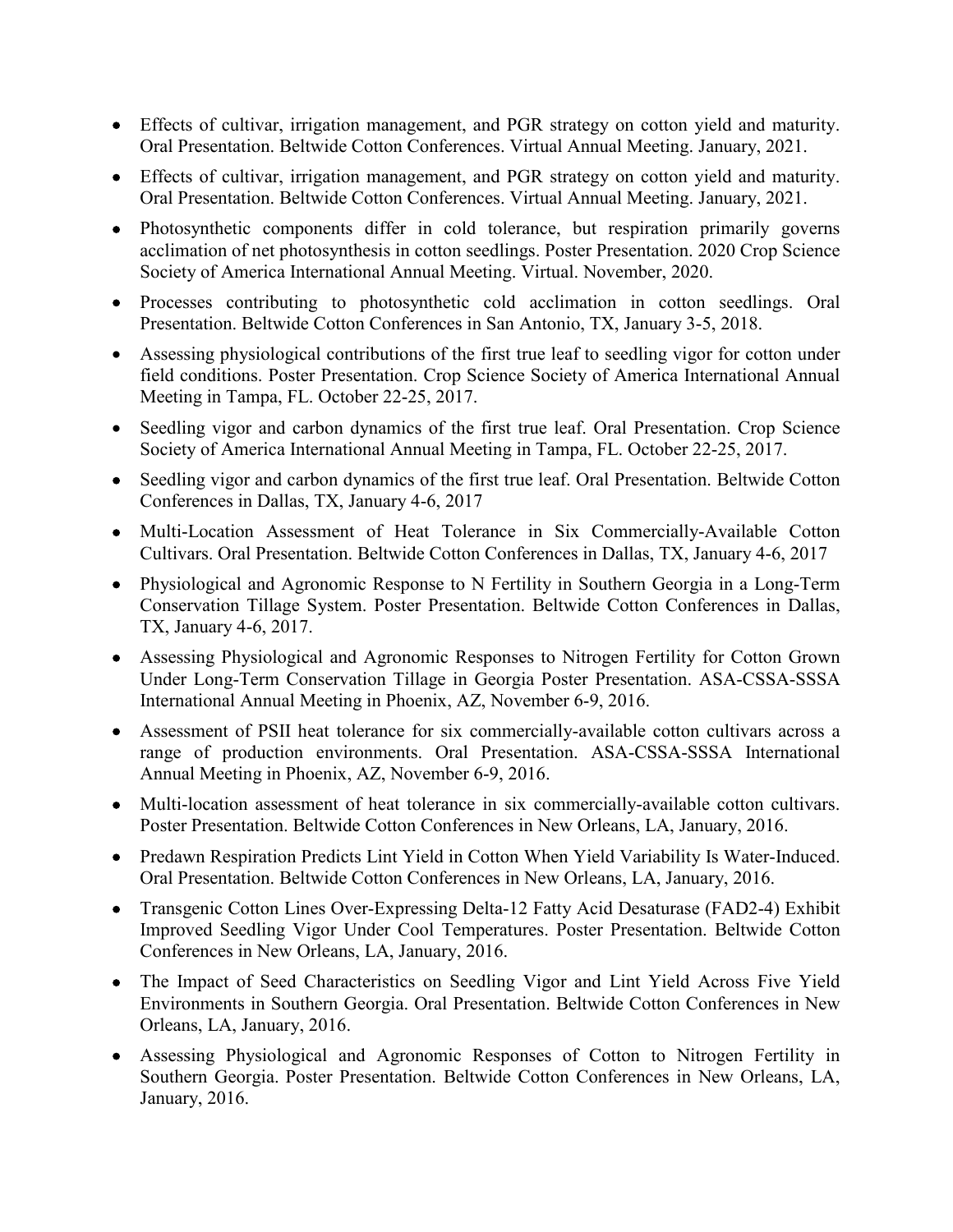- Predawn respiration rates during flowering are highly predictive of yield response in *Gossypium hirsutum* when yield variability is water induced. Oral Presentation. ASA-CSSA-SSSA International Annual Meeting in Minneapolis, MN, November 2015.
- The effect of delta-12 fatty acid desaturase (FAD) gene expression on seedling vigor unde cool temperatures. Poster Presentation. ASA-CSSA-SSSA International Annual Meeting in Minneapolis, MN, November 2015.
- Does thermotolerance plasticity influence yield stability? Oral Presentation. Beltwide Cotton Conferences in San Antonio, TX, January, 2015.
- Field-grown cotton exhibits seasonal variation in photosynthetic heat tolerance without exposure to heat stress or water deficit conditions. Poster Presentation. Beltwide Cotton Conferences in San Antonio, TX, January, 2015.
- Characterizing physiological responses to plant water status during progressive drought as a means to identify drought tolerance in commercially-available cotton cultivars. Poster Presentation. Beltwide Cotton Conferences in San Antonio, TX, January, 2015.
- Characterizing thermotolerance plasticity and yield stability for field-grown cotton cultivars. ASA-CSSA-SSSA International Annual Meeting in Long Beach, CA November 2014.
- Field-Grown *Gossypium hirsutum* plants exhibit seasonal variation in heat tolerance without exposure to heat stress or water deficit conditions. Poster Presentation. Plant Biology Europe FESPB/EPSO 2014 Congress in Dublin, Ireland, June 2014.
- Defining Physiological Thresholds under Water Deficit for Improved Plant-Based Irrigation Scheduling in Cotton. Poster Presentation. Plant Biology Europe FESPB/EPSO 2014 Congress in Dublin, Ireland, June 2014.
- Plant-based irrigation scheduling. Oral Presentation. Beltwide Cotton Conferences in New Orleans, LA, January 2014.
- Physiological responses of three cotton genotypes to irrigation treatment and seasonal variation in the water status of the soil-plant-atmosphere continuum. Beltwide Cotton Conferences in San Antonio, TX, January 9, 2013.
- Field-grown cotton cultivars exhibit genotypic and seasonal differences in photosystem II heat tolerance. Beltwide Cotton Conferences in San Antonio, TX, January 10, 2013.
- The effect of row spacing and seeding rate on biomass production and plant stand characteristics of non-irrigated photoperiod-sensitive sorghum (Sorghum bicolor (L) Moench). Poster Presentation. American Society of Agronomy annual meeting in San Antonio, TX, October 16-19.
- Genotypic thermotolerance is associated with elevated pre-stress antioxidant enzyme activity in cotton leaves and pistils. Poster Presentation. Beltwide Cotton Conferences in Atlanta, GA, January 4-7, 2011.
- Genotypic differences in thermotolerance depend on pre-stress capacity for antioxidant protection of the photosynthetic apparatus in cotton. Poster Presentation. American Society of Agronomy annual meeting in Long Beach, CA, October 31-November 4.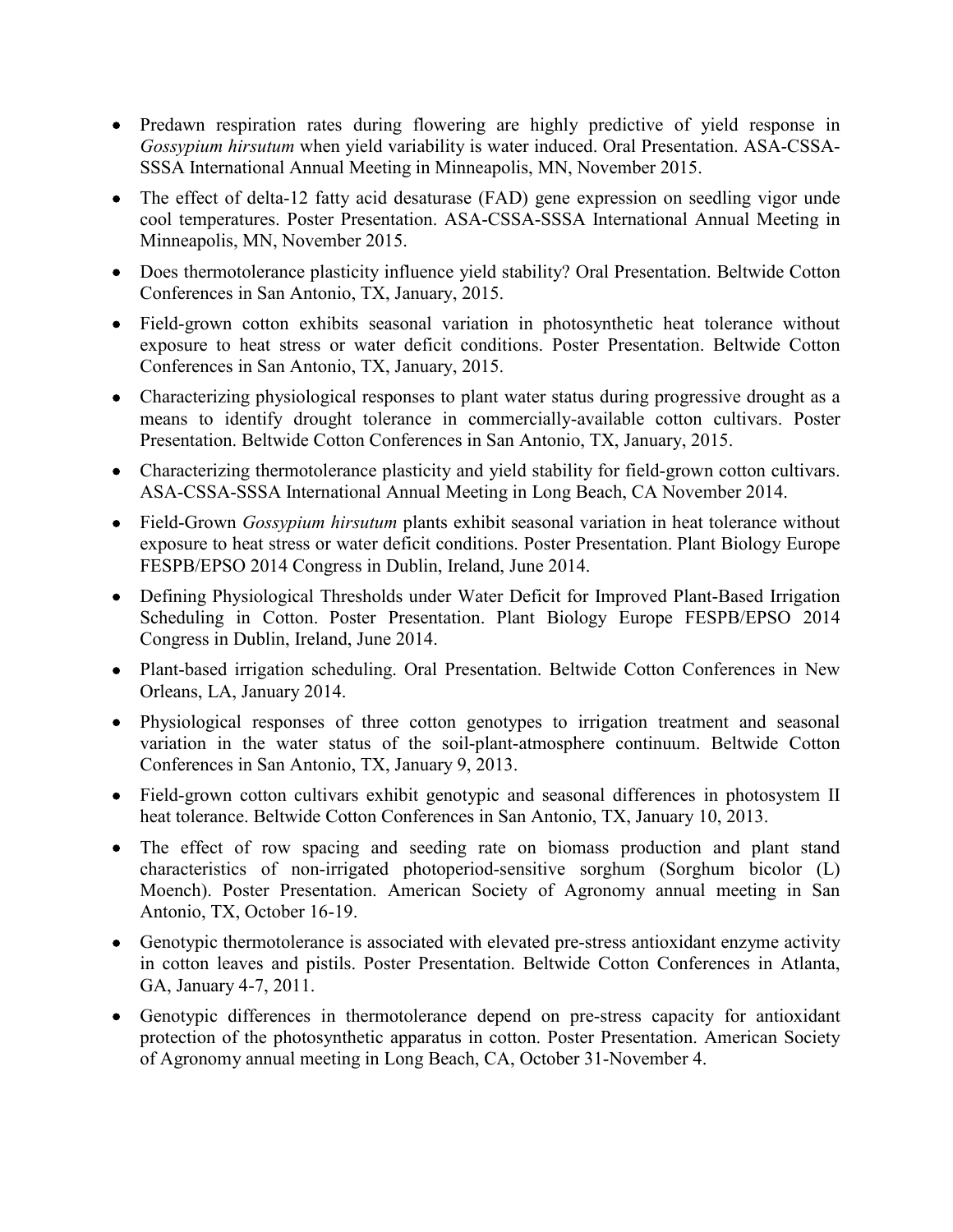- Genotypic differences in thermotolerance are dependent upon pre-stress capacity for antioxidant protection of the photosynthetic apparatus in cotton. Poster Presentation. Gamma Sigma Delta Competition, University of Arkansas, Fayetteville, AR, March, 2010.
- Genotypic differences in thermotolerance are dependent upon pre-stress capacity for antioxidant protection of the photosynthetic apparatus in cotton. Poster Presentation. Beltwide Cotton Conferences in New Orleans, LA, January 4-7, 2010.
- Improved nitrogen use efficiency in cotton using the inhibitors DBPT and DCD for maintenance of high yields but decreased input costs. Oral Presentation, Arkansas State Support Committee, Cotton Incorporated, Little Rock, AR, July 28, 2009.
- High temperature tolerance screening in cotton: enhanced instrumentation for improved varieties for sustainable cotton production. Oral Presentation, Arkansas State Support Committee, Cotton Incorporated, Little Rock, AR, July 28, 2009.
- Developmental differences in leaf temperature, gas exchange, and photosynthetic temperature optima in Sumac. Poster Presentation. Arkansas Academy of Sciences Meeting, Dardanelle, AR, April 13-14, 2007.
- The effect of high temperature on pollen tube growth and energetics in the cotton pistil. Poster Presentation. American Society of Plant Biologists annual meeting in Honolulu, HI, July 18-22, 2009.
- The effect of high temperature on *in vivo* pollen tube growth, calcium levels, antioxidant response, and superoxide production in the cotton pistil. Poster Presentation. Arkansas Academy of Sciences in Clarksville, AR, April 4-5, 2009.
- The effect of high temperature on pollen tube growth and energetics in the cotton pistil. Oral Presentation. Arkansas Academy of Sciences in Clarksville, AR, April 4-5, 2009.
- Heat stress-induced changes in pollen tube growth, calcium levels, antioxidant defense, and superoxide production in cotton pistils. Poster Presentation. Gamma Sigma Delta Competition, University of Arkansas, Fayetteville, AR, February, 2009.
- The effects of heat stress on pollen tube growth, carbohydrate metabolism, and energy levels in cotton pistils. Oral Presentation. Gamma Sigma Delta Competition, University of Arkansas, Fayetteville, AR, February, 2009.
- The effects of heat stress on pollen tube growth, carbohydrate metabolism, and energy levels in cotton pistils. Oral Presentation. Beltwide Cotton Conferences in San Antonio, TX, January 5-8, 2009.
- Heat stress-induced changes in pollen tube growth, calcium levels, antioxidant defense, and superoxide production in cotton pistils. Poster Presentation. Beltwide Cotton Conferences in San Antonio, TX, January 5-8, 2009.
- Differences in chlorophyll fluorescence temperature optima of young and mature leaflets of Smooth Sumac (*Rhus glabra* L.) Poster Presentation. Botanical Society of America annual meeting in Chicago, IL, July 7-11, 2007.
- Gas exchange and leaf temperature changes in Smooth (*Rhus glabra* L.) and Winged (*Rhus copallina* L*.*) Sumac. Poster Presentation. Botanical Society of America annual meeting in Chicago, IL, July 7-11, 2007.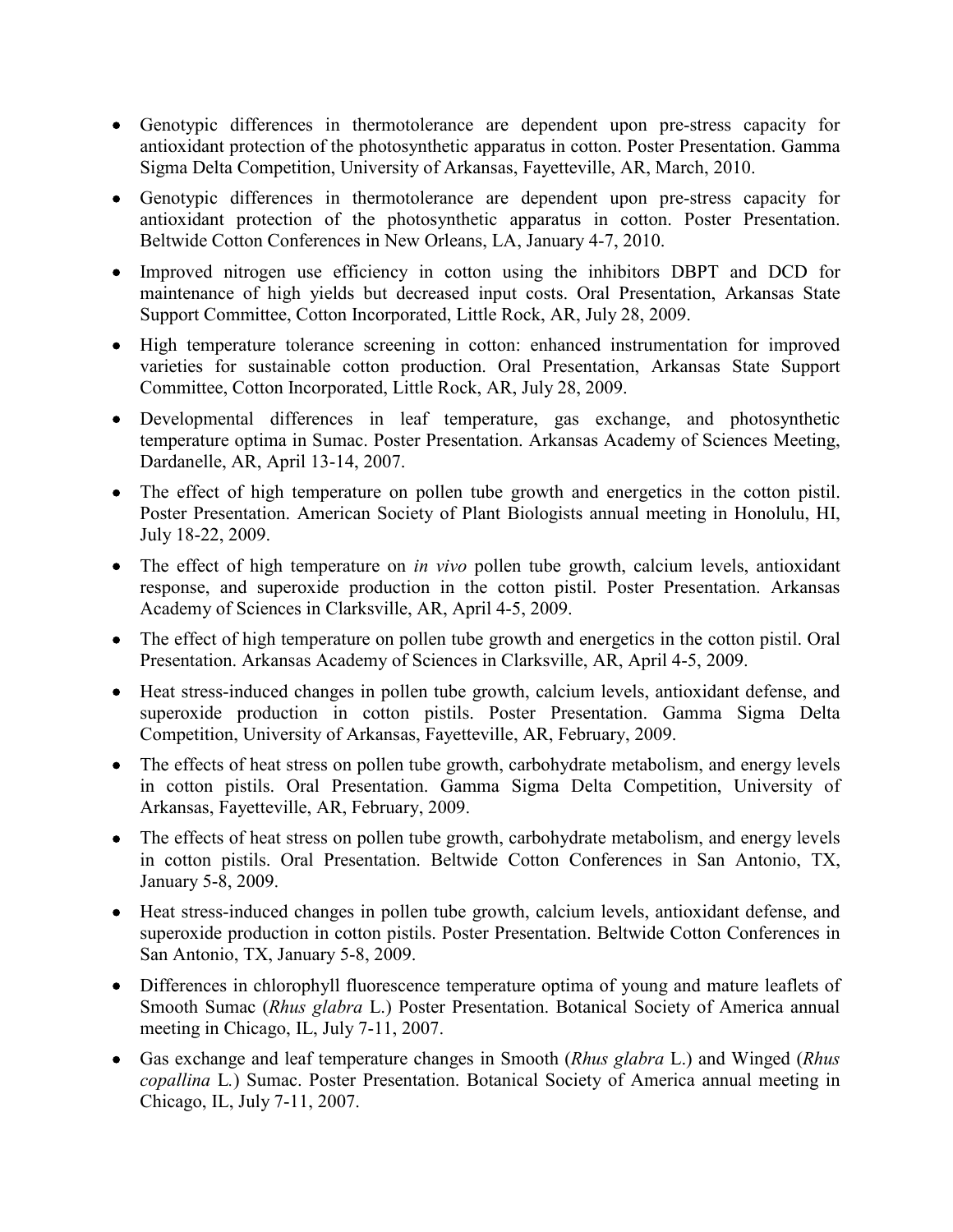#### **Funding:**

*Funded Grants*  $\rightarrow$  [\$3,412,051 Total]

- **PI**  $\rightarrow$  Physiological research to improve yield and production efficiency in Georgia cotton. Georgia Cotton Commission, CY 2022: **\$82,876**.
- **PI**  $\rightarrow$  Acclimation of photosynthetic components as a predictor of early plant growth response to temperature extremes in cotton. Cotton Incorporated, CY 2022: **\$25,000**.
- **PI**  $\rightarrow$  Multi-environment quantification of extra-floral nectar production in modern and obsolete cotton cultivars. USDA-ARS, Non-Assistance Cooperative Agreement. May 1, 2021 to April 30, 2023: **\$100,000.**
- **PI**  $\rightarrow$  Cotton physiology research to improve yield potential and decrease early season risk for elite cotton breeding lines in Georgia. Georgia Cotton Commission, 2021: **\$80,876.**
- **PI**  $\rightarrow$  Physiology and molecular genetics of wilt induced by cotton leaf roll dwarf virus. Cotton Incorporated, 2021: **\$10,000**.
- **PI**  $\rightarrow$  Beltwide seed quality. An extension specialist project. Cotton Incorporated, 2021: **\$6,000**.
- **PI**  $\rightarrow$  Assessing the Physiological Basis of Genetic Yield Improvement and Seedling Vigor in Populations Derived From Advanced Breeding Lines. Cotton Incorporated, 2021: **\$25,000**.
- **PI**  $\rightarrow$  Impact of Planting Seed Characteristics on Seedling Vigor, Crop Development, Maturity, and Yield Component Responses to Nitrogen Application Rate. Georgia Cotton Commission, 2020: **\$82,825.**
- **PI**  $\rightarrow$  Assessing the Physiological Basis of Genetic Yield Improvement and Seedling Vigor in Populations Derived From Advanced Breeding Lines. Cotton Incorporated, 2020: **\$25,000**.
- **PI**  $\rightarrow$  Beltwide seed quality. An extension specialist project. Cotton Incorporated, 2020: **\$6,000**.
- **PI**  $\rightarrow$  Physiology and molecular genetics of wilt induced by cotton leaf roll dwarf virus. Cotton Incorporated, 2020: **\$35,000**.
- **PI**  $\rightarrow$  Assessing the Physiological Basis of Genetic Yield Improvement and Seedling Vigor in Populations Derived From Advanced Breeding Lines. Cotton Incorporated, 2019: **\$25,000**.
- **PI**  $\rightarrow$  Effect of Environment on Cotton Cultivar Development. Cotton Incorporated, 2019: **\$6,000**.
- **PI**  $\rightarrow$  Multiple Pass versus One Pass Harvesting Project. Cotton Incorporated, 2019: **\$15,000.**
- **PI**  $\rightarrow$  Impact of Planting Seed Characteristics on Seedling Vigor, Crop Development, Maturity, and Yield Component Responses to Nitrogen Application Rate. Georgia Cotton Commission, 2019: **\$79,670.**
- **PI**  $\rightarrow$  Assessing the response of asparaginase overexpressing lines to N fertility under field conditions. Cotton Incorporated, 2018: \$**25,000.**
- **PI**  $\rightarrow$  Impact of planting seed characteristics on seedling vigor, crop development, maturity, and yield component responses to nitrogen application rate. Georgia Cotton Commission, 2018: **79,670.**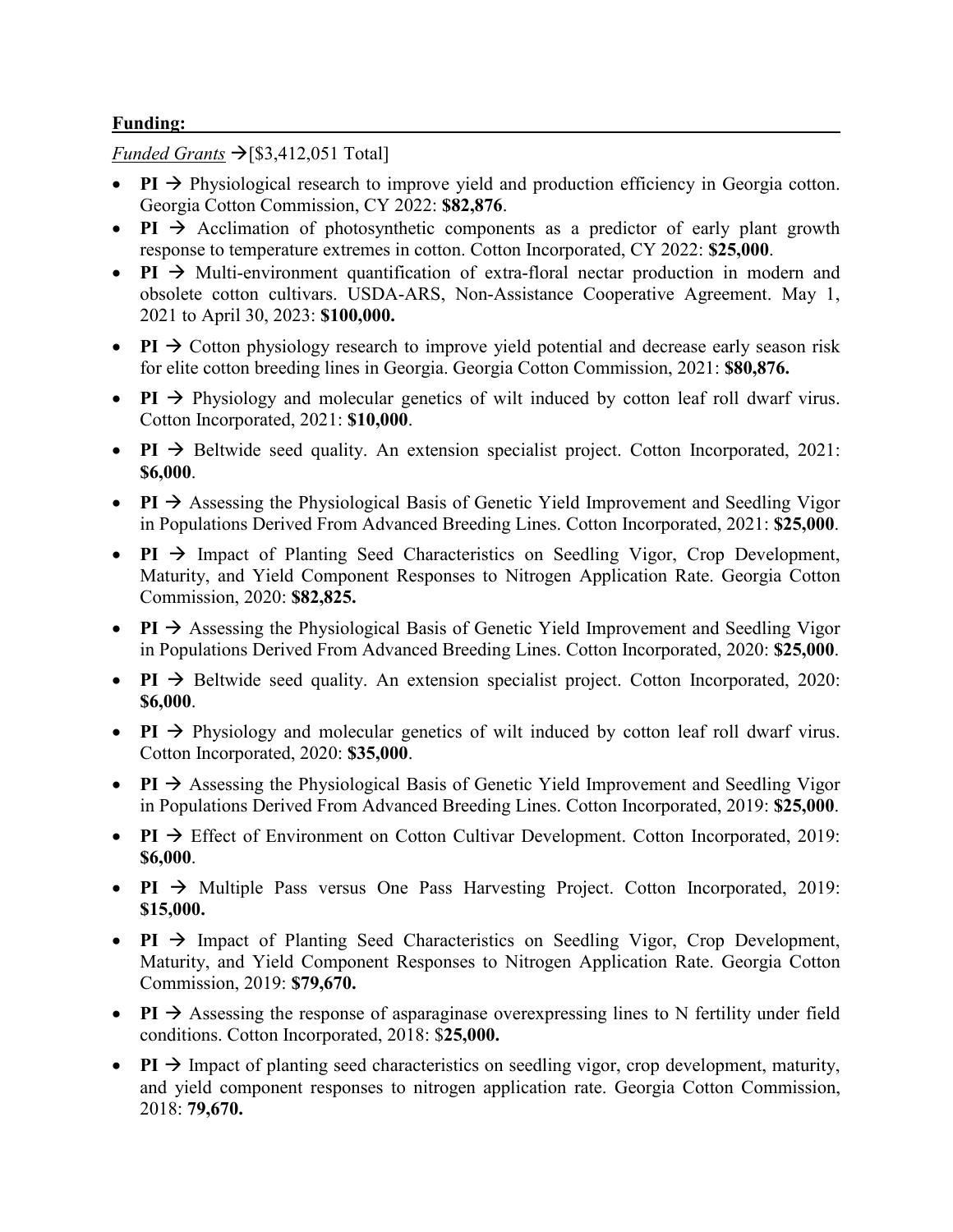- **PI**  $\rightarrow$  Identifying critical seeding rates, planting depths, and temperature conditions for specific seed characteristics in cotton. Cotton Incorporated, 2018: **15,000.**
- **PI**  $\rightarrow$  Using Remote Sensing to Develop Dynamic Irrigation Management Zones. United States-Israel Binational Agricultural Research and Development Fund, 2017-2019: **310,000**.
- **PI**  $\rightarrow$  Identifying critical seeding rates, planting depths, and temperature conditions for specific seed characteristics in cotton. Georgia Agricultural Commodity Commission for Cotton, 2017: **74,268.**
- **PI**  $\rightarrow$  Identifying critical seeding rates, planting depths, and temperature conditions for specific seed characteristics in cotton. Cotton Incorporated, 2017: **15,000.**
- **PI**  $\rightarrow$  Identifying critical seeding rates, planting depths, and temperature conditions for specific seed characteristics in cotton. Cotton Incorporated, 2016: **15,000.**
- **PI**  $\rightarrow$  Using rapid techniques to identify drought sensitivity in commercial cotton cultivars and using plant –based irrigation triggers to quantify water savings with a rye cover crop. Georgia Agricultural Commodity Commission for Cotton, 2016: **74,000.**
- **PI**  $\rightarrow$  Using rapid techniques to identify drought sensitivity in commercial cotton cultivars and using plant –based irrigation triggers to quantify water savings with a rye cover crop. Georgia Agricultural Commodity Commission for Cotton, 2015: **74,000.**
- **PI**  $\rightarrow$  Utilization of Sub-Surface Drip Irrigation and Plant- Based Triggers for Improving Irrigation Efficiency and Defining Drought Sensitivity in Commercial Cotton Cultivars. Georgia Agricultural Commodity Commission for Cotton, 2014: **74,000.**
- **PI**  $\rightarrow$  Evaluating remote sensing technology in a leaf water potential-based irrigation scheduling system (Renewal). Cotton Incorporated, 2014: **15,000.**
- **PI**  $\rightarrow$  Utility of sub-surface drip irrigation for yield enhancement beyond normal irrigation termination with regard to plant water potential triggers. Georgia Agricultural Commodity Commission for Cotton, 2013: **70,000.**
- **PI**  $\rightarrow$  Evaluating remote sensing technology in a leaf water potential-based irrigation scheduling system. Cotton Incorporated, 2013: **15,000.**
- **PI**  $\rightarrow$  Multi-location subsurface drip irrigation cultivar performance. Georgia Agricultural Commodity Commission for Cotton, 2012: **54,000.**
- **PI**  $\rightarrow$  Gas exchange and leaf temperature changes in Smooth Sumac. University of Central Arkansas Student Research Fund, 2006/2007: **1,340**.
- **Co-PI**  $\rightarrow$  Beltwide N refinement study. Cotton Incorporated. 2021: **\$5,000.**
- **Co-PI**  $\rightarrow$  Applying practical agricultural engineering solutions to planting, irrigation management, and fiber quality during harvest of cotton for development recommendations for Georgia producers. Georgia Cotton Commission. 2020: **\$70,000.**
- **Co-PI**  $\rightarrow$  Utilization of Cotton Harvest Identification Data for Making Better Production Decisions. Cotton Incorporated. 2020: **\$20,000.**
- **Co-PI**  $\rightarrow$  Evaluation of cotton replant strategies at various plant densities and gaps in stand. Georgia Cotton Commission. 2020: **\$19,609.**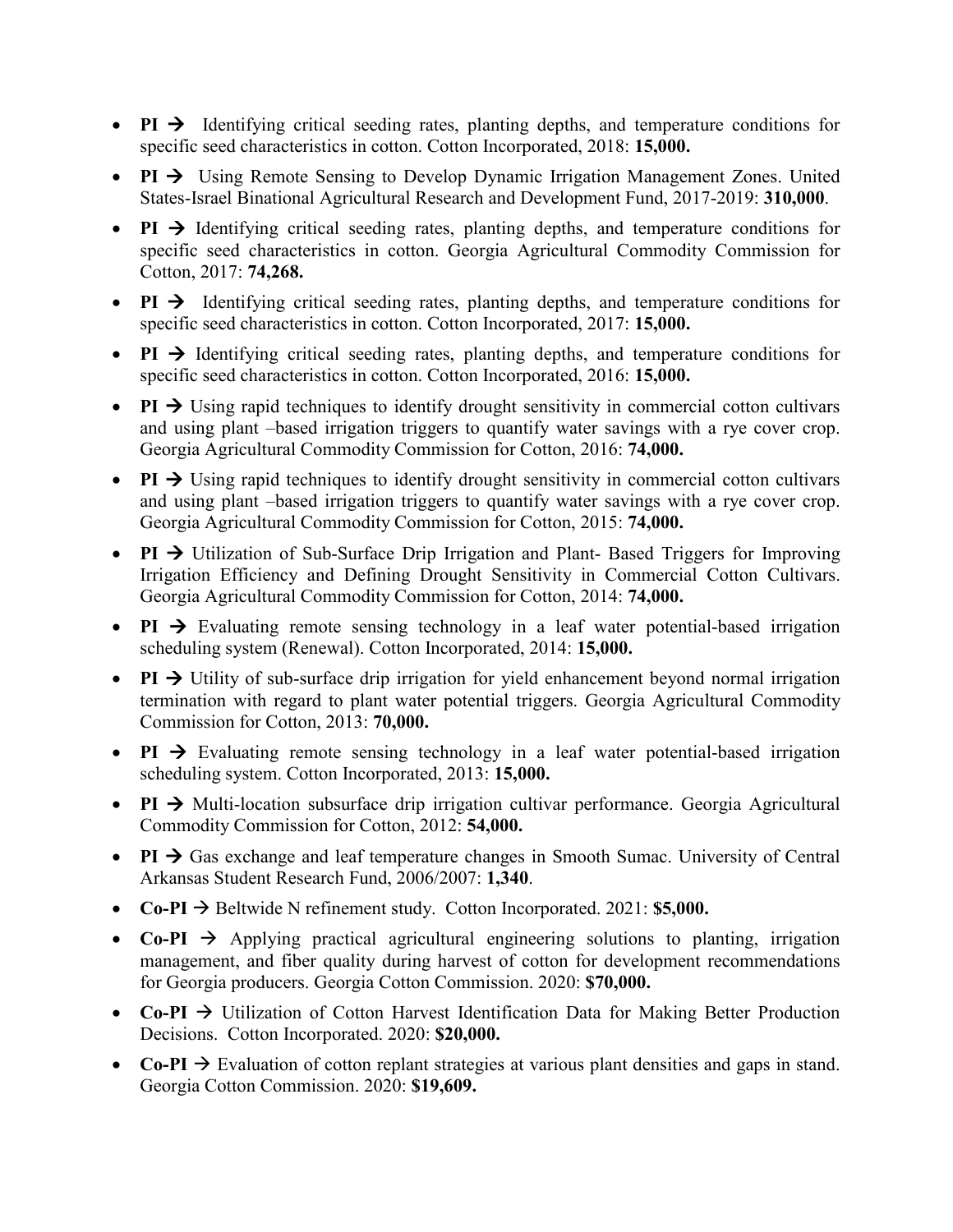- **Co-PI**  $\rightarrow$  Utilizing precision technologies to improve cotton fiber quality during production, harvest, and ginning. USDA-ARS. 2020-2023: **\$450,000.**
- **Co-PI**  $\rightarrow$  Improving sustainability of Georgia cotton by increasing nitrogen and water use efficiencies. Georgia Cotton Commission. 2020: **\$29,000.**
- **Co-PI**  $\rightarrow$  Assessment of uniform vs non-uniform plant stands of varying plant populations for non-irrigated cotton. Georgia Cotton Commission. 2019: **\$18,953.**
- **Co-PI**  $\rightarrow$  Investigation of individual planter components on seed placement and methods to utilize seedling vigor for compensation. Georgia Cotton Commission. 2019: **\$25,220.**
- **Co-PI**  $\rightarrow$  Accelerating progress toward intrinsic genetic solutions to sustainable agricultural intensification. Growing Convergence Research, National Science Foundation. 2019-2021: **1,200,000.**
- **Co-PI**  $\rightarrow$  Investigation of individual planter components on seed placement and methods to utilize seedling vigor for compensation. Georgia Cotton Commission. 2018: **\$25,220.**
- **Co-PI**  $\rightarrow$  Planter performance and its influence on seedling vigor, emergence, and yield. Cotton Incorporated, 2016: **15,000.**
- Co-PI  $\rightarrow$  Improving cotton production in Georgia with proper variety selection, and production management decisions. Georgia Agricultural Commodity Commission for Cotton 2016: **40,000.**
- $Co-PI$   $\rightarrow$  Improving cotton production in Georgia with proper variety selection, and production management decisions. Georgia Agricultural Commodity Commission for Cotton 2015: **38,000.**
- **Co-PI**  $\rightarrow$  A holistic solution to using soil moisture data for scheduling irrigation. Georgia Agricultural Commodity Commission for Cotton, 2014: **35,500.**
- $Co-PI \rightarrow On-farm evaluation of new cotton varieties, yield optimization strategies with$ irrigation and quantifying potential production risks of up and coming technologies. Georgia Agricultural Commodity Commission for Cotton, 2013: **37,000.**
- $Co-PI$   $\rightarrow$  Improving cotton production in Georgia with proper variety selection, and production management decisions. Georgia Agricultural Commodity Commission for Cotton, 2013: **35,000.**
- **Co-PI**  $\rightarrow$  Identification and amelioration of heat stress in cotton during the flowering period for yield stabilization. Cotton Incorporated Arkansas State Support Program, 2010: **\$15,000**.
- **Co-PI**  $\rightarrow$  Improved nitrogen use efficiency in cotton using the inhibitors DBPT and DCD for maintenance of high yields but decreased input costs. Cotton Incorporated Arkansas State Support Program, 2009: **8,150.**
- **Co-PI**  $\rightarrow$  High temperature tolerance screening in cotton: enhanced instrumentation for improved varieties for sustainable cotton production. Cotton Incorporated Arkansas State Support Program, 2009: **5,250**.

## *Contracts* [\$401,418]

• Monsanto Company, 2013: **6,250**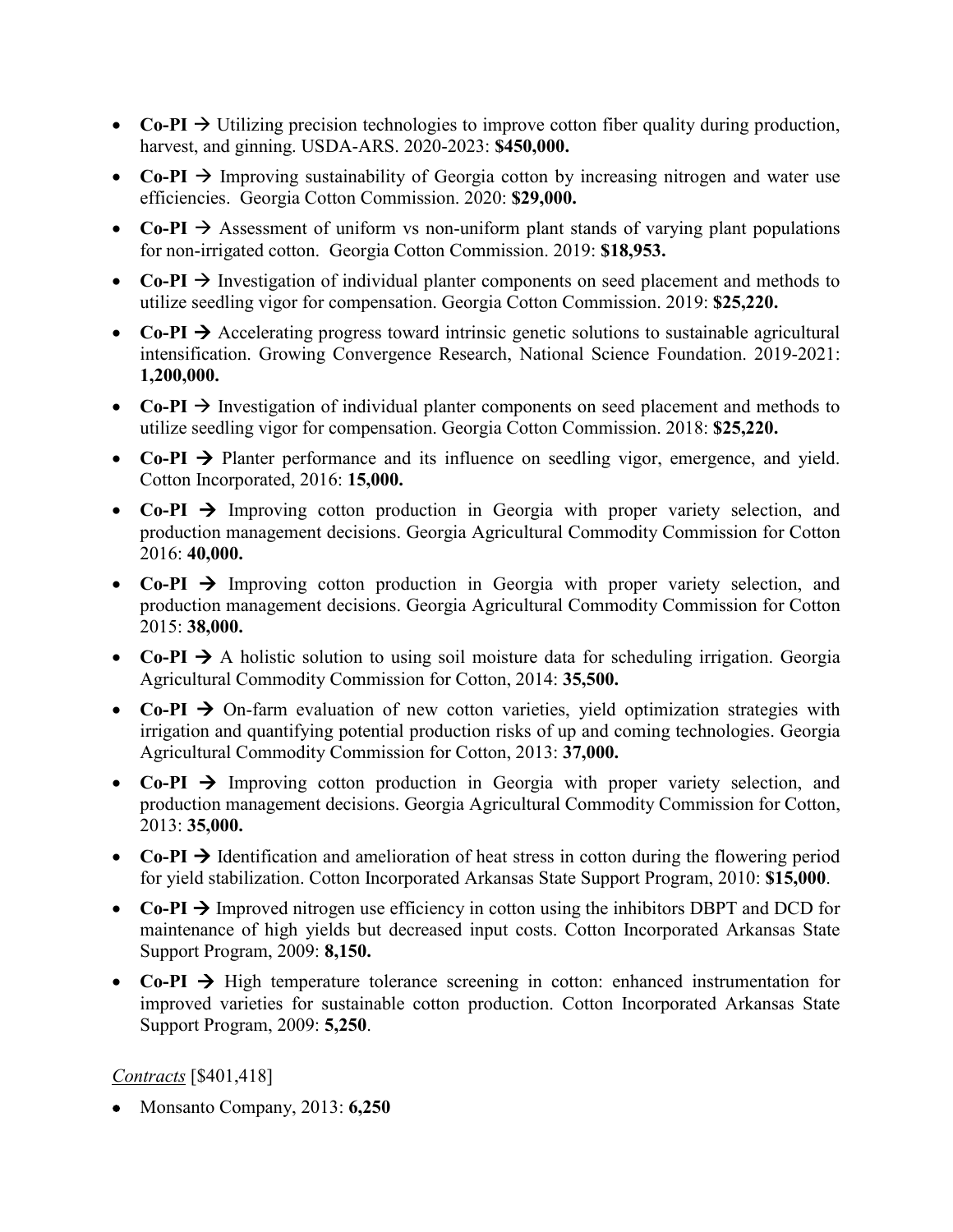- Bayer CropScience, 2014: **82,800**
- Monsanto Company, 2014: **6,250**
- BASF, 2014: **12,000**
- Monsanto Company, 2015: **6,250**
- Monsanto Company, 2016: **5,000**
- Monsanto Company, 2016: **\$15,000**
- Koch Biological Solutions Inc., 2016: **18,000**
- Koch Biological Solutions Inc., 2016: **24,000**
- Monsanto Company, 2017: **6,250**
- Koch Biological Solutions Inc., 2017: **18,401**
- Monsanto Company, 2015: \$**15,000**
- Indigo Agriculture, 2017: **\$31,365**
- Indigo Agriculture, 2018: **\$67,748**
- Koch Biological Solutions Inc., 2018: **\$14,400**
- Indigo Agriculture, 2019: **\$35,984**
- Indigo Agriculture, Inc., 2020: **24,480**
- BASF, 2020: **12,240**
- Indigo Agriculture, Inc., 2020: **9,486**

#### *Gifts* [\$287,700]

- Novozymes, 2013: **3,000**
- Syngenta, 2013: **30,000**
- Phytogen, 2013: **6,000**
- Syngenta, 2014: **46,000**
- Phytogen, 2014: **8,000**
- Agrofresh, 2014: **20,000**
- Emery Oleochemicals, 2014: **2,800**
- BASF, 2015: **16,000**
- Bayer, 2015: **12,000**
- Syngenta, 2015: **24,000**
- Phytogen, 2015: **8,000**
- Israel Chemicals Ltd., 2016: **11,300**
- Phytogen, 2016: **14,500**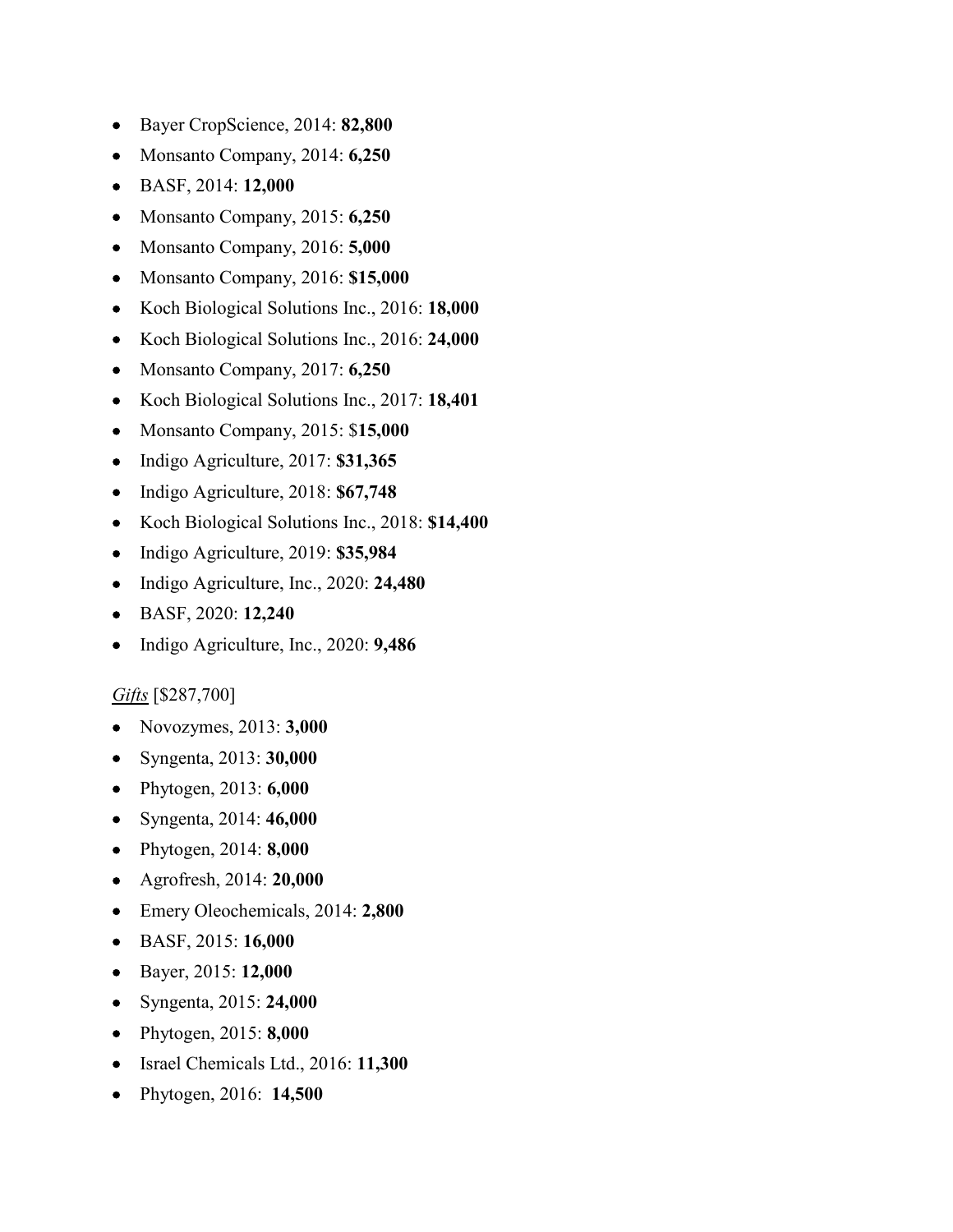- Phytogen, 2017: **10,000**
- Plant Response, 2017: **\$8,000**
- TIMAC Agro USA, 2017: **\$6,500**
- Bayer CropScience, 2018: **\$6,750**
- Phytogen, 2018: **10,000**
- Plant Response, 2018: **6,000**
- Visjon Biologics, 2018: **\$1,000**
- BASF, 2019: **\$10,000**
- Valent, 2019: **\$4,000**
- Plant Response, 2019: **\$10,000**
- BASF, 2020: **6,300**
- Nutrien Ltd., 2020: **2,800**
- Chem Nut Inc., 2020: **2,750**
- PhytoGen, 2020: **2,000.**

#### **Service:**

#### *Editorships*

- **Associate Editor:** Field Crops Research. (2021-present)
- **Associate Editor:** Crop, Forage and Turfgrass Management. (*January 2019-December 2021*)
- **Associate Editor:** Crop Science. (*January 2017-December 2019*)
- **Editor:** Journal of Cotton Science, Special issue on *Carbon Dynamics in Cotton* 20:195-252.
- **Senior Editor:** 2015 Georgia Cotton Research and Extension Report. (*Published 2016*)
- **Co-Editor:** 2014 Georgia Cotton Research and Extension Report. (*Published 2015*)
- **Co-Editor:** 2013 Georgia Cotton Research and Extension Report. (*Published 2014*)
- **Co-Editor:** 2012 Georgia Cotton Research and Extension Report. (*Published 2013*)

*Professional Conference Chair and Committee Involvement* 

- **Past Chair:** Crop Physiology and Metabolism Division, Crop Science Society of America, 2020.
- **Chair:** Crop Physiology and Metabolism Division, Crop Science Society of America, 2019.
- **Chair-Elect:** Crop Physiology and Metabolism Division, Crop Science Society of America, 2018.
- **Chair:** Agronomy and Physiology Conference, 2015 Beltwide Cotton Conferences: Responsibilities encompassed portions of 2014 and 2015.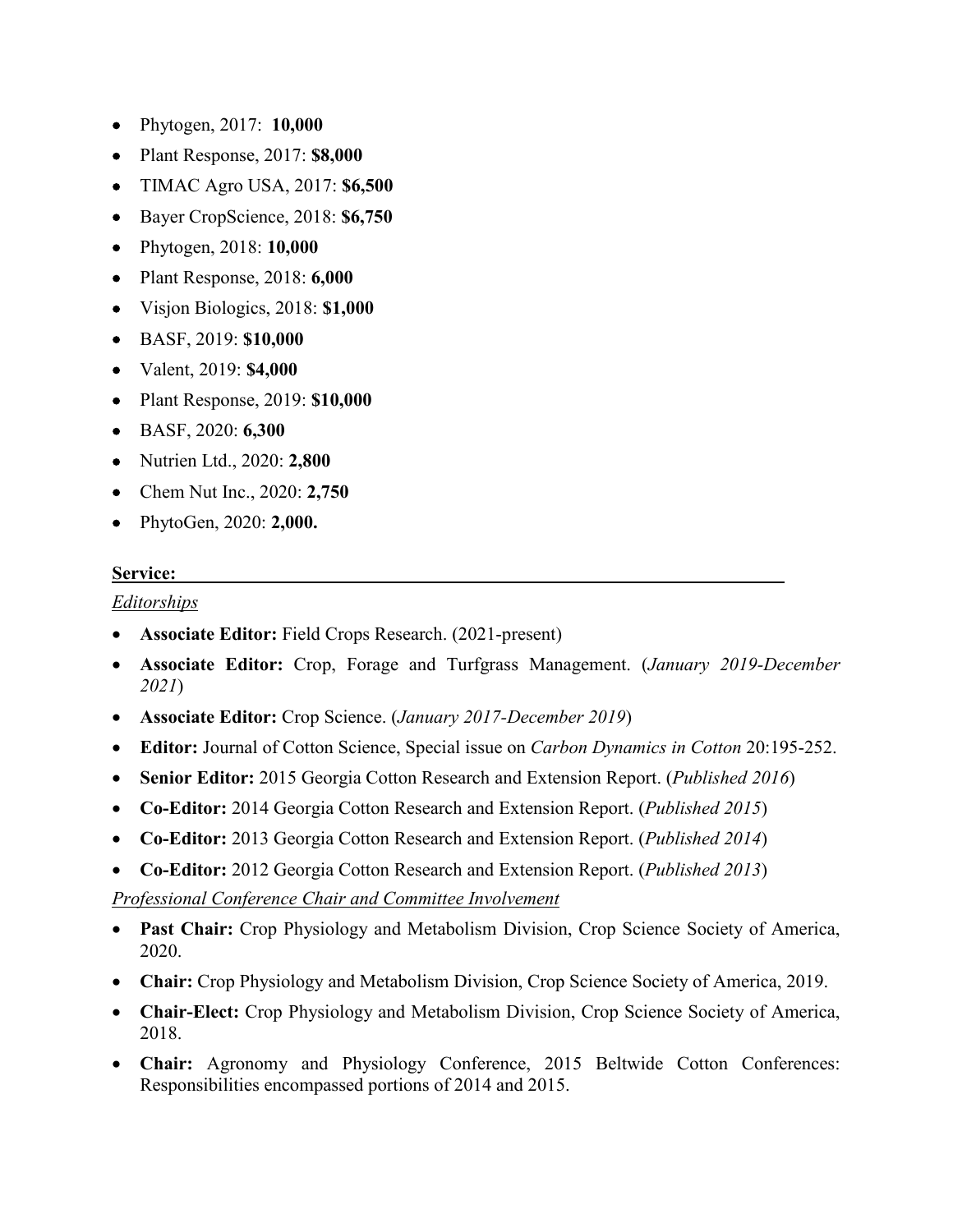- **Co-Chair:** Agronomy and Physiology Conference, 2014 Beltwide Cotton Conferences: Responsibilities encompassed portions of 2013 and 2014.
- **Steering Committee Member:** Agronomy and Physiology Conference, Beltwide Cotton Conferences: 2015-2017.

#### *Symposia Coordinated*

- **Symposium Coordinator:** *The Plant Microbiome and Abiotic Stress Tolerance.* Crop Science Society of America International Annual Meeting, 2019.
- **Symposium Coordinator:** *Linking Physiology to Management*. Agronomy and Physiology Conference, 2014 Beltwide Cotton Conferences.
- **Symposium Coordinator:** *Carbon Dynamics in Cotton.* Agronomy and Physiology Conference, 2015 Beltwide Cotton Conferences.

### *Moderator*

- **Regular Session**, Agronomy and Physiology Conference, 2022 Beltwide Cotton Conferences.
- **Moderator:** C02, Crop Physiology and Metabolism. Regular Session. ASA, CSSA, and SSSA International Annual Meeting in Tampa, FL, October 22-25, 2017.
- **Moderator:** Regular Session, Agronomy and Physiology Conference, 2013 Beltwide Cotton Conferences. January 10, 2013.

### *Judging Student Competitions*

- **Agronomy and Physiology Conference.** MS Graduate Student Oral Competition. 2021 Beltwide Cotton Conferences, January, 2021.
- **Agronomy and Physiology Conference.** PhD Graduate Student Oral Competition. 2021 Beltwide Cotton Conferences, January, 2021.
- **Agronomy and Physiology Conference.** PhD Graduate Student Oral Competition. 2018 Beltwide Cotton Conferences in San Antonio, TX, January 3-5, 2018.
- Session C02, Crop Physiology and Metabolism. Graduate Student Oral Competition. ASA, CSSA, and SSSA International Annual Meeting in Tampa, FL, October 22-25, 2017.
- **Engineering Conference.** Student poster competition. 2017 Beltwide Cotton Conferences in Dallas, TX, January 4-6, 2017.
- **Agronomy and Physiology Conference.** MS Graduate Student Poster Competition. 2017 Beltwide Cotton Conferences in Dallas, TX, January 4-6, 2017.
- **Session C02, Crop Physiology and Metabolism.** Graduate Student Oral Competition. ASA, CSSA, and SSSA International Annual Meeting in Phoenix, AZ, November 6-9, 2016.
- **Session C02, Crop Physiology and Metabolism.** Graduate Student Oral Competition. ASA, CSSA, and SSSA International Annual Meeting in Tampa, FL, November 3-6, 2013.
- **Sigma-Xi.** Graduate Student Poster Competition. Tifton, GA, April 16, 2015.

## *Peer Review*

• **Peer Review for the Following Journals:** [10 to 15 per year]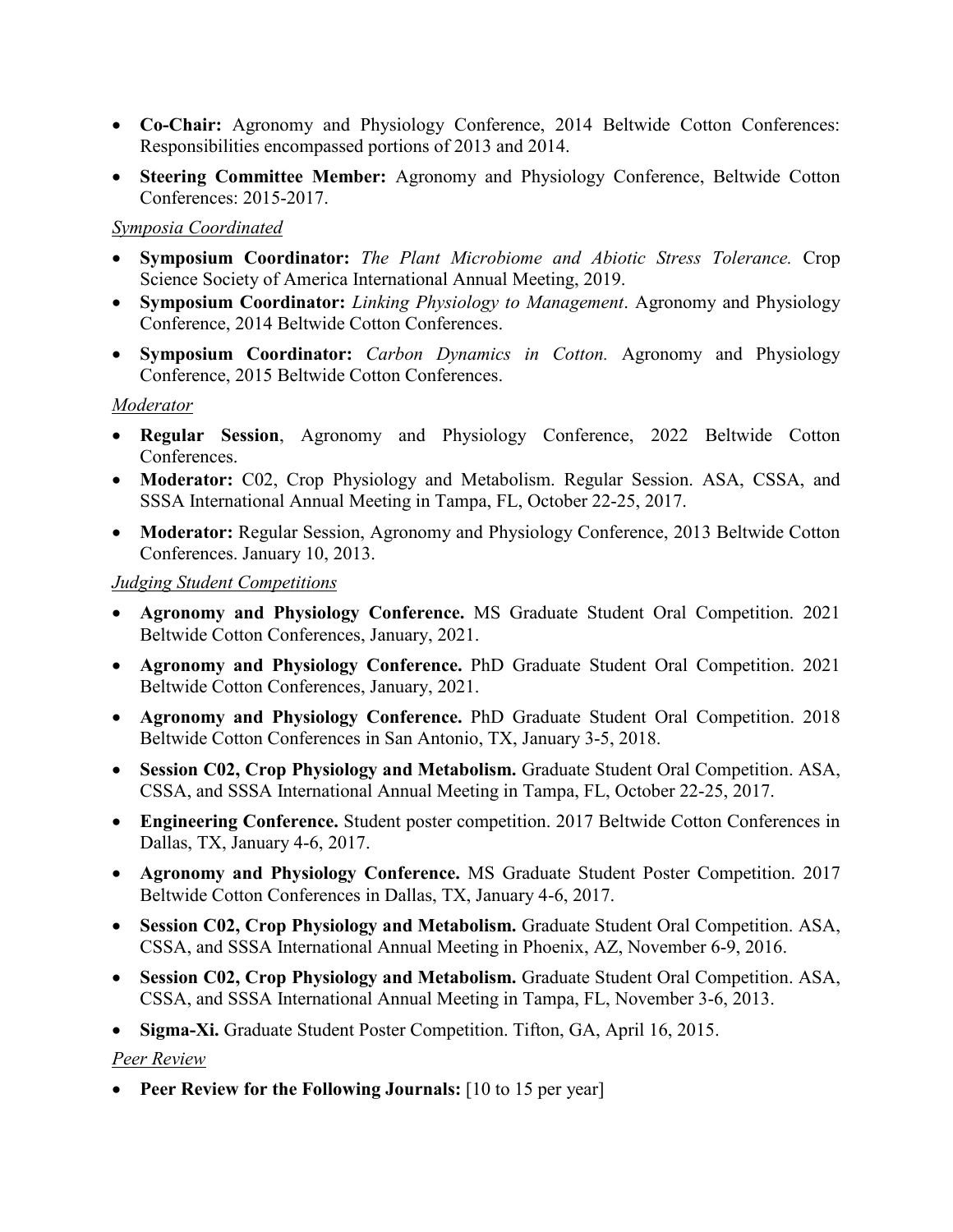Acta Physiologiae Plantarum; Agronomy Journal; Archives of Agronomy and Soil Science; Biochimica et Biophysica Acta – Bioenergetics; Crop, Forage, & Turfgrass Management; Crop Science; Environmental and Experimental Botany; European Journal of Agronomy; Field Crops Research; Functional Plant Biology; International Journal of Plant and Soil Science; Industrial Crops and Products; Journal of Plant Nutrition and Soil Science; Journal of Plant Physiology; Journal of Agronomy and Crop Science; Journal of the American Society for Horticultural Science; Journal of Agricultural Science; Journal of Cotton Science; Plant Ecology; Plant Physiology and Biochemistry; Plant, Cell & Environment; Physiologia Plantarum; Precision Agriculture; Trees: Structure and Function

• **Peer Review for the Following Grant Programs:** NSF BREAD (Basic Research to Enable Agricultural Development).

#### *University Service*

- **Committee Member:** Microgin manager search and screen committee. 2020/2021.
- **Committee Member:** Undergraduate Affairs Committee. College of Agricultural and Environmental Sciences. University of Georgia. 2017-2018.
- **Committee Member:** David Jespersen Mentoring Committee. Department of Crop and Soil Sciences: University of Georgia, 2017-present.
- **Committee Member:** David Jespersen Promotion and Tenure Committee. Department of Crop and Soil Sciences: University of Georgia, 2017-present.
- **Committee Member:** Cristiane Pilon Mentoring Committee. Department of Crop and Soil Sciences: University of Georgia, 2017-present.
- **Committee Member:** Cristiane Pilon Promotion and Tenure Committee. Department of Crop and Soil Sciences: University of Georgia, 2017-present.
- **Committee Chair:** Row Crop Physiologist Search and Screen Committee. 2016.
- **Committee Member:** Turf Physiologist Search and Screen Committee. 2015.
- **Committee Member:** Cotton Extension Specialist Search and Screen Committee. 2015.
- **Committee Member:** Sunbelt Ag Expo Committee, Department of Crop and Soil Sciences: University of Georgia, 2014.
- **Committee Member:** Research Committee, Crop and Weed Management Subcommittee, Department of Crop and Soil Sciences 2014 Program Review: University of Georgia.
- **Job Review Panel for Molecular Biologist Position.** Undergraduate Member. Henderson State University, Biology Department, 2005.
- **English Senator.** Student Government Association. Rich Mountain Community College, 2002-2003.

#### **Honor Society Membership:**

- **Sigma Xi-Scientific Research Society**: Tifton Chapter
- **Sigma Xi-Scientific Research Society**: University of Arkansas
- **Alpha Chi:** Henderson State University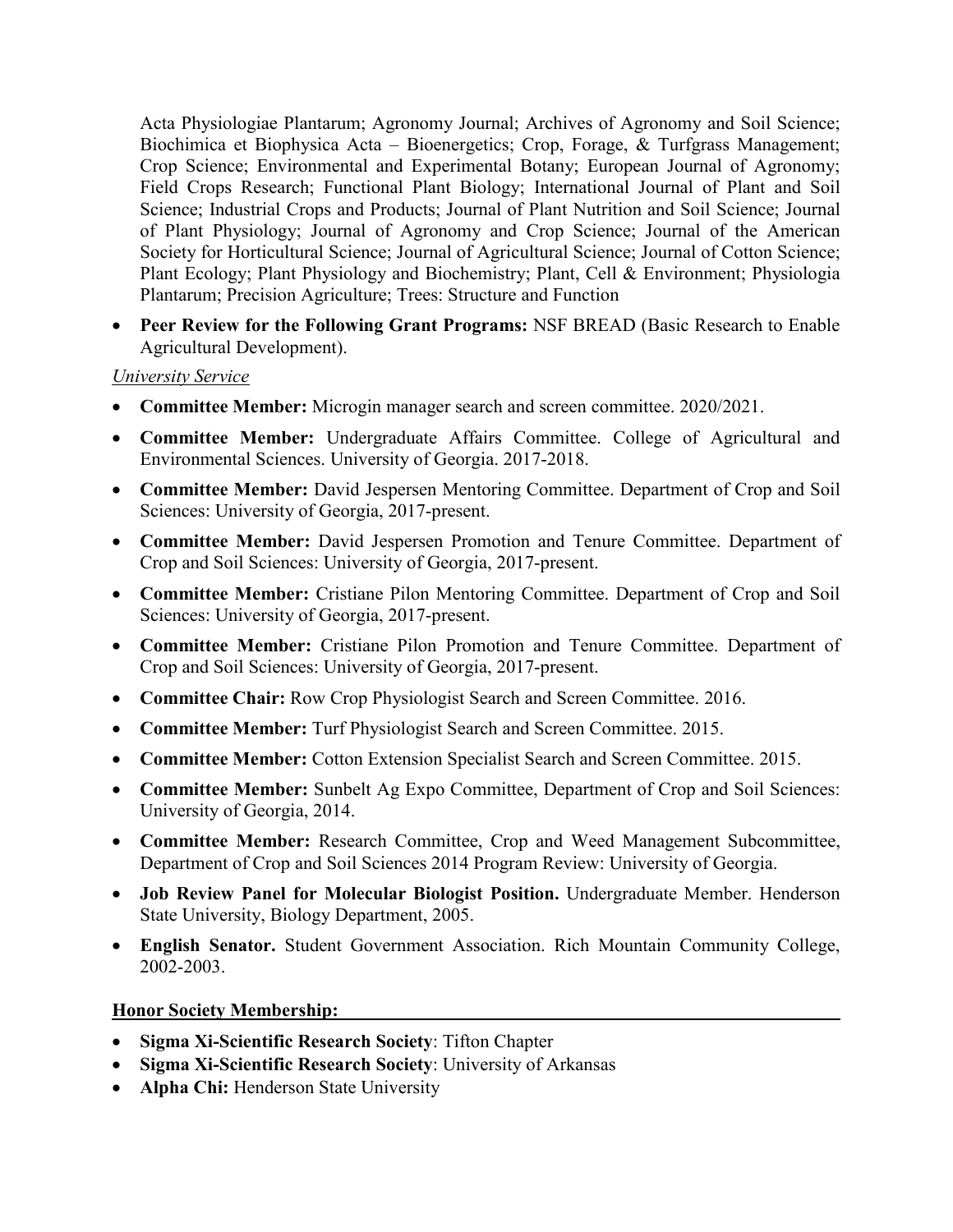- **Gamma Beta Phi:** Henderson State University
- **Phi Theta Kappa:** Rich Mountain Community College
- **Membership in Professional Organizations:**
- Crop Science Society of America (11 years)
- Agronomy Society of America (6 years)
- Botanical Society of America
- Soil and Water Conservation Society

### **Awards and Recognition:**

*Student Awards and Recognition* [26]

- **Gary A Herzog Fellowship for Applied Research in Cotton Agroecosystems.** *Joshua Lee (MS Student 2021-Present).*
- **Summer Research Grant Award.** University of Georgia Graduate School. *Ved Parkash (PhD Student 2021-Present).*
- **2nd Place**; Southern Branch Agronomy Society of America Annual Meeting PhD Oral Competition. New Orleans, LA, February 2022. *Gurpreet Virk (PhD Student 2019-Present).*
- **1st Place**; Southern Branch Agronomy Society of America Annual Meeting PhD Poster Competition. New Orleans, LA, February 2022. *Gurpreet Virk (PhD Student 2019-Present).*
- **2nd Place**; Southern Branch Agronomy Society of America Annual Meeting PhD Poster Competition. New Orleans, LA, February 2022. *Ved Parkash (PhD Student 2021-Present).*
- **G.O. Mott Meritorious Graduate Student Award in Crop Science.** Crop Science Society of America, 2022. *Gurpreet Virk (PhD Student 2019-Present).*
- **2nd Place**; Cotton Agronomy and Physiology Conference MS Oral Competition. Beltwide Cotton Conferences in San Antonio, TX, January 2022. *Joshua Lee (MS Student 2021- Present).*
- **3rd Place**; Cotton Agronomy and Physiology Conference MS Poster Competition. Beltwide Cotton Conferences in San Antonio, TX, January 2022. *Devendra Chalise (MS Student 2021- Present).*
- **3rd Place**; Cotton Agronomy and Physiology Conference PhD Oral Competition. Beltwide Cotton Conferences in San Antonio, TX, January 2022. *Gurpreet Virk (PhD Student 2019- Present).*
- **3rd Place**; Cotton Agronomy and Physiology Conference PhD Poster Competition. Beltwide Cotton Conferences in San Antonio, TX, January 2022. *Gurpreet Virk (PhD Student 2019- Present).*
- **3rd Place**; Crop Physiology and Metabolism Graduate Student Poster Competition. Crop Science Society of America annual meeting. November 2020. *Matthew Bruce (PhD student)*
- **2nd Place**; Cotton Agronomy and Physiology Conference MS Oral Competition. Beltwide Cotton Conferences in Austin, TX, January 2020. *Alessandro Ermanis (MS Student 2019- Present)*
- **1st Place**; Cotton Agronomy and Physiology Conference PhD Poster Competition. Beltwide Cotton Conferences in Austin, TX, January 2020. *Gurpreet Virk (PhD Student 2019-Present)*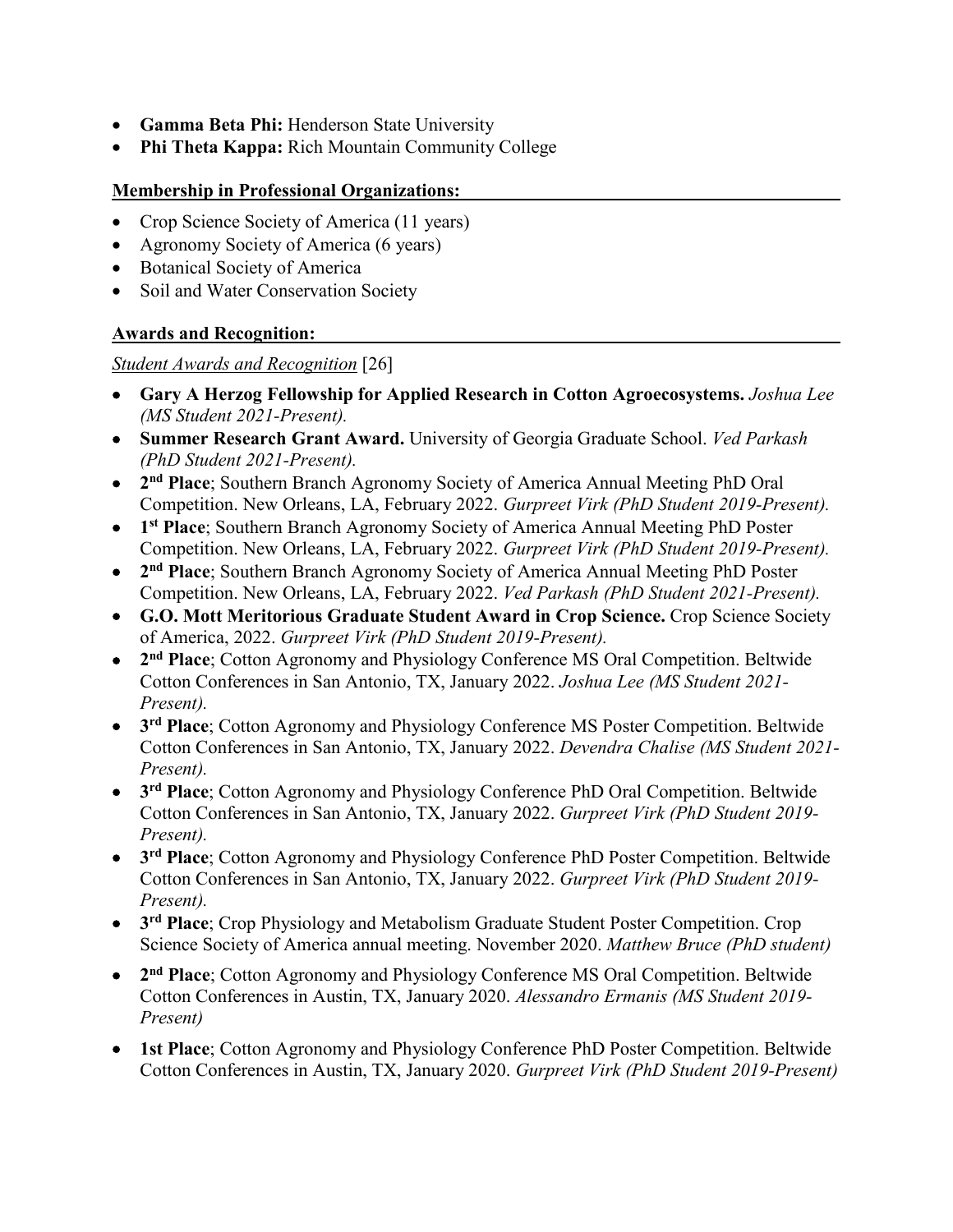- **3rd Place**; Crop Physiology and Metabolism Graduate Student Poster Competition. Crop Science Society of America annual meeting in San Antonio, TX, November 2019. *Alessandro Ermanis (MS Student 2019-Present)*
- **3rd Place**; Cotton Agronomy and Physiology Conference MS Poster Competition. Beltwide Cotton Conferences in New Orleans, LA, January 2019. *Gurpreet Virk (MS Student 2017 to 2019)*
- **1st Place**; Cotton Agronomy and Physiology Conference MS Oral Competition. Beltwide Cotton Conferences in New Orleans, LA, January 2019. *Gurpreet Virk (MS Student 2017 to 2019)*
- **2nd Place**; Crop Physiology and Metabolism Graduate Student Poster Competition. Crop Science Society of America annual meeting in Baltimore, MD, November 2018. *Gurpreet Virk (MS Student 2017 to 2019)*
- **1st Place**; Sigma Xi-Tifton Chapter, Fourth Annual Emory Cheek Research Poster Symposium Competition, Tifton, GA, April 2018. *Gurpreet Virk (MS Student 2017 to 2019)*
- **2nd Place**; Crops Section-Graduate Student Poster Competition. Southern Branch Agronomy Society of America annual meeting in Jacksonville, FL, February 2018. *Gurpreet Virk (MS Student 2017 to 2019)*
- **3rd Place**; Engineering-Systems Conference Graduate Student Oral Competition. Beltwide Cotton Conferences in New Orleans, LA, January 2016. *Calvin Meeks (PhD Student 2014 to 2017)*
- **2nd Place**; Crops Section-Graduate Student Poster Competition. Southern Branch Agronomy Society of America annual meeting in San Antonio, TX, February 2016. *Calvin Meeks (PhD Student 2014 to 2017)*
- **Southeastern Superlative** (Highest ranking poster from the entire southeastern US); Student Scholarship Poster Competition. Annual Georgia Environmental Conference at Jekyll Island, Georgia, August 24-26, 2016. *Calvin Meeks (PhD Student 2014 to 2017)*
- **1st Place**; Cotton Agronomy and Physiology Conference PhD Student Poster Competition. Beltwide Cotton Conferences in New Orleans, LA, January 2014. *Daryl Chastain (PhD Student 2012 to 2015)*
- 1<sup>st</sup> **Place**; Crop Physiology and Metabolism Graduate Student Poster Competition. Crop Science Society of America annual meeting in Long Beach, CA, November 2 to November 5, 2014. *Daryl Chastain (PhD Student 2012 to 2015)*
- **2nd Place**; Cotton Agronomy and Physiology Conference PhD Student Poster Competition. Beltwide Cotton Conferences in San Antonio, TX, January 2015. *Daryl Chastain (PhD Student 2012 to 2015)*
- **3rd Place**; Cotton Agronomy and Physiology Conference Graduate Student Oral Competition. Beltwide Cotton Conferences in San Antonio, TX, January 2015. *Daryl Chastain (PhD Student 2012 to 2015)*

*Personal Awards and Recognition* [22]

• 2017 *Crop Science* Outstanding Associate Editor (Awarded 2018).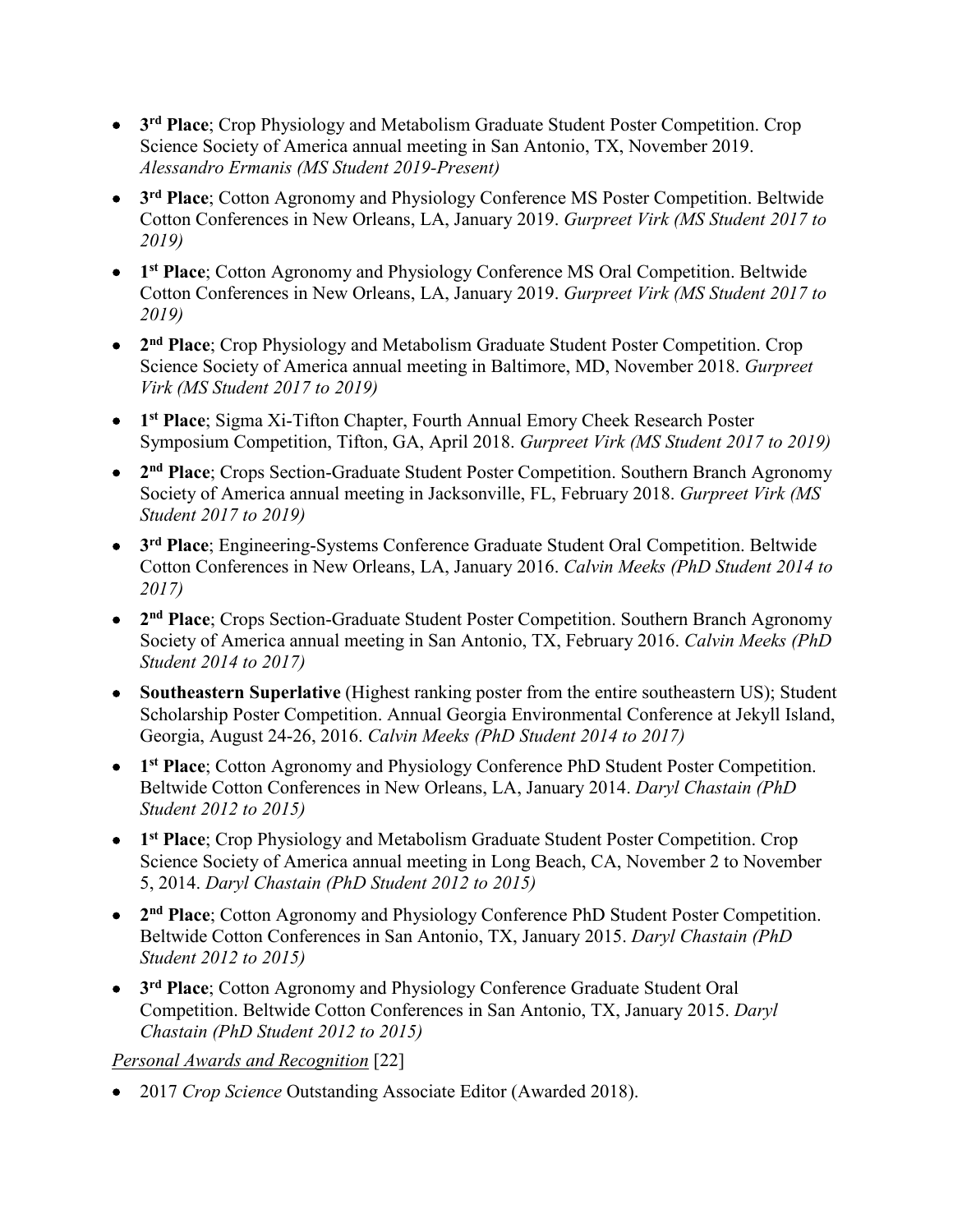- 2016 *Crop Science* Outstanding Reviewer (Awarded 2017).
- 2015 Young Cotton Physiologist of the Year. Agronomy and Physiology Conference, Beltwide Cotton Conferences.
- Certificate of Merit; Performance appraisal rating of Exceeds. United States Department of Agriculture, October, 2011.
- 2011 TRiO Achiever Award; Arkansas Association of Student Assistance Programs, October 9, 2011.
- Outstanding Alumnus Award; Rich Mountain Community College, Mena, AR, May 5, 2011.
- Certificate of Merit; Performance appraisal rating of Superior. United States Department of Agriculture, October, 2010.
- 2<sup>nd</sup> Place; Crop Physiology and Metabolism Graduate Student Poster Competition. Crop Science Society of America annual meeting in Long Beach, CA, October 31 to November 4, 2010.
- 1<sup>st</sup> Place; NCERA-101/USDA Committee on Controlled Environment Technology and Use. Graduate Student Poster Competition, Madison, WI, March 20-23, 2010.
- 1<sup>st</sup> Place; Gamma Sigma Delta Ph.D. Student Competition, Poster Presentation, University of Arkansas, Fayetteville, AR, March 2, 2010.
- 1<sup>st</sup> Place; Cotton Agronomy and Physiology Conference Graduate Student Poster Competition. Beltwide Cotton Conferences in New Orleans, LA, January 4-7, 2010.
- Gerald O. Mott Meritorious Graduate Student Award in Crop Science. University of Arkansas Department of Crop, Soil, and Environmental Sciences. Fayetteville, AR, January 2010.
- 1<sup>st</sup> Place; Life Sciences Graduate Student Competition, Oral Presentation, Arkansas Academy of Sciences, Clarksville, AR, April 3-4, 2009.
- 2<sup>nd</sup> Place; Cotton Agronomy and Physiology Conference Graduate Student Poster Competition. Beltwide Cotton Conferences in San Antonio, TX, January 5-8, 2009.
- 2<sup>nd</sup> Place; Cotton Agronomy and Physiology Conference Graduate Student Oral Competition. Beltwide Cotton Conferences in San Antonio, TX, January 5-8, 2009.
- Award for the Outstanding Graduate Student in Cotton Research in Arkansas, Arkansas State Support Committee, Cotton Incorporated, 2009.
- Vernon I. Cheadle Student Travel Award, Botanical Society of America, 2007.
- Presidential Scholarship to Henderson State University. Rich Mountain Community College, May 2003.
- High Honors. Rich Mountain Community College, May 2003.
- Summa cum Laude. Henderson State University, May 2005.
- Outstanding Student in Biological Sciences. Rich Mountain Community College, 2003.
- Outstanding Student in Literature. Rich Mountain Community College, 2002.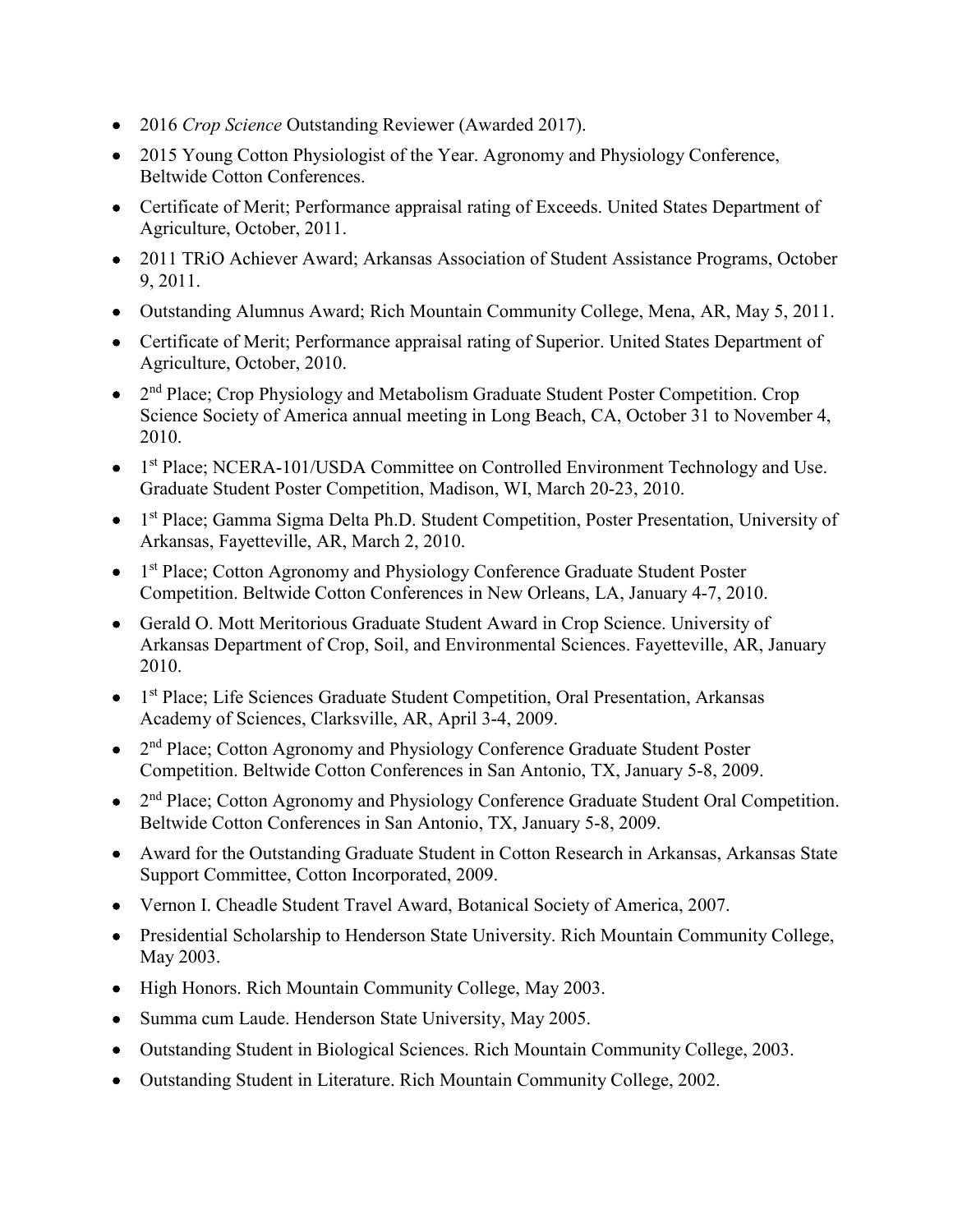#### **Professional Development:**

- Attended the Beltwide Cotton Conferences Annual Meeting. San Antonio, TX, 2022.
- Attended the Georgia Cotton Conferences and Cotton Production Workshop. Tifton, GA, January 26, 2022.
- Attended the Beltwide Cotton Conferences Annual Virtual Meeting, 2021.
- Attended the Plant Biology 2021 Annual Virtual Meeting. July, 2021.
- Attended the Beltwide Cotton Conferences Annual Virtual Meeting, 2020.
- Attended the ASA-CSSA Annual Virtual Meeting. 2020.
- Attended the Beltwide Cotton Conferences in Austin, TX, 2020.
- Attended the Georgia Cotton Conferences and Cotton Production Workshop. Tifton, GA, January 29, 2020.
- Attended the Georgia Cotton Conferences and Cotton Production Workshop. Tifton, GA, January 30, 2019.
- Attended the ASA, CSSA annual meeting in San Antonio, TX, November 8-11, 2019.
- Attended the ASA, CSSA annual meeting in Baltimore, MD November 4-7, 2018.
- Attended the Beltwide Cotton Conferences in San Antonio, TX, January 3-5, 2018.
- Attended the Georgia Cotton Conferences and Cotton Production Workshop. Tifton, GA, January 31, 2018.
- Attended the 2017 UGA Cotton and Peanut Research Field Day. University of Georgia, Tifton, GA, September 6, 2017.
- Attended the Georgia Cotton Commission Research Advisory Field Day. University of Georgia, Tifton, GA, June 23, 2017.
- Travelled to Nanjing Agricultural University to collaborate on mutually beneficial cotton physiology projects.
- Attended the Expanding Agricultural Boundaries Meeting hosted by Cotton Incorporated in Cary, NC March 14-15, 2017.
- Attended the Georgia Cotton Conferences and Cotton Production Workshop. Tifton, GA, January 25, 2017.
- Attended the ASA, CSSA, and SSSA annual meeting in Tampa, FL, October 22-25, 2017.
- Attended the Beltwide Cotton Conferences in Dallas, TX, January, 2017.
- Attended the Georgia Cotton Conferences and Cotton Production Workshop. Tifton, GA, January 27, 2016.
- Attended the Georgia Cotton Commission Research Advisory Field Day. University of Georgia, Tifton, GA, June 24, 2016.
- Attended the 2016 UGA Cotton and Peanut Research Field Day. University of Georgia, Tifton, GA, September 7, 2016.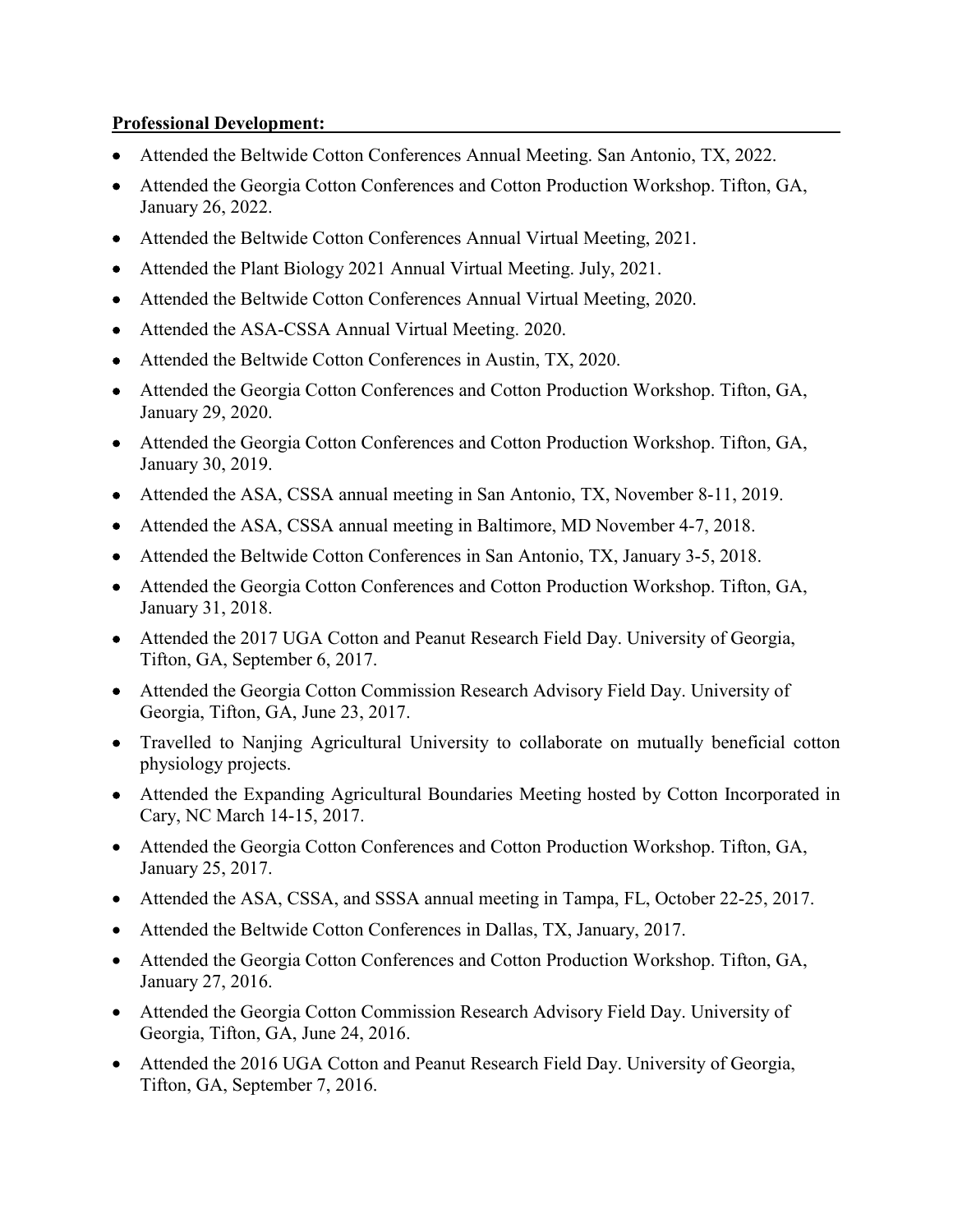- Attended the ASA, CSSA, and SSSA annual meeting in Phoenix, AZ, November, 2016.
- Attended the Beltwide Cotton Conferences in New Orleans, LA, January, 2016.
- Attended the University of Georgia Stripling Irrigation Research Park, Camilla, GA, July 8, 2015.
- Attended the 2015 Cotton Breeders' Tour. Cotton Incorporated. Tifton, GA, September 17, 2015.
- Attended the 2015 UGA Cotton and Peanut Research Field Day. University of Georgia, Tifton, GA, September 9, 2015.
- Attended the Georgia Cotton Commission Research Advisory Field Day. University of Georgia, Tifton, GA, June 26, 2015.
- Attended the Agronomic Crops Agent Training Field Day. University of Georgia, Tifton, GA, June 25, 2015.
- Attended the Georgia Cotton Conferences and Cotton Production Workshop. Tifton, GA, January 28, 2015.
- Attended the ASA, CSSA, and SSSA annual meeting in Minneapolis, MN, November 15-18, 2015.
- Completed the Li-Cor LI-6400 Advanced Training in Lincoln, NE, April 7-9, 2015.
- Attended the Beltwide Cotton Conferences in San Antonio, TX, January 5-7, 2015.
- Attended the ASA, CSSA, and SSSA annual meeting in Long Beach, CA, November 2-5, 2014.
- Attended the University of Georgia Cotton and Peanut Research Field Day. University of Georgia, Tifton, GA, September 10, 2014.
- Attended the Plant Biology Europe FESPB/EPSO 2014 Congress in Dublin, Ireland, June 2014.
- Georgia Cotton Conferences and Cotton Production Workshop. Tifton, GA, January 22, 2014.
- Georgia Cotton Commission Research Advisory Field Day. University of Georgia, Tifton, GA, June 27, 2014.
- Attended the Beltwide Cotton Conferences in New Orleans, LA, January 2014.
- Attended the Stripling Irrigation Research Park Field Day. University of Georgia, Camilla, GA, August 1, 2013.
- Attended the Georgia Cotton Conferences and Cotton Production Workshop. Tifton, GA, January 30, 2013
- Attended the University of Georgia Cotton and Peanut Research Field Day. University of Georgia, Tifton, GA, September 11, 2013.
- Attended the Beltwide Cotton Conferences in San Antonio, TX, January 7-10, 2013.